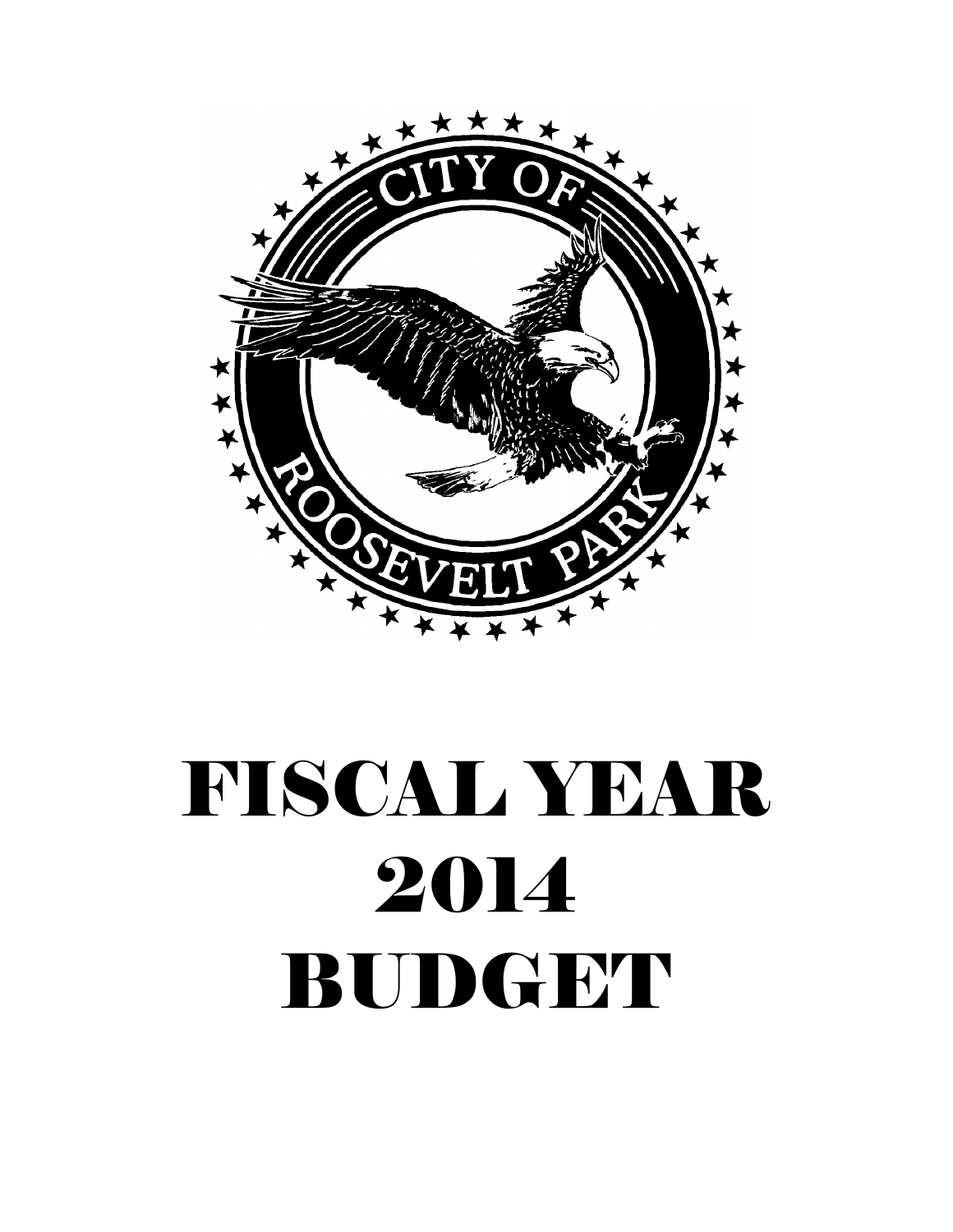

## ELECTED OFFICIALS

Susan Lumley, Mayor Amber Cahill, Mayor Pro-Tem Allan Lowe, Council Member Bob Grevious, Council Member Eric Grimm, Council Member Melissa Klos, Council Member Rod Buikema, Council Member

## CITY STAFF

Anthony Chandler, City Manager Amy VanderLeest, City Clerk Dave Boone, Chief of Police Sarah Petersen, City Treasurer David Geyer, DPW Superintendent Bruce Dodge, Building Official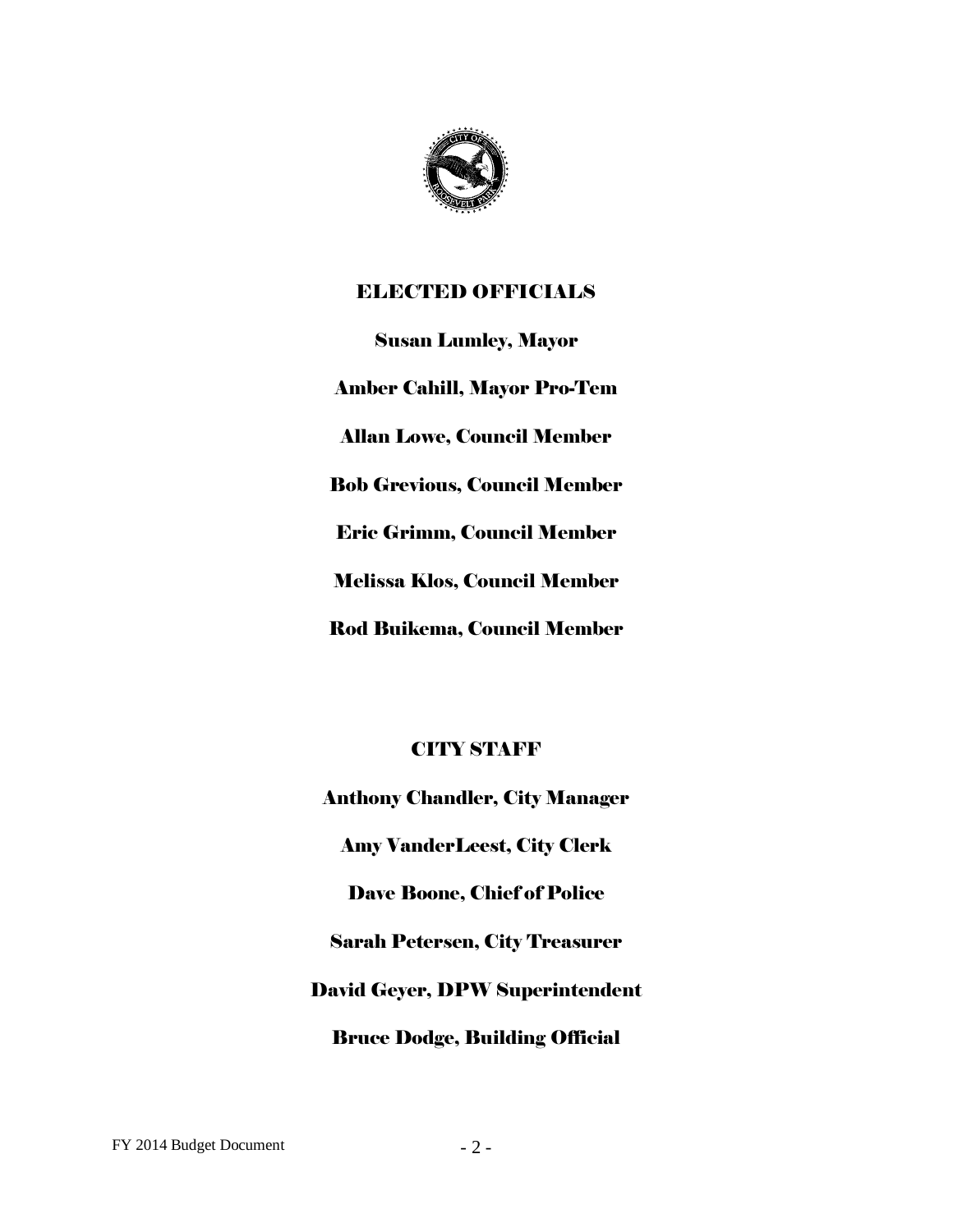## **Roosevelt Park Community Profile**

| Date Incorporated as a City: | 1946                                                                                         |
|------------------------------|----------------------------------------------------------------------------------------------|
| Form of Government:          | Council/Manager                                                                              |
| Land Area:                   | 1.0 square mile                                                                              |
| Population:                  | 3,807 (2012 US Census Bureau estimate)                                                       |
| Governing Body:              | 7 Council Members elected at large serving three<br>year terms with Mayor elected by Council |
| Administration:              | City Manager and Department Heads are appointed<br>by City Council annually                  |

The City of Roosevelt Park remains a viable community that offers safe and quiet neighborhoods. The commercial corridors consisting of Henry Street, Norton Avenue, and Sherman Boulevard form the physical boundary of Roosevelt Park. In addition to these wellused thoroughfares, residents truly savor the local appeal of Broadway Avenue and its many businesses centered on a very distinctive and pedestrian friendly streetscape. Regardless of preference, the City of Roosevelt Park remains an attractive option for all types of businesses and residents. This may include young families relocating to the region, seniors who remain to enjoy the heightened sense of community pride, or entrepreneurs seeking to establish themselves in a ripe environment.

## **City of Roosevelt Park's top Priorities 2014**

Each year the City Council along with City staff conducts a brainstorming session with the intent of deriving a list of goals to pursue in the forthcoming year. The results of the session become the ideas that culminate into the blueprint that will guide the decision making process and establish our future course of action.

#### **List of Goals to Achieve:**

#### **1. Road and Sewer Improvements**

- a. Utilize the infrastructure study conducted by Prein and Newhof to begin improvements to the City os critical infrastructure.
- b. Infrastructure priorities include new roads complete with storm sewers and remediation of the ground water infiltrating the sanitary sewer.
- c. Engage the public through community outreach and remain open and transparent with the planning, organization and implementation of any and all improvements.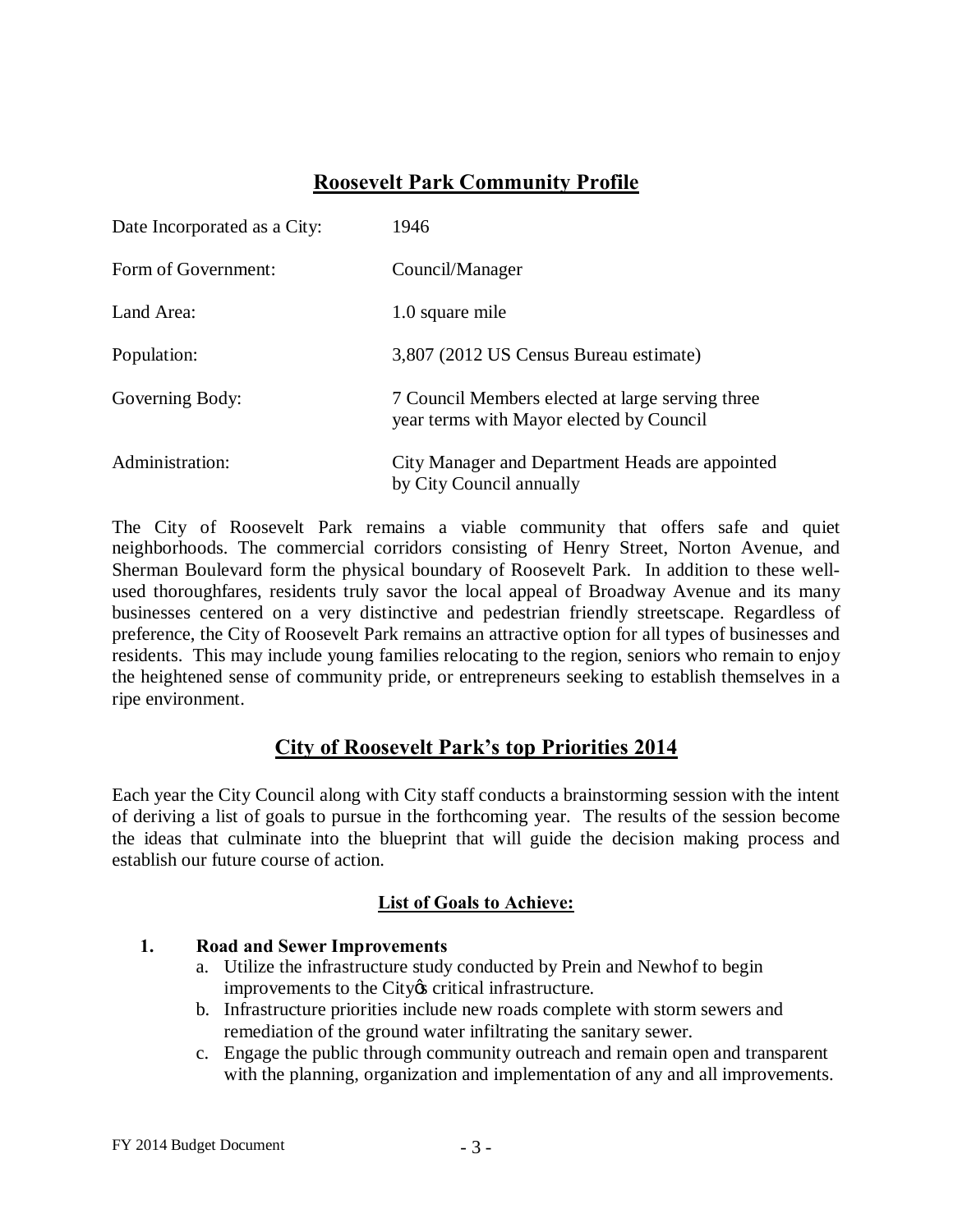#### **2. Budget Control**

- a. Allocate resources to reduce the MERS and OPEB unfunded liability.
- b. Establish long-term liability reduction plan to include a lower retirement benefit for new hires.

#### **3. Information Sharing**

a. Provide an accessible format for sharing and receiving information related to city government function and operation. Continue to operate local government using an open format that encourages public discourse and citizen engagement. Update the website and include Council packet information, meeting minutes, and department reports on website.

#### **4. Park Improvements**

a. Obtain grant funding through the Department of Natural Resources redevelop Delmar Playfield and assist RPYA with preparation for the Little League World Series in the summer of 2014.

#### **5. Rental Housing, Parking, and enforcing the speed limit**

a. Focus efforts on rental housing inspection and code compliance. Enforce the parking restrictions and amend the code of ordinances to alleviate parking issues in specific area of the city.

**Goal:** Engage in the process of establishing the plan to conduct critical infrastructure improvements.

Objectives to achieve: *Utilize the Study completed by Prein & Newhof for infrastructure needs*

- Create community awareness of the proposed infrastructure project
- Set time-line and draft financial plan
- Prioritize list of projects for design and construction
- Implement a plan for future reconstruction projects in Major Streets through WMSRDC Transportation Improvement Program (TIP)

**Goal:** Budget control and retirement benefits

Objectives to achieve: *Budget accordingly to reduce the city's unfunded liability* 

- Allocate resources to pay-down debt
- Work with MERS to establish lower benefits that carry less legacy costs for new hires
- Prioritize funding to sustain basic public services

#### **Goal:** Information sharing and transparency in government operations

Objectives to achieve: *Foster an open format while conducting official city business*

- Maintain open dialogue with the community
- FY 2014 Budget Document 4 -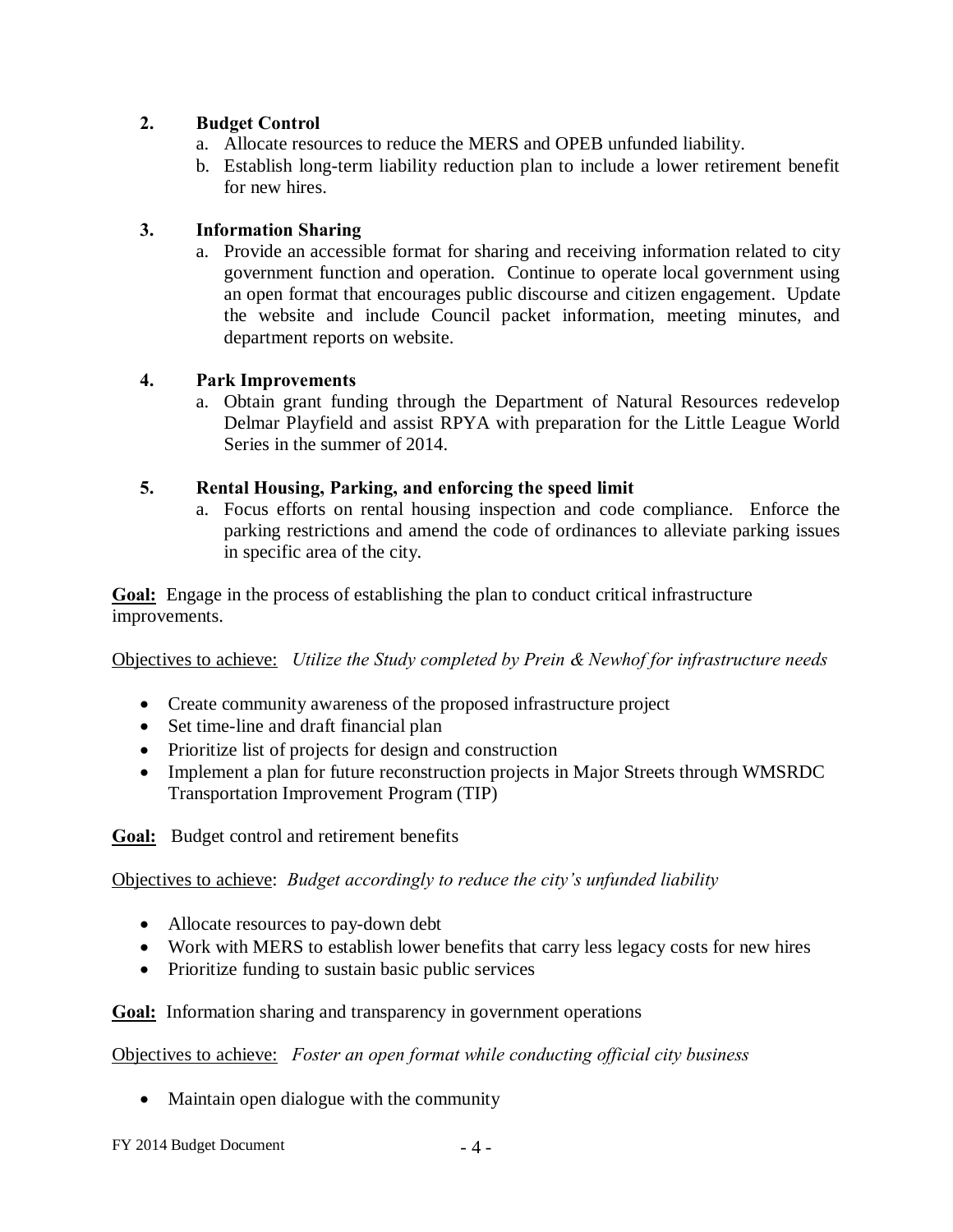- · Responsible government action by operating with the utmost integrity and utilizing measures of transparency that will open the lines of communication
- · Keep access to information open and interactive for all council members, staff, and residents for more accurate delivery of information
- · Develop local outreach programs

#### **Goal:** Park Improvements

#### Objectives to achieve: *Maximize grant opportunity for Delmar Playfield renovation*

- Coordinate and participate with RPYA in preparation of Little League tournament
- · Replace worn and outdated equipment
- Picnic tables for the parks

#### **Goal:** Rental housing, parking enforcement and speed limit

Objectives to achieve: *Continue the rental inspection program and actively enforce the parking restrictions as they apply*

- Enforce the vacant building ordinance and incorporate a vacant housing index
- Collect rental registration fees from all rental properties
- · Enforce the property maintenance code to ensure property values are protected and neighborhoods remain strong and desirable
- Create a Traffic Control Order to restrict parking in designated areas
- Enforce the speed limit city-wide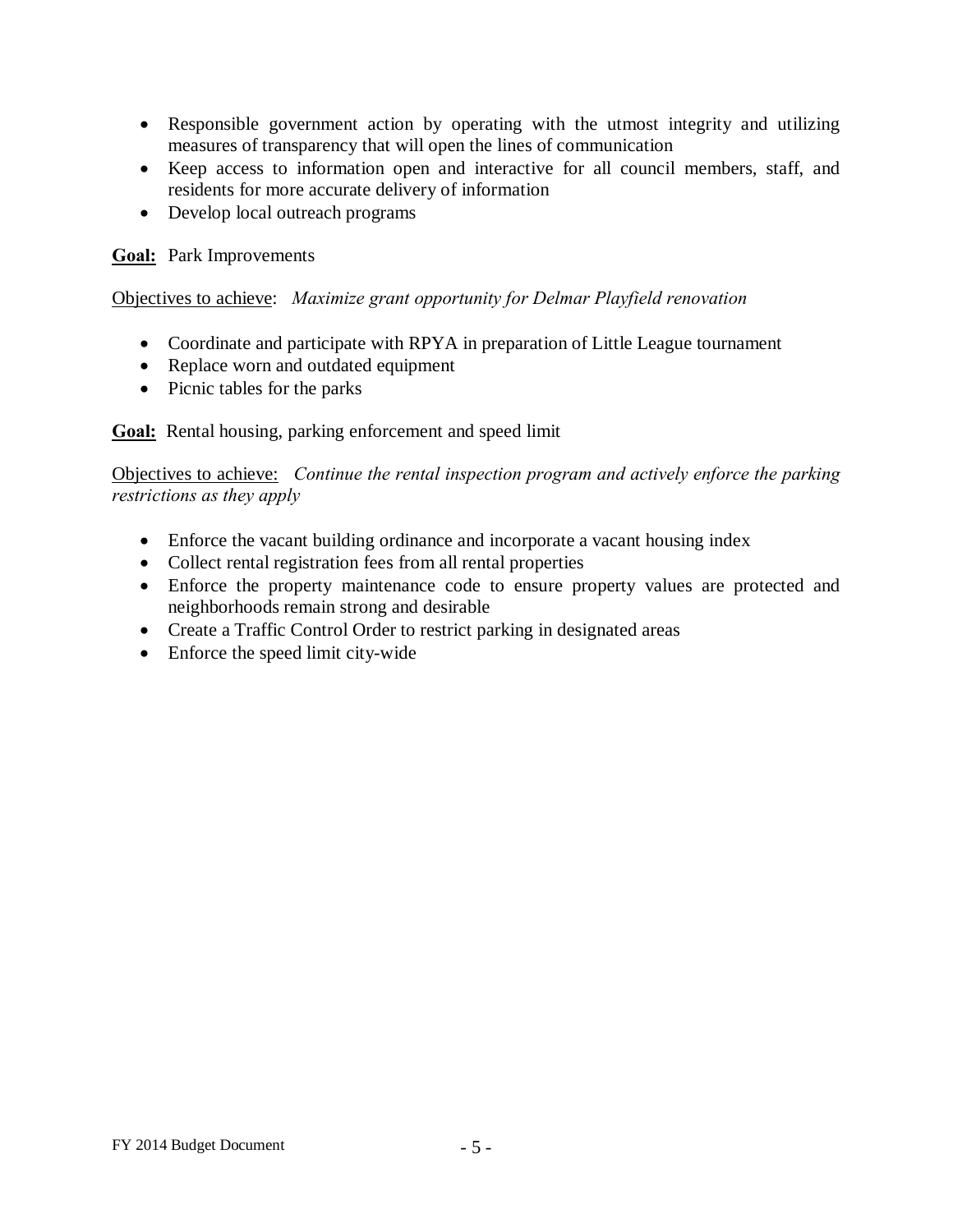

The City continues to closely monitor staffing levels to ensure that public services are rendered with the utmost attention to efficiency. The 2014 budget contains resources that are adequate to provide the essential services to the public and any addition to service delivery or staffing is intimately scrutinized to avoid acquiring more than the City can afford.

In 2013, the City reverted back to a separate City Clerk, City Treasurer structure and City Hall is now staffed with three (3) full-time employees. The Police Department continues to operate with a full-time Police Chief and four (4) full-time officers. The Department of Public works retains three (3) full-time employees and a part-time Superintendent.

The City staff is comprised of hard-working, dedicated employees that provide a wealth of experience and knowledge while performing their respective duties as an employee. Currently the full-time police employees have over 55 years of combined experience working with the City and the Police Chief has over 35 years of experience in law enforcement. The full-time DPW staff has a combined 28 years of experience working with the City and the Superintendent has over 35 years of experience in public works.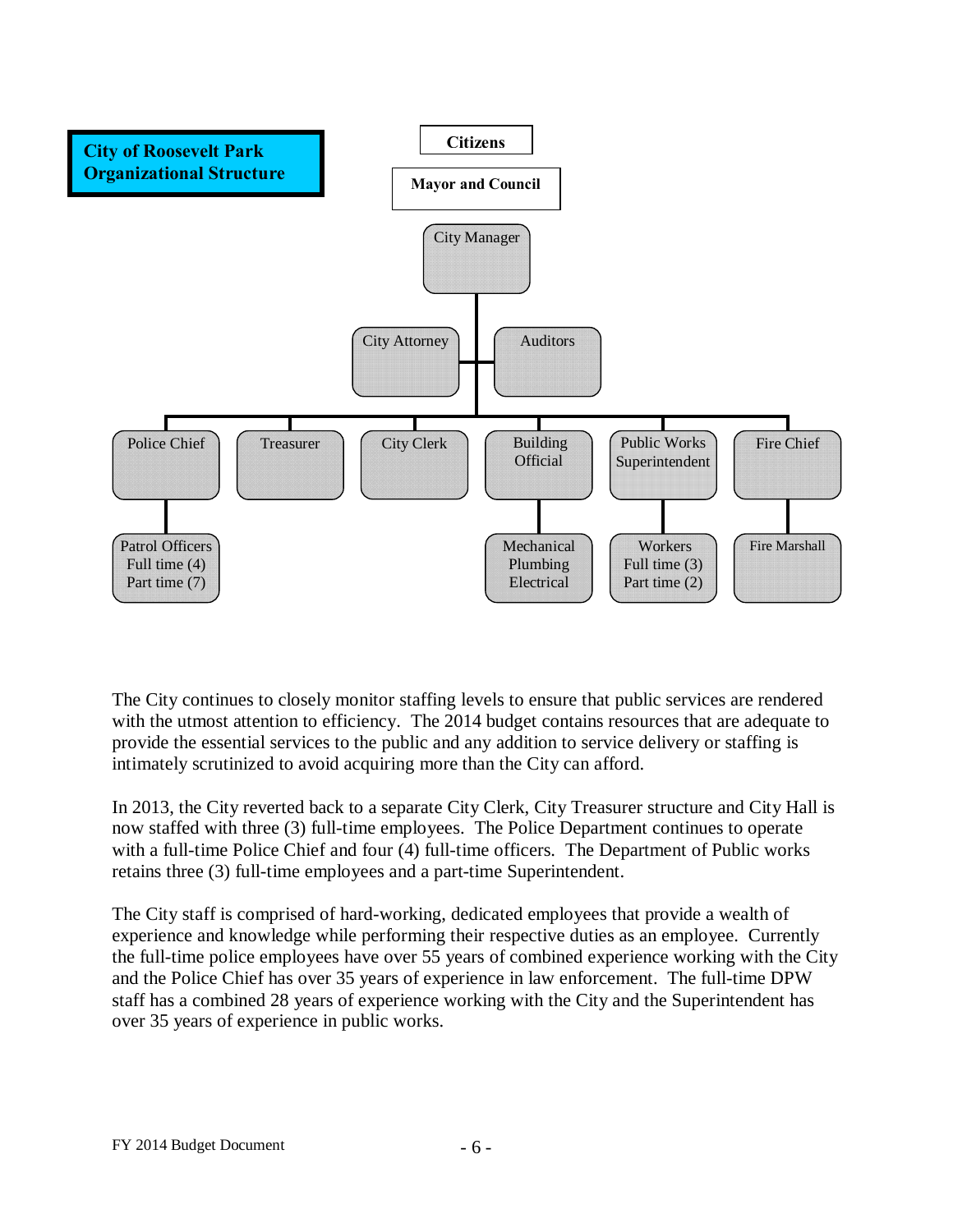## **GENERAL FUND - REVENUES Fund 101**

The 2014 General Fund Budget anticipates receiving \$2,152,882 in revenue. This will be a reduction of \$64,381 from 2013 with a majority of that decrease coming as a result of lower property tax revenue. The largest source of revenue used in the General Fund comes directly from Real Property Tax (Account #402) which for 2014 it is expected to total \$1,003,790 or a decline of 5% over the previous year. As indicated above, the levying and collection of property tax remains the primary source of revenue and the 2014 Budget maintains the current rate of 11.6 mills for general operating revenue. State Shared Revenue (Account #575) serves as the General Fundos second largest source of revenue and the City is expected to receive \$310,000, a slight increase in 2014 compared to \$282,000 received in 2013. State revenue sharing has traditionally been classified under two categories; Constitutional and Statutory. Statutory revenue sharing is now disbursed as part of the Economic Vitality Incentive Program (EVIP) and the city of allotment in 2014 is \$27,300. The chart below reflects the revenue levels since 2007 for both sources of general fund revenue.



The 2014 Budget includes the full charge for the fire services contract within the General Fund however a portion of the overall transfer from the DDA Fund will assist with the expenditure. As in previous years, assistance from the DDA Fund has been critical towards balancing the General Fund and the amount transferred to the general Fund in 2014 is \$132,000.

|               | <b>FUND 101 - REVENUES</b>           |                       |                       |                       |             |
|---------------|--------------------------------------|-----------------------|-----------------------|-----------------------|-------------|
| Line<br>items | <b>Description</b>                   | 2011<br><b>Actual</b> | 2012<br><b>Actual</b> | 2013<br><b>Budget</b> | 2014        |
| 402.000       | <b>Current Real Property Tax</b>     | \$1,059,196           | \$1,029,007           | \$1,057,770           | \$1,003,790 |
| 410.000       | <b>Current Personal Property Tax</b> | \$0                   | \$0                   | \$0                   | \$0         |
| 411.000       | Deling. Personal Property Tax        | \$5,415               | \$9,180               | \$4,800               | \$10,300    |
| 412.000       | <b>Special Assessments</b>           | \$0                   | \$0                   | \$0                   | \$0         |
| 415.000       | Interest on Special Assmnts.         | \$0                   | \$0                   | \$0                   | \$0         |
| 437.000       | IFT & CFT Taxes                      | \$3,000               | \$3,000               | \$3,000               | \$3,000     |
| 446.000       | Interest on Taxes                    | \$2,001               | \$107                 | \$1,250               | \$900       |
| 448.000       | <b>Collection Fees</b>               | \$60,863              | \$55,486              | \$54,500              | \$55,250    |

 $FY$  2014 Budget Document  $-7 -$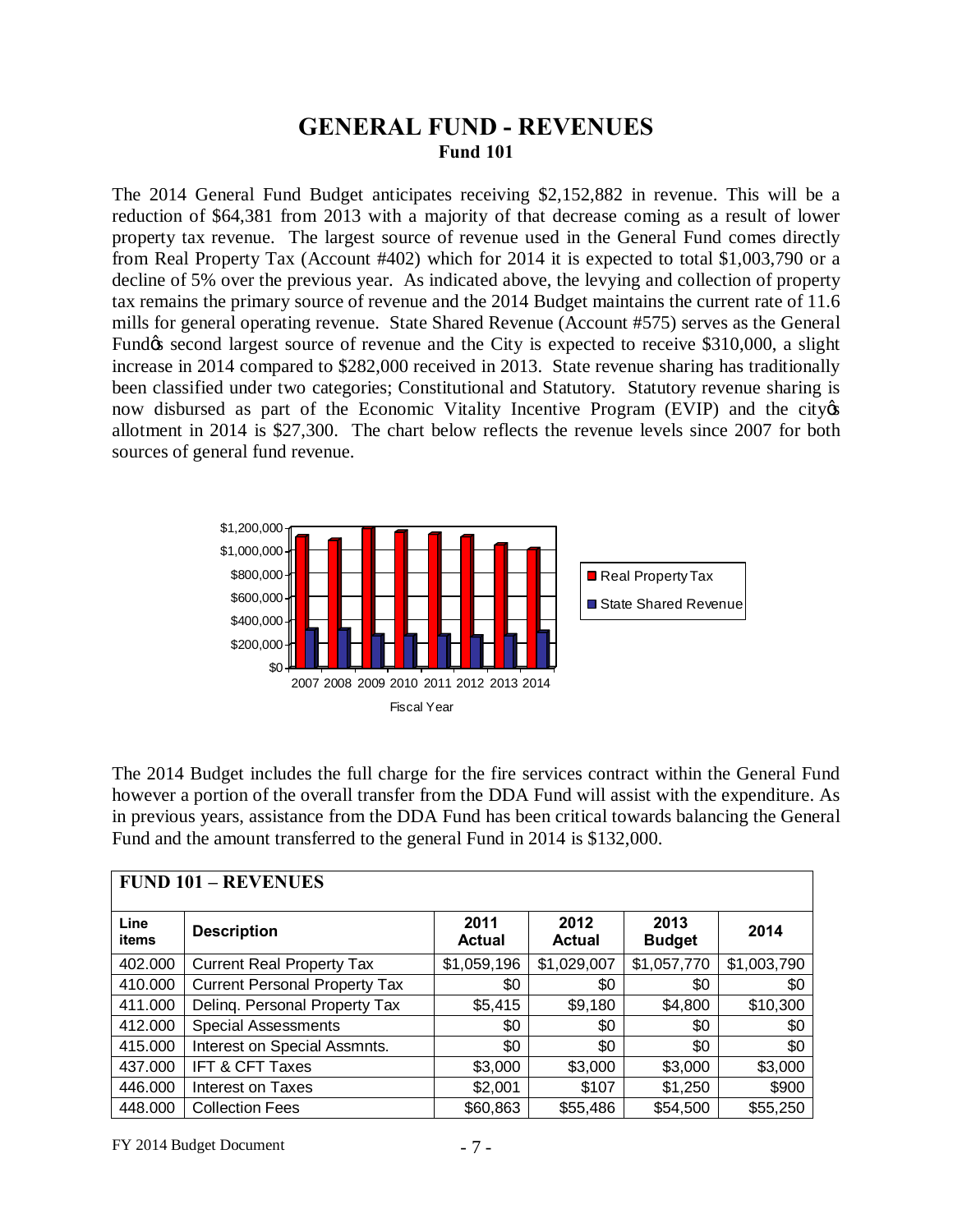| 451.000 | <b>Business Licenses</b>              | \$5,230     | \$5,000     | \$5,300     | \$5,300     |
|---------|---------------------------------------|-------------|-------------|-------------|-------------|
| 452.000 | <b>Registration Fees</b>              | \$2,386     | \$3,280     | \$2,500     | \$2,450     |
| 453.000 | <b>Rental Certification Fees</b>      | \$5,550     | \$12,670    | \$10,000    | \$15,000    |
| 475.000 | <b>ZBA/Planning Commission</b>        | \$250       | \$0         | \$0         | \$0         |
| 476.000 | <b>Building Permits</b>               | \$13,735    | \$20,130    | \$18,000    | \$20,240    |
| 477.000 | <b>Electrical Permits</b>             | \$5,172     | \$4,714     | \$6,800     | \$5,720     |
| 478.000 | <b>Plumbing Permits</b>               | \$3,524     | \$7,475     | \$7,000     | \$7,210     |
| 479.000 | <b>Mechanical Permits</b>             | \$7,483     | \$8,784     | \$10,300    | \$8,850     |
| 480.000 | Plan Review Fees                      | \$0         | \$50        | \$250       | \$250       |
| 544.000 | <b>State Funded Police Training</b>   | \$1,369     | \$1,346     | \$0         | \$0         |
| 575.000 | <b>State Sales Tax</b>                | \$285,801   | \$301,459   | \$282,000   | \$310,000   |
| 576.000 | Liquor Licenses                       | \$3,865     | \$3,884     | \$3,500     | \$3,800     |
| 588.000 | <b>DDA Reimbursements</b>             | \$131,000   | \$131,000   | \$156,000   | \$132,000   |
| 642.000 | <b>Concession Sales</b>               | \$0         | \$0         | \$0         | \$0         |
| 642.100 | Arts & Crafts                         | \$241       | \$507       | \$300       | \$350       |
| 655.000 | <b>Forfeitures-Police Matters</b>     | \$260       | \$0         | \$0         | \$700       |
| 656.000 | <b>District Court Fines</b>           | \$19,035    | \$11,579    | \$13,500    | \$11,600    |
| 657.000 | <b>Parking Fines</b>                  | \$5,825     | \$6,013     | \$5,700     | \$5,650     |
| 665.000 | Interest on Investments               | \$3,145     | \$2,485     | \$5,800     | \$1,800     |
| 665.100 | Gain/Loss on Investments              | \$0         | \$3         | \$0         | \$0         |
| 670.000 | Cable Francise Agreement              | \$54,725    | \$54,769    | \$47,350    | \$53,600    |
| 676.000 | <b>Administrative Revenue</b>         | \$264,318   | \$290,879   | \$279,193   | \$278,572   |
| 679.000 | <b>Insurance Claim Recv</b>           | \$0         | \$0         | \$0         | \$0         |
| 690.000 | <b>Community Center/Pavilion Fees</b> | \$6,440     | \$8,020     | \$9,000     | \$8,800     |
| 693.000 | <b>Election Reimbursements</b>        | \$1,394     | \$0         | \$0         | \$0         |
| 694.000 | Miscellaneous Revenue                 | \$52,928    | \$12,407    | \$11,600    | \$11,820    |
| 694.100 | Garbage Bag/Tag Sales                 | \$1,796     | \$1,987     | \$1,500     | \$1,745     |
| 695.000 | <b>Grant Revenue</b>                  | \$0         | \$56,140    | \$45,000    | \$20,000    |
| 696.000 | <b>Fines - Civil Infractions</b>      | \$200       | \$0         | \$0         | \$0         |
| 699.000 | Transfer from other Fund              | \$0         | \$0         | \$0         | \$0         |
| 699.100 | Office & Garage Reimbursement         | \$37,800    | \$37,900    | \$37,350    | \$37,160    |
| 699.200 | Labor Transfer                        | \$129,904   | \$140,580   | \$138,000   | \$137,025   |
| 699.25  | Transfer from DDA                     | \$0         | \$0         | \$0         | \$0         |
|         | <b>Total</b>                          | \$2,232,080 | \$2,219,841 | \$2,217,263 | \$2,152,882 |



## **General Fund**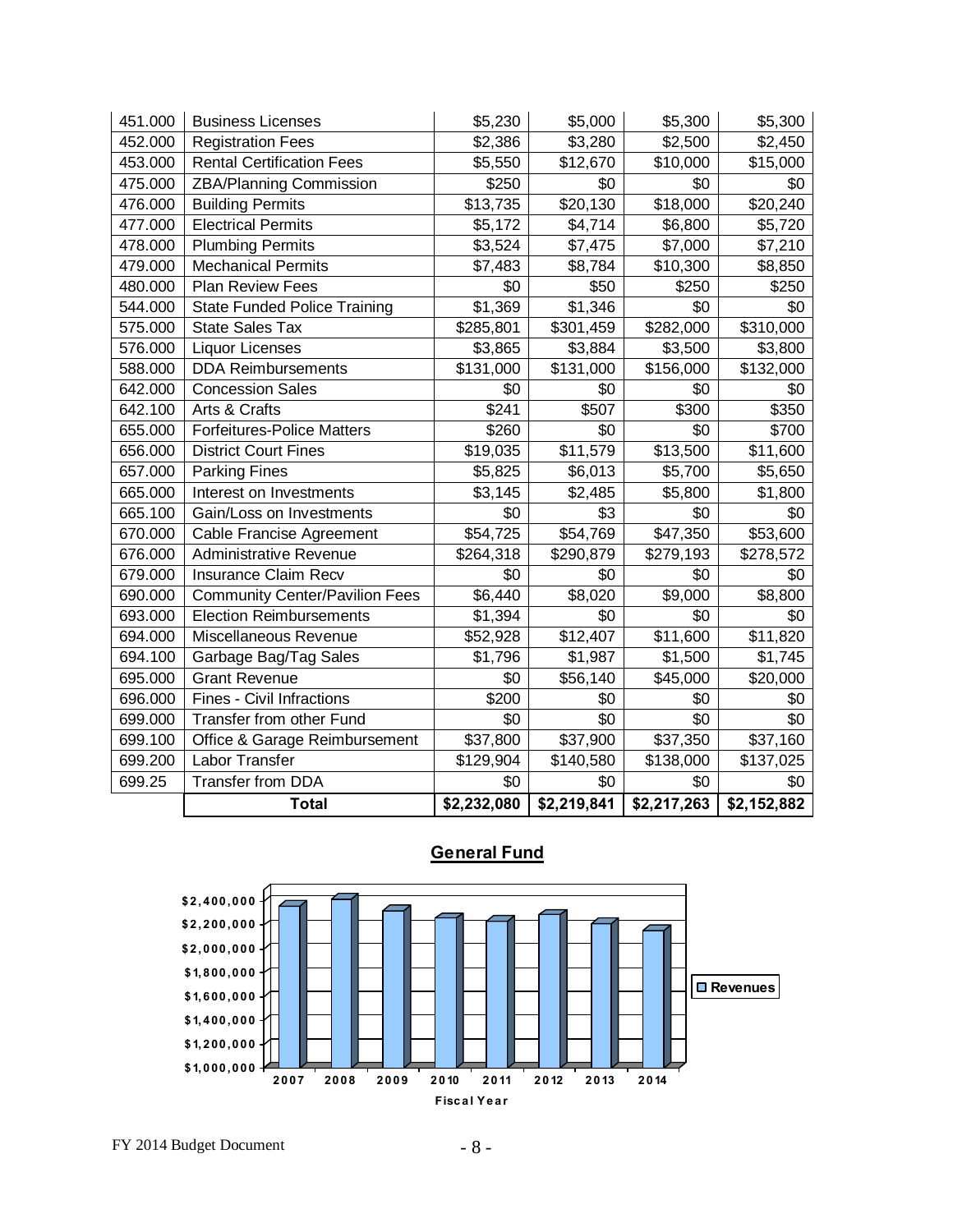## **GENERAL FUND – EXPENDITURES Fund 101**

The proposed General Fund expenditures for Fiscal Year (FY) 2014 total \$2,152,882 which is a decrease of nearly \$65,000 from the budgeted amount in FY 2013. Consistent staffing levels and the expanded use of part-time employees has been significant and will continue to be critical in balancing the 2014 General Fund. Although the revenue is expected to be down the city continues to provide the same public services with fewer resources. Steady increases in items over which we have very little control such as health insurance has finally subsided in 2014.

In 2014 the city will focus on reducing the unfunded liability and other legacy costs with funding allocated to the city of OPEB account and by implementing a lower retirement benefit for new hires.

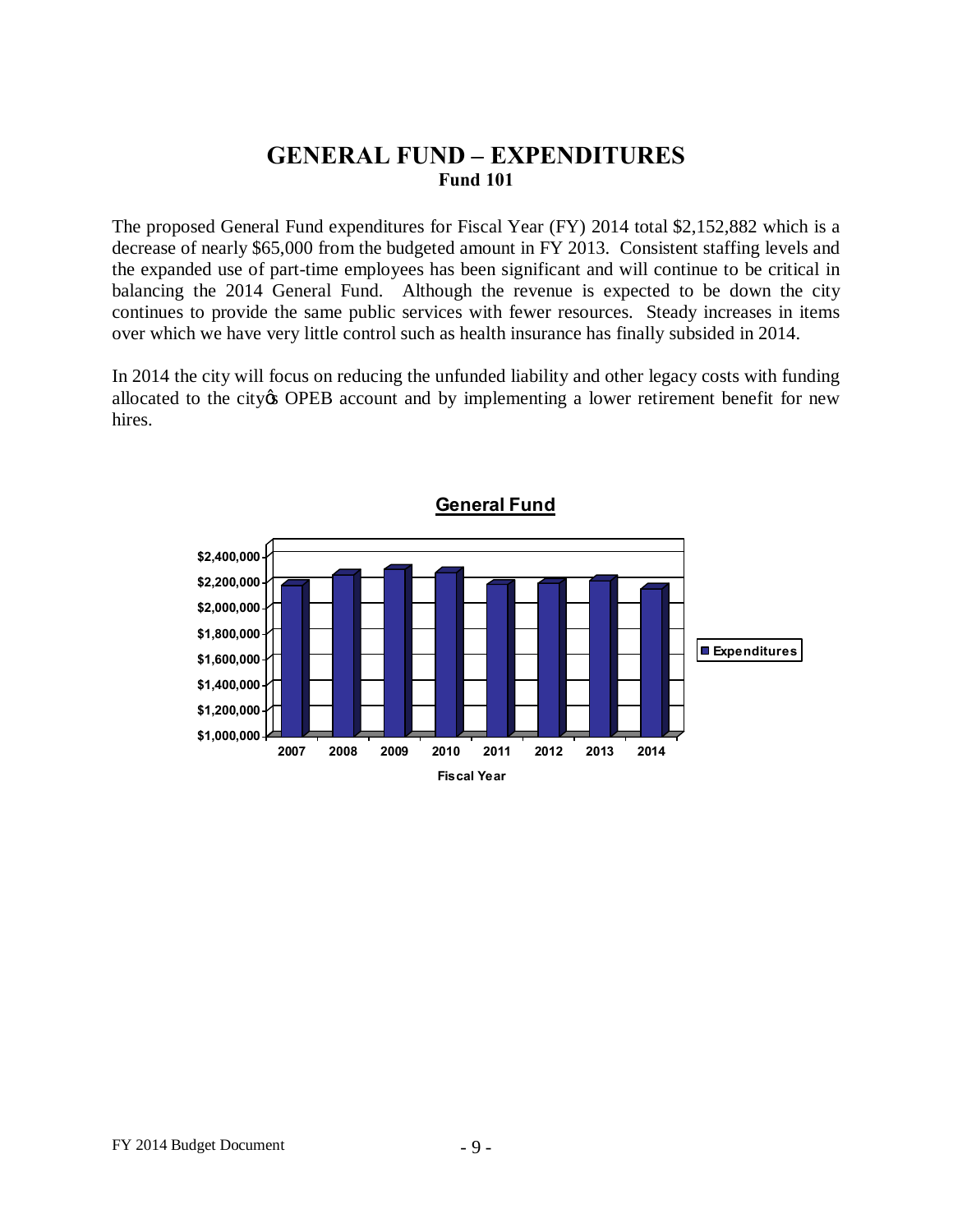

The City Council is responsible for the legislative actions of the City of Roosevelt Park such as passing ordinances, resolutions and proclamations and to  $\tilde{c}$  exercise all the legislative powers conferred upon the City by the Constitution, the General Laws of the State of Michigan and by this Charterö. Further,  $\tilde{\sigma}$ Each Council Member shall hold office for a term of three (3) years from the first Monday following the regular City election at which they are elected. The terms of office shall be limited to three consecutive terms of three yearsö. Also,  $\tilde{c}$ City Council shall appoint a City Manager, a Clerk, an Assessor, a Treasurer, a Chief of Police, a Superintendent of Public Works, a Fire Chief, a Board of Review and such additional offices as it deems necessary for the operation of the City governmentö.

| Line<br>items | <b>Description</b>             | 2011<br><b>Actual</b> | 2012<br><b>Actual</b> | 2013<br><b>Budget</b> | 2014     |
|---------------|--------------------------------|-----------------------|-----------------------|-----------------------|----------|
| 703.000       | Salaries - Per Diem            | \$4,525               | \$4,835               | \$5,700               | \$5,500  |
| 714.000       | <b>Fringe Benefits</b>         | \$142                 | \$300                 | \$100                 | \$250    |
| 715.000       | City's Share - Social Security | \$346                 | \$370                 | \$400                 | \$400    |
| 856.000       | <b>Meeting Expense</b>         | \$623                 | \$131                 | \$800                 | \$800    |
| 864.000       | Conferences & Workshops        | \$1,212               | \$1,078               | \$3,000               | \$1,500  |
| 880.000       | <b>Public Relations</b>        | \$2,269               | \$2,809               | \$2,000               | \$2,000  |
| 882.000       | <b>Personnel Relations</b>     | \$774                 | \$448                 | \$800                 | \$800    |
| 884.000       | Mayor Exchange                 | \$0                   | \$0                   | \$0                   | \$0      |
| 886.000       | Civic Promotion                | \$618                 | \$495                 | \$650                 | \$650    |
| 956.000       | Miscellaneous                  | \$158                 | \$145                 | \$400                 | \$400    |
| 958.000       | Memberships & Dues             | \$238                 | \$83                  | \$300                 | \$300    |
|               | Total                          | \$10,905              | \$10,694              | \$14,150              | \$12,600 |

#### **DEPT 101 – CITY COUNCIL**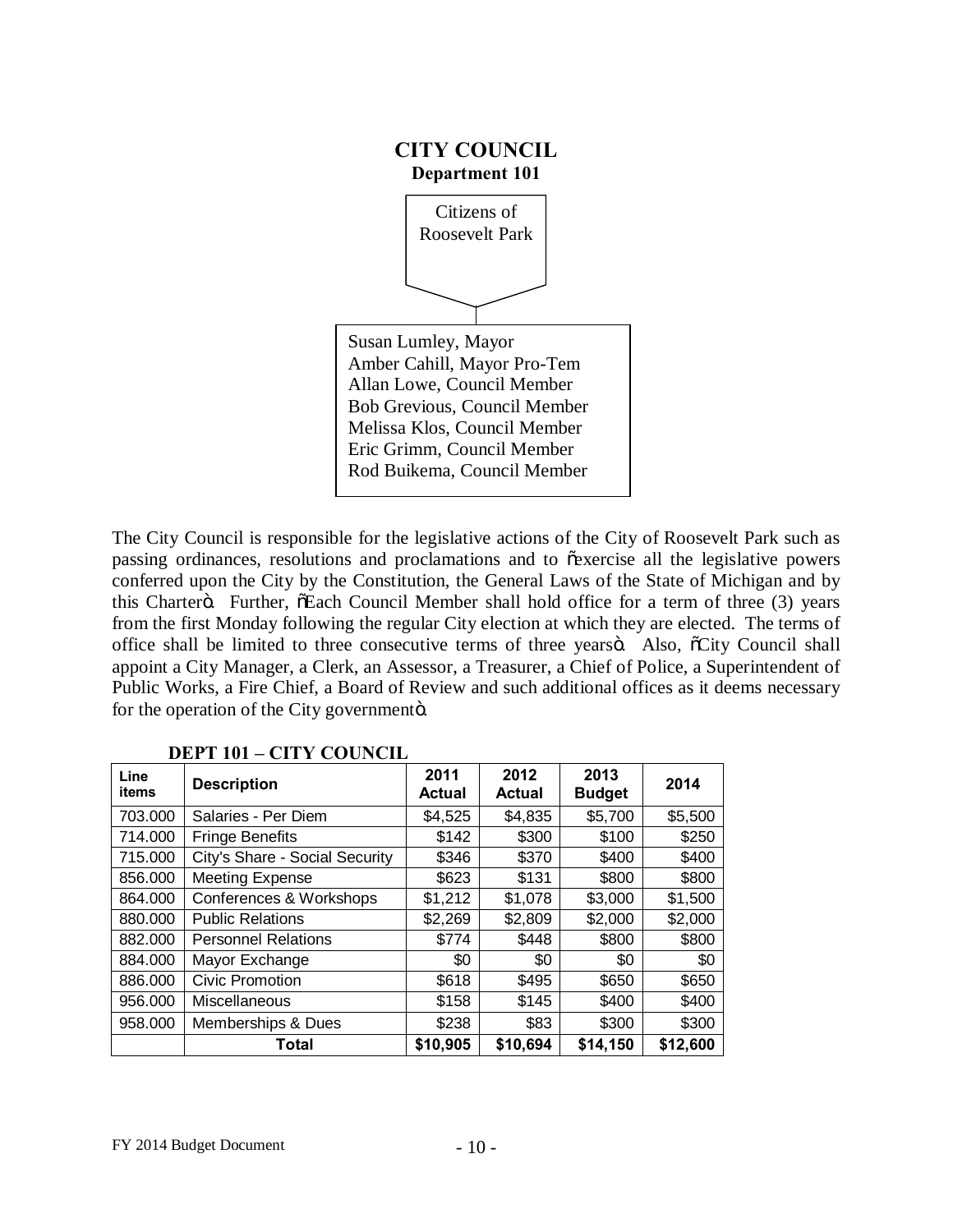## **CITY ATTORNEY Department 145**

The City Attorney is responsible for representing the City in all litigation, prosecution and other general legal matters concerning the city. The City Attorney is John Schrier from the law firm Parmenter OøToole. The City Attorney is appointed by City Council and works under the direction of the City Manager.

#### **DEPT 145 – ATTORNEY**

| Line<br>items | <b>Description</b>            | 2011<br><b>Actual</b> | 2012<br><b>Actual</b> | 2013<br><b>Budget</b> | 2014     |
|---------------|-------------------------------|-----------------------|-----------------------|-----------------------|----------|
| 826.000       | Legal Fees                    | \$25,550              | \$14,837              | \$17,500              | \$19,500 |
| 827.000       | Legal Fees - Special          | \$4,436               | \$21,134              | \$6,000               | \$6,000  |
| 828.000       | Prosecution                   | \$30,154              | \$15,516              | \$9,000               | \$10,000 |
| 829.000       | <b>Labor Attorney Fees</b>    | \$30,843              | \$5,377               | \$3,000               | \$2,000  |
| 829.001       | Labor Attorney Fees - Special | \$6,154               | \$7,032               | \$0                   | \$0      |
|               | Total                         | \$90,983              | \$63,896              | \$35,500              | \$37,500 |

#### **CITY MANAGER Department 172**



The City Manager, upon receiving direction and guidance from the City Council, is the Chief Administrative Officer of the City and is responsible for the daily operation of the organization. The City Manager is responsible for submitting the annual budget to the City Council for approval and then monitors the budget to ensure the City is operating within the authorized limit set by the Council. The City Manager is ultimately responsible for all personnel and is expected to deliver the level of services mandated by the residents and business owners of Roosevelt Park.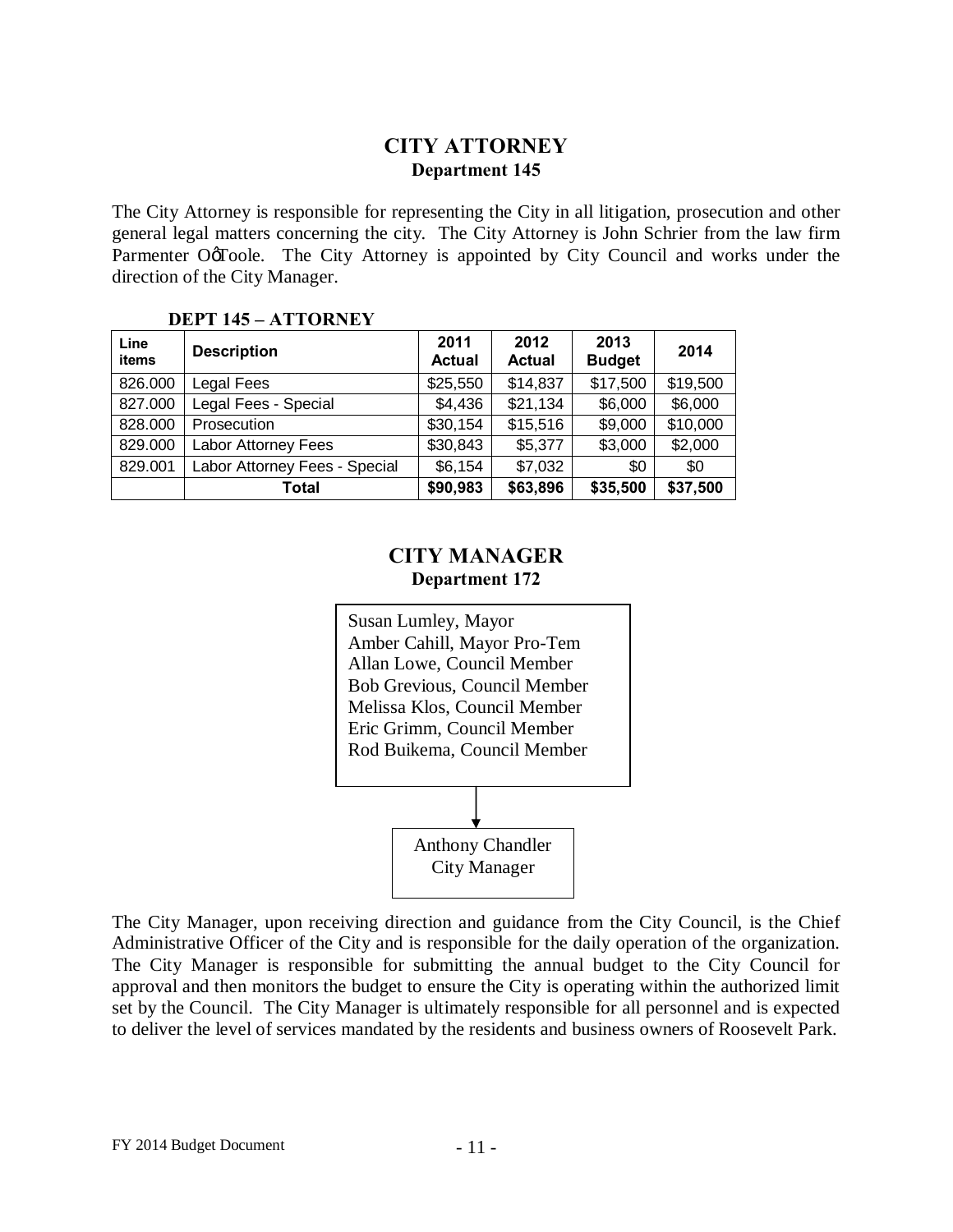| Line<br>items | <b>Description</b>             | 2011<br><b>Actual</b> | 2012<br><b>Actual</b> | 2013<br><b>Budget</b> | 2014     |
|---------------|--------------------------------|-----------------------|-----------------------|-----------------------|----------|
| 705.000       | <b>Full-Time Employees</b>     | \$91,037              | \$65,421              | \$64,000              | \$65,000 |
| 710.000       | Car Allowance                  | \$900                 | \$3,900               | \$3,600               | \$3,600  |
| 714.000       | <b>Fringe Benefits</b>         | \$9,843               | \$6,814               | \$8,800               | \$7,750  |
| 715.000       | City's Share Social Security   | \$7,100               | \$5,173               | \$5,000               | \$5,320  |
| 718.000       | <b>City's Share Retirement</b> | \$14,929              | \$12,481              | \$12,200              | \$12,500 |
| 856.000       | <b>Meeting Expense</b>         | \$117                 | \$90                  | \$500                 | \$300    |
| 864.000       | Conferences & Workshops        | \$34                  | \$407                 | \$1,000               | \$1,000  |
| 940.000       | Cell Phone Rental              | \$510                 | \$550                 | \$600                 | \$600    |
| 958.000       | Memberships & Dues             | \$650                 | \$110                 | \$700                 | \$200    |
|               | Total                          | \$125,120             | \$94,946              | \$96,400              | \$96,270 |

#### **DEPT 172 – CITY MANAGER**

## **ASSESSOR Department 209**

The City of Roosevelt Park contracts with the Muskegon County Equalization Department for the assessing of all properties within the City. Assessments taken January 1st of each year determine the amount of revenue received by the City and the Downtown Development Authority from taxes levied on real and personal property. The Assessor monitors the issuance of building permits and other improvements made to property during the course of the year to ensure these are properly reflected on the annual assessment. The Assessor also assists with all tax appeals.

#### **DEPT 209 - ASSESSOR**

| Line<br>items | <b>Description</b>         | 2011<br><b>Actual</b> | 2012<br><b>Actual</b> | 2013<br><b>Budget</b> | 2014     |
|---------------|----------------------------|-----------------------|-----------------------|-----------------------|----------|
| 703.000       | Board of Review - Per Diem | \$363                 | \$270                 | \$600                 | \$500    |
| 818.000       | <b>Contract Services</b>   | \$29,075              | \$27,502              | \$33,150              | \$29,300 |
|               | Total                      | \$29,438              | \$27,772              | \$33,750              | \$29,800 |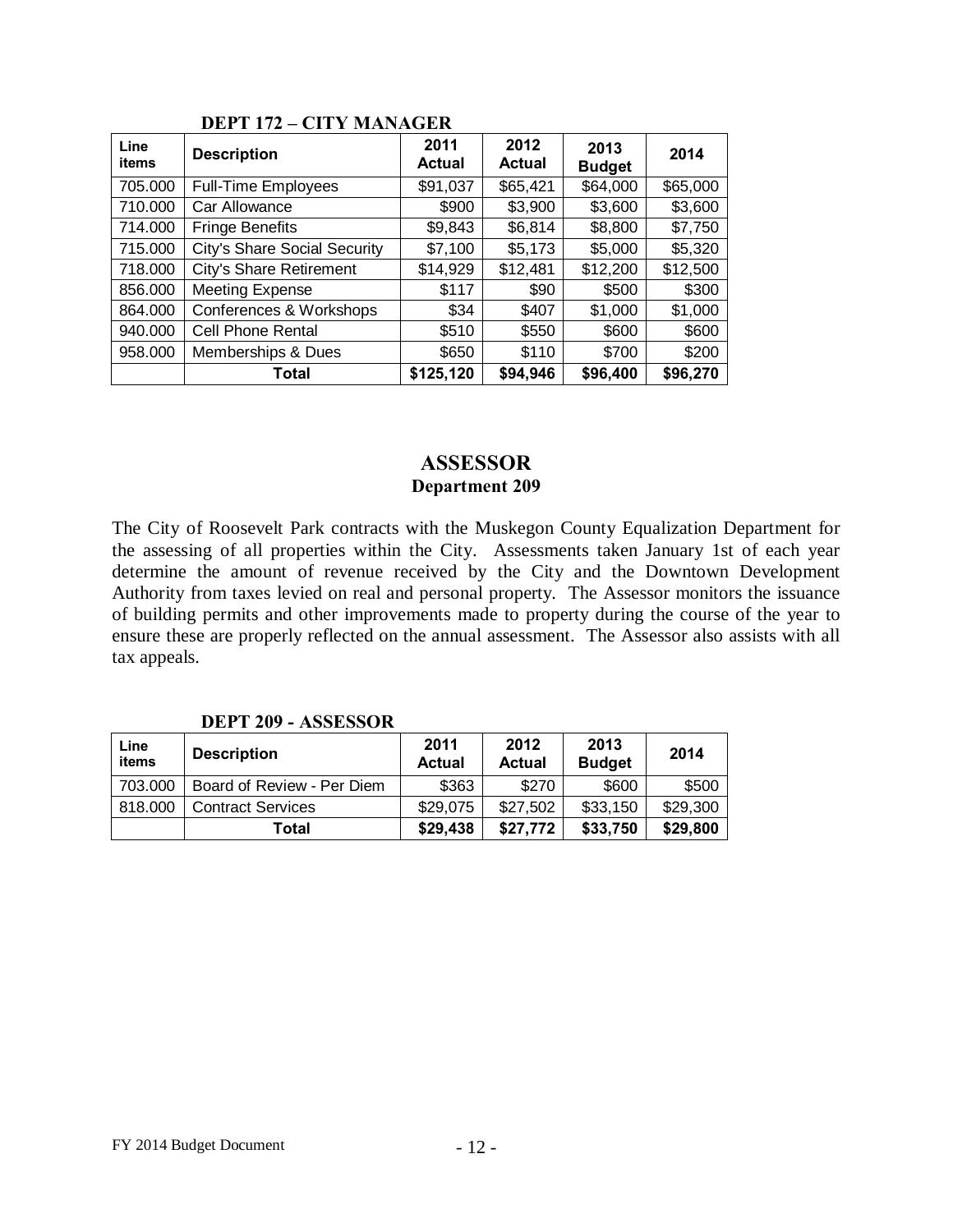## **CITY CLERK Department 215**



In 2013 the city appointed Amy VanderLeest as the City Clerk. The Clerk is responsible for maintaining all vital records of the City. This requires the Clerk to attend, prepare and maintain minutes of all City Council meetings. The Clerk will also administer all Oaths of Office, perform voter registration transactions, conduct elections, issue business licenses and assist in the overall office operations at City Hall.

| Line<br>items | <b>Description</b>            | 2011<br>Actual | 2012<br><b>Actual</b> | 2013<br><b>Budget</b> | 2014     |
|---------------|-------------------------------|----------------|-----------------------|-----------------------|----------|
| 706.000       | <b>Full-time Employees</b>    | \$29,518       | \$28,106              | \$28,500              | \$32,500 |
| 707.000       | Part-time Employees           | \$0            | \$0                   | \$0                   | \$0      |
| 707.100       | Salaries - Election Employees | \$1,372        | \$3,598               | \$2,500               | \$1,800  |
| 714.000       | <b>Fringe Benefits</b>        | \$6,921        | \$9,683               | \$10,800              | \$13,300 |
| 715.000       | City's Share Social Security  | \$2,258        | \$2,082               | \$2,200               | \$2,415  |
| 718.000       | City's Share Retirement       | \$5,993        | \$5,167               | \$5,100               | \$3,175  |
| 728.000       | <b>Election Supplies</b>      | \$1,093        | \$1,996               | \$1,000               | \$1,400  |
| 809.000       | <b>Ordinance Codification</b> | \$550          | \$550                 | \$550                 | \$400    |
| 864.000       | Conferences & Workshops       | \$365          | \$162                 | \$1,000               | \$1,000  |
| 904.000       | Printing                      | \$146          | \$1,071               | \$1,500               | \$800    |
| 905.000       | Publishing                    | \$3,518        | \$1,687               | \$5,000               | \$3,700  |
| 940.000       | <b>Cell Phone Rental</b>      | \$0            | \$0                   | \$300                 | \$0      |
| 955.000       | <b>Voting Machines</b>        | \$0            | \$0                   | \$0                   | \$0      |
| 956.000       | Miscellaneous                 | \$0            | \$26                  | \$0                   | \$50     |
| 958.000       | Memberships & Dues            | \$80           | \$80                  | \$200                 | \$80     |
|               | Total                         | \$51,814       | \$54,208              | \$58,650              | \$60,620 |

#### **DEPT 215 – CITY CLERK**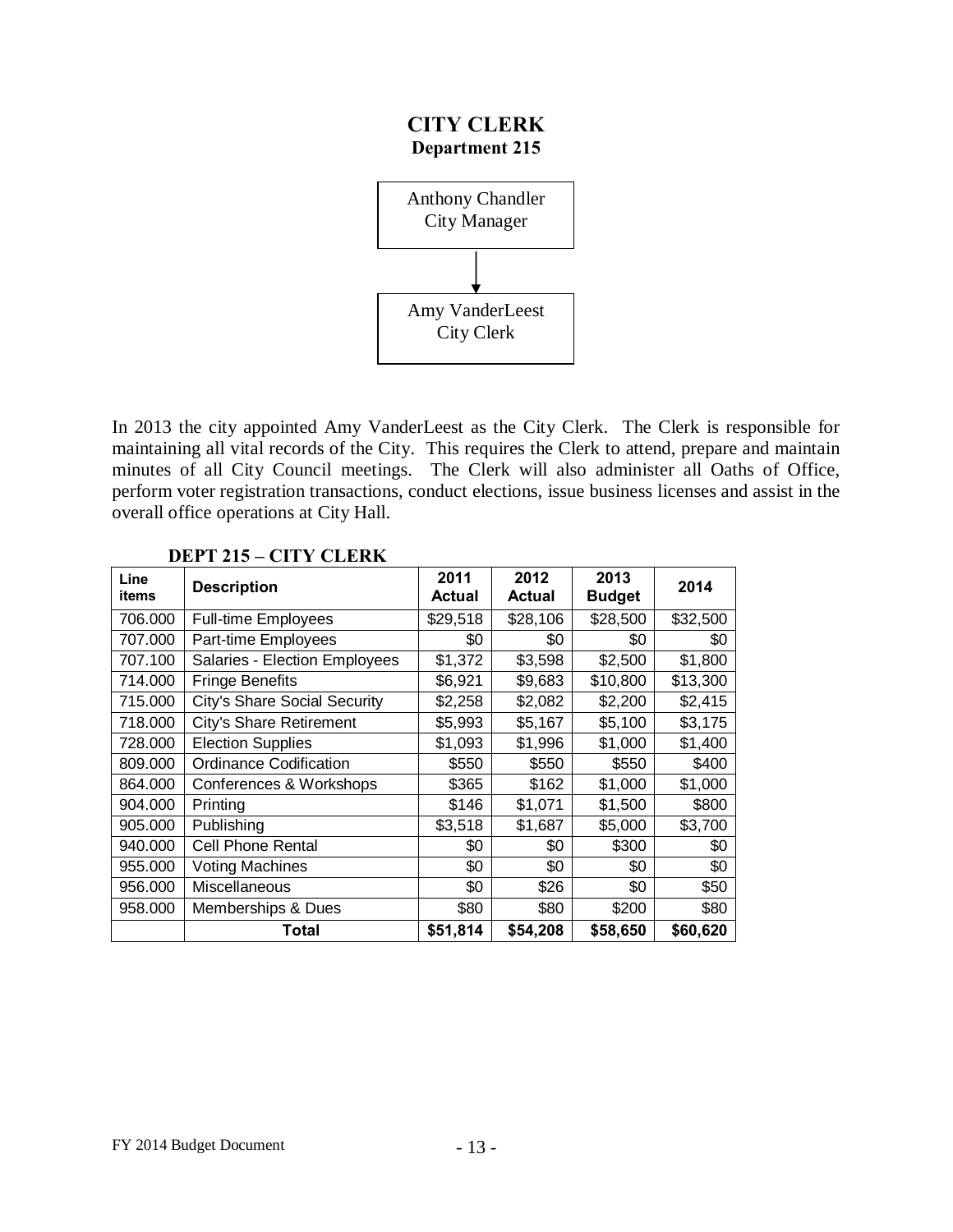## **PERSONNEL EXPENSES Department 226**

This section of the budget tracks the expenses associated with providing health insurance and other post-employment benefits (OPEB) to the city is retirees. It also has previously budgeted for any costs associated with testing potential new employees and related personnel matters.

In 2013 the city completed an actuarial study of the funding required for health insurance for retirees. This expense has been covered by an annual appropriation, on a  $\tilde{\sigma}$  pay as you go basiso. The Governmental Accounting Standards Board (GASB) requires that this obligation be funded in the same manner as other retirement costs are currently funded. The actuarial study determined that in 2013 the City needs to set-aside \$117,085 to meet this GASB requirement. As a result, the city has budgeted an additional \$50,000 in funding in (account #714.300) for the OPEB payment. The city has made this issue a top priority and the implications of such an expense are significant and there is no indication of future relief.

In 2012 the city ended the previous practice of providing a local match to all employees for the ICMA retirement account and tuition reimbursement is no longer available for city employees.

| Line<br>items | <b>Description</b>            | 2011<br><b>Actual</b> | 2012<br><b>Actual</b> | 2013<br><b>Budget</b> | 2014      |
|---------------|-------------------------------|-----------------------|-----------------------|-----------------------|-----------|
| 714.300       | Retiree Insurances            | \$54,416              | \$49,815              | \$62,300              | \$105,510 |
| 718.100       | <b>ICMA Match</b>             | \$2,700               | \$0                   | \$0                   | \$0       |
| 813.000       | <b>Personnel Evaluations</b>  | \$3,000               | \$0                   | \$0                   | \$0       |
| 814.000       | <b>Tuition Reimbursements</b> | \$0                   | \$0                   | \$0                   | \$0       |
| 818.000       | <b>Contract Services</b>      | \$0                   | \$0                   | \$0                   | \$0       |
|               | Total                         | \$60,116              | \$49,815              | \$62,300              | \$105,510 |

#### **DEPT 226 – PERSONNEL**

#### **OFFICE OPERATIONS Department 250**

Line items within this section of the Budget contain the funds necessary for the general operation of City Hall that range from postage expenses to the cost for the annual audit. FY 2014 has adequate funds budgeted for the 2<sup>nd</sup> installment to BS&A.net for tax bills, voter registration cards, accounts payable and payroll programs that were installed in 2013. An upgrade to the City website is also planned in 2014 if funding is available. The city renewed a three year agreement with Brickley DeLong for auditing services and allocated \$15,500 for this service in 2014.

| Line<br>items | <b>Description</b>         | 2011<br><b>Actual</b> | 2012<br>Actual | 2013<br><b>Budget</b> | 2014    |
|---------------|----------------------------|-----------------------|----------------|-----------------------|---------|
| 706.000       | <b>Full-time Employees</b> | \$25,378              | \$12.140       | \$0                   | \$0     |
| 707.000       | Part-time Employees        | \$10,679              | \$29.648       | \$23,500              | \$5,000 |

#### **DEPT 250 – OFFICE OPERATIONS**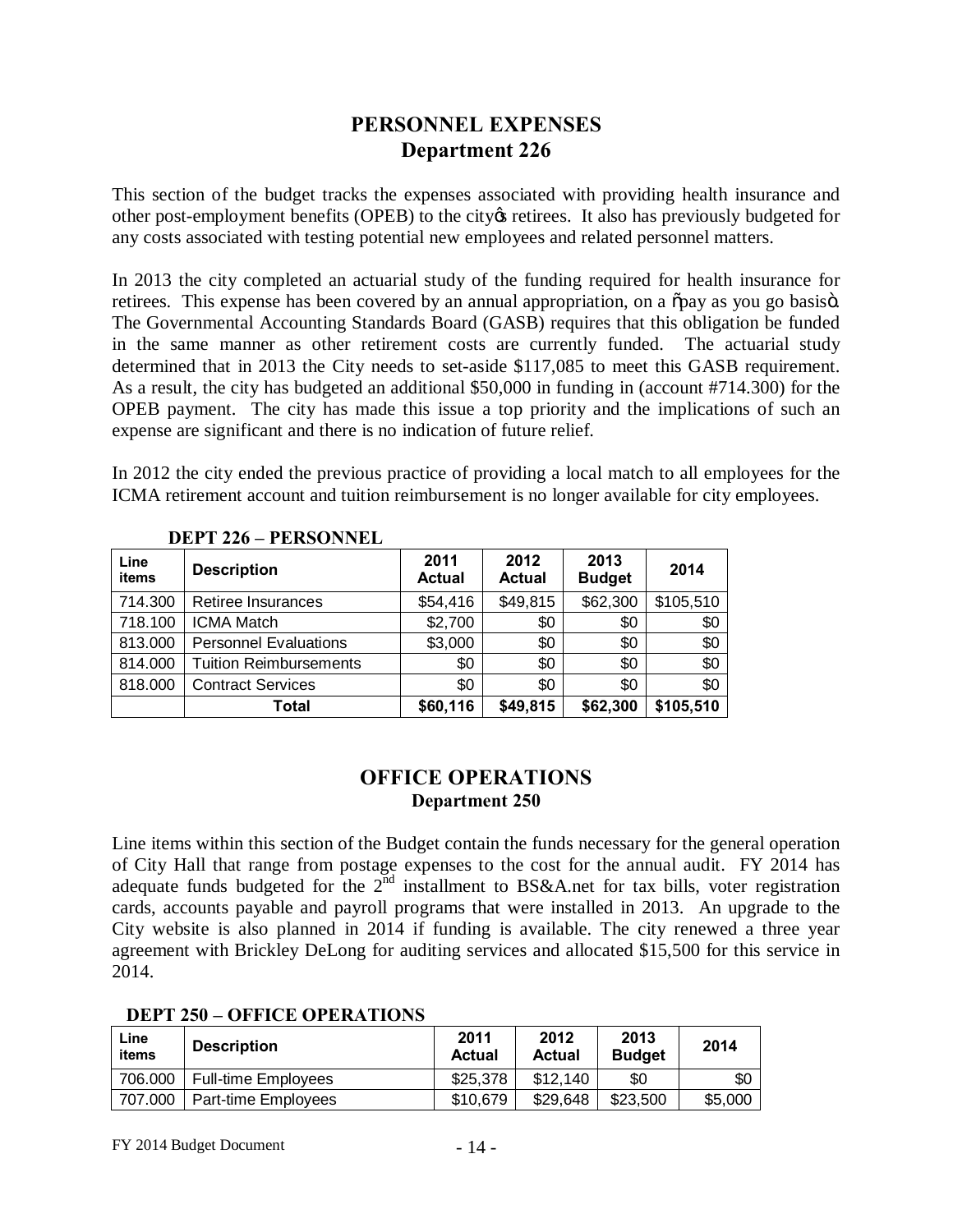| 714.000 | <b>Fringe Benefits</b>         | \$13,864  | \$8,291   | \$1,000   | \$300    |
|---------|--------------------------------|-----------|-----------|-----------|----------|
| 715.000 | City's Share Social Security   | \$2,746   | \$3,156   | \$1,800   | \$400    |
| 718.000 | <b>City's Share Retirement</b> | \$5,109   | \$2,368   | \$0       | \$0      |
| 727.000 | <b>Office Supplies</b>         | \$6,507   | \$4,150   | \$6,000   | \$5,350  |
| 733.000 | Postage                        | \$7,363   | \$9,901   | \$8,500   | \$8,000  |
| 807.000 | <b>Audit Fees</b>              | \$11,340  | \$15,340  | \$15,300  | \$15,500 |
| 815.100 | Computer Software - Purchase   | \$0       | \$499     | \$12,500  | \$12,500 |
| 815.200 | Computer Hardware - Purchase   | \$1,564   | \$589     | \$5,000   | \$200    |
| 819.000 | Software Support               | \$4,861   | \$5,523   | \$9,000   | \$7,650  |
| 853.000 | Telephone                      | \$6,596   | \$7,904   | \$7,000   | \$6,370  |
| 866.000 | Mileage Reimbursement          | \$0       | \$115     | \$500     | \$0      |
| 885.000 | <b>Insurance Bonds</b>         | \$0       | \$0       | \$0       | \$0      |
| 903.000 | <b>Newsletter</b>              | \$2,095   | \$3,007   | \$2,000   | \$2,150  |
| 932.000 | Computers / Technology         | \$8,833   | \$1,908   | \$5,000   | \$1,500  |
| 934.000 | Office Equipment Maintenance   | \$3,893   | \$1,480   | \$7,700   | \$4,200  |
| 959.000 | <b>Books &amp; Periodicals</b> | \$60      | \$100     | \$0       | \$0      |
| 985.000 | Misc. Equipment                | \$0       | \$747     | \$500     | \$100    |
|         | <b>Total</b>                   | \$110,888 | \$106,866 | \$105,300 | \$69,220 |

#### **TREASURER Department 253**



In 2013 the city appointed Sarah Petersen as the new full-time City Treasurer. The Treasurer is responsible for the custody and collection of city revenue in addition to overseeing such areas as employee insurance, personnel files, payroll and all pertinent or required reports. The Treasurer also serves as the support person for the City of financial system including overseeing any debt issuance.

The Treasurer works with the City Manager and other key staff to identify ways to continually improve the City of financial condition. The Treasurer also assists the City Manager in identifying methods of financing for the various projects and improvements that are scheduled for implementation in the coming years.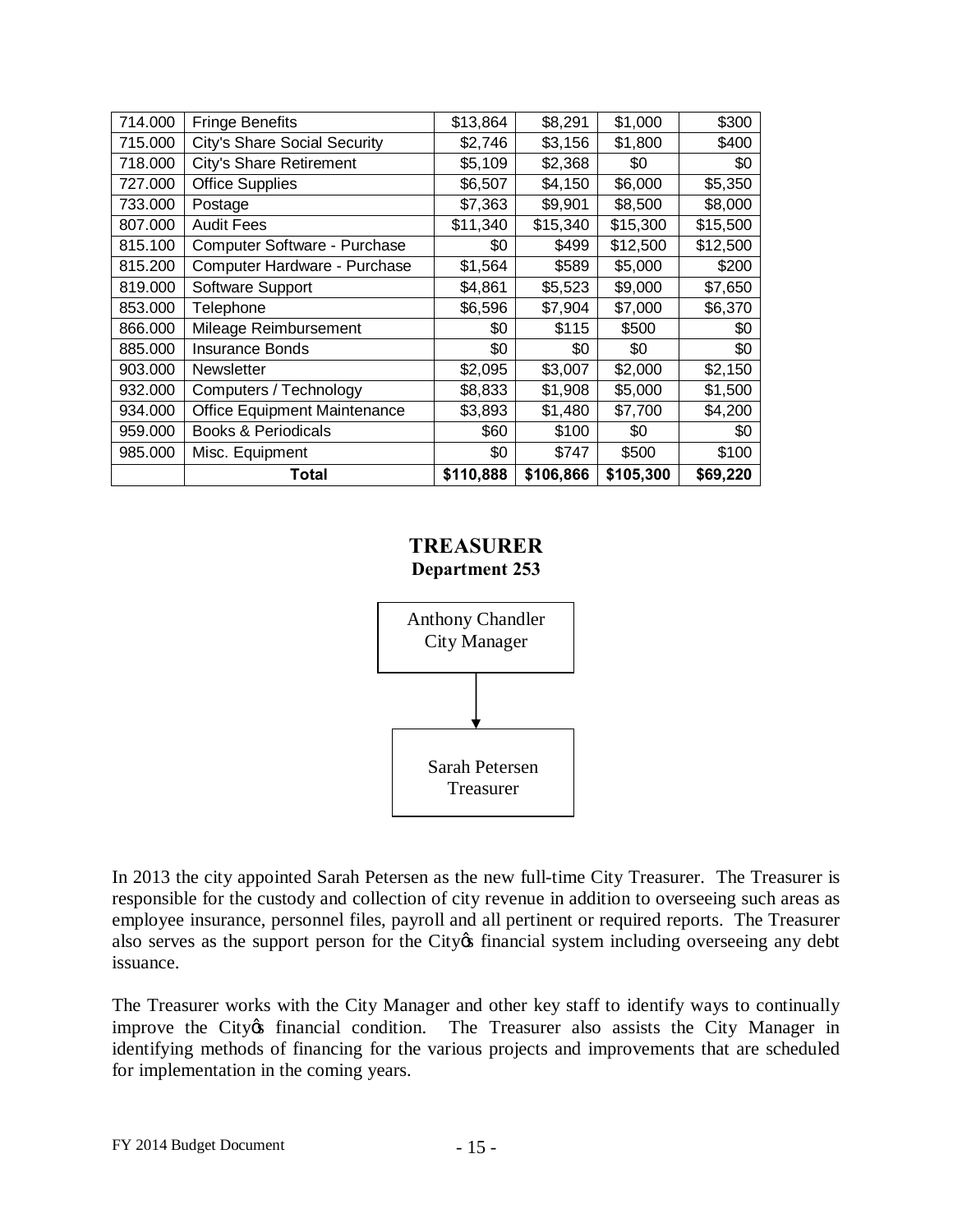| Line<br>items | <b>Description</b>             | 2011<br><b>Actual</b> | 2012<br><b>Actual</b> | 2013<br><b>Budget</b> | 2014     |
|---------------|--------------------------------|-----------------------|-----------------------|-----------------------|----------|
| 706.000       | <b>Full-time Employees</b>     | \$29,638              | \$28,156              | \$28,800              | \$42,500 |
| 707.000       | Part-time Employees            | \$0                   | \$0                   | \$17,300              | \$0      |
| 714.000       | <b>Fringe Benefits</b>         | \$7,167               | \$10,404              | \$11,000              | \$17,000 |
| 715.000       | City's Share Social Security   | \$2,277               | \$2,127               | \$3,600               | \$2,975  |
| 718.000       | <b>City's Share Retirement</b> | \$5,993               | \$5,167               | \$5,100               | \$3,700  |
| 815.100       | Computer Software - Purchase   | \$0                   | \$0                   | \$0                   | \$0      |
| 864.000       | Conferences & Workshops        | \$1,462               | \$672                 | \$1,000               | \$1,700  |
| 940.000       | <b>Cell Phone Rental</b>       | \$360                 | \$550                 | \$300                 | \$0      |
| 956.000       | Miscellaneous                  | \$135                 | \$0                   | \$0                   | \$100    |
| 958.000       | Memberships & Dues             | \$50                  | \$230                 | \$250                 | \$250    |
| 960.000       | <b>Bank Service Charges</b>    | \$65                  | \$32                  | \$0                   | \$50     |
| 961.000       | <b>Investment Fees</b>         | \$0                   | \$0                   | \$0                   | \$0      |
|               | Total                          | \$47,147              | \$47,338              | \$67,350              | \$68,275 |

#### **DEPT 253 – TREASURER**

#### **CITY HALL – GARAGE & GROUNDS Department 265**

This departmental budget contains funding for the physical operations and maintenance of the City Hall and other public facilities. General insurance covers the city to property and liability coverage that experienced an increase of around \$4,000 last year. This increase is attributed to the recent upgrades in equipment (plow truck, sidewalk plow, etc.) that have a higher replacement value. The 2014 budget includes \$3,000 (Account # 835) for maintenance and \$3,000 (Account #975) for improvements to City facilities. Projects planned for 2014 include paint on the exterior doors and windows at City Hall. Projects completed in 2013 included new interior paint in City Hall and roof repair. Projects completed in 2012 consisted of re-roofing and new paint for the concession stand at Delmar Playfield and the replacement of window shades in the Community Center.

| Line<br>items | <b>Description</b>           | 2011<br><b>Actual</b> | 2012<br><b>Actual</b> | 2013<br><b>Budget</b> | 2014     |
|---------------|------------------------------|-----------------------|-----------------------|-----------------------|----------|
| 726.000       | Supplies & Materials         | \$3,398               | \$2,800               | \$2,500               | \$2,150  |
| 808.000       | General Insurance            | \$35,871              | \$35,192              | \$36,800              | \$40,000 |
| 834.000       | <b>Building Cleaning</b>     | \$5,505               | \$4,045               | \$4,500               | \$3,800  |
| 835.000       | <b>Building Maintenance</b>  | \$5,357               | \$3,534               | \$3,500               | \$3,000  |
| 920.000       | Utilities - Water & Sewer    | \$0                   | \$0                   | \$0                   | \$0      |
| 921.000       | Utilities - Electricity      | \$13,021              | \$14,042              | \$12,750              | \$13,400 |
| 922.000       | Utilities - Gas              | \$8,691               | \$5,773               | \$12,000              | \$12,100 |
| 956.000       | Miscellaneous                | \$116                 | \$35                  | \$0                   | \$0      |
| 975.000       | <b>Building Improvements</b> | \$8,315               | \$1,890               | \$3,000               | \$3,000  |
|               | Total                        | \$80,274              | \$67,311              | \$75,050              | \$77,450 |

**DEPT 265 – CITY HALL**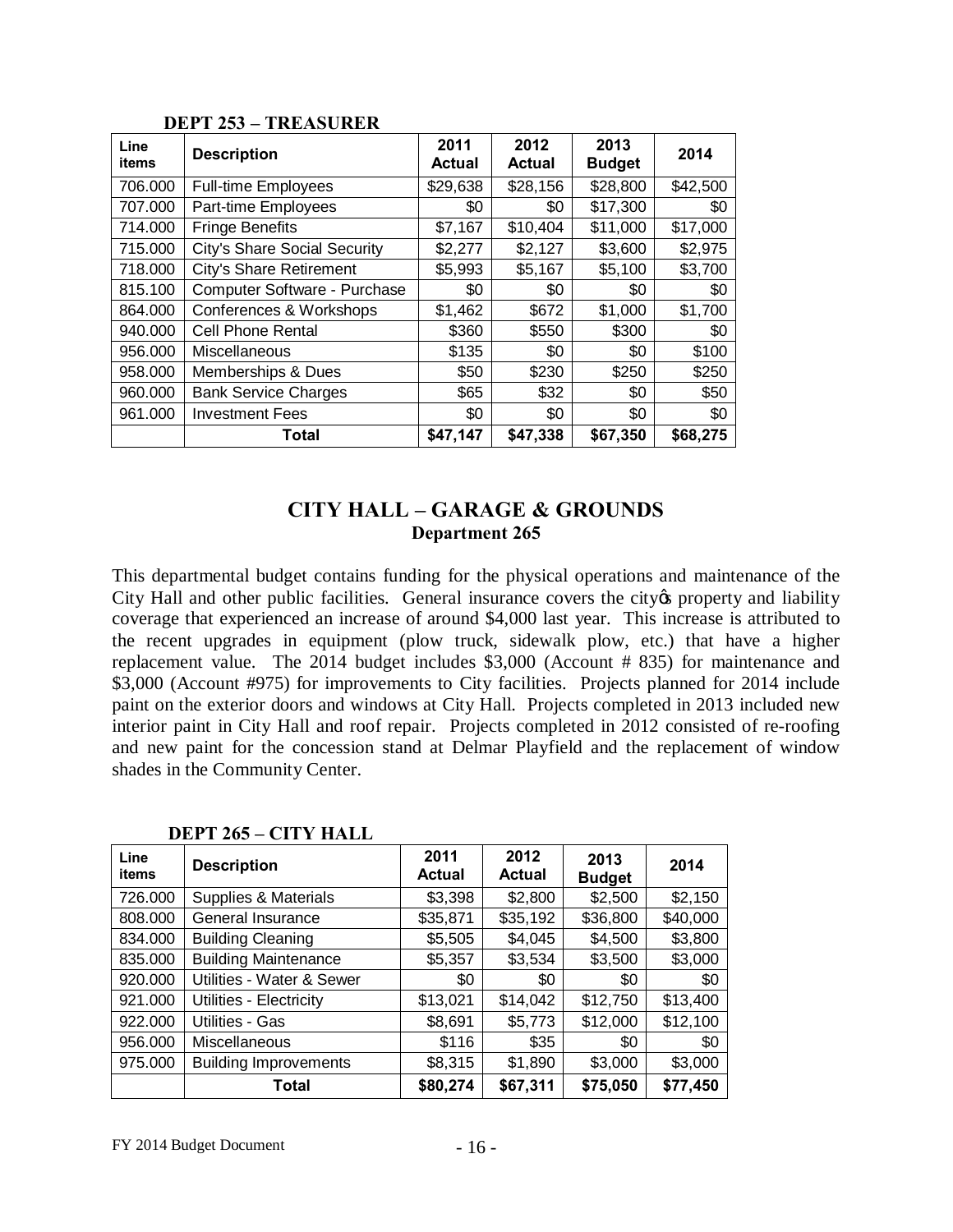

As members of the Roosevelt Park Police Department our mission is to provide a professional community-oriented police service. The department is committed to creating and maintaining an active community partnership to assist citizens in identifying and solving problems to improve the quality of life in our neighborhoods. Ultimately, we are dedicated to protecting life and property while maintaining order to assure fair and equal treatment to everyone. The department consists of capable, caring individuals doing important and satisfying work for the citizens of our community.

The objectives of the Police Department are to patrol the streets and neighborhoods of the City, to respond to any citizengs call for service, to assist with all motor vehicle accidents, to investigate all criminal incidents, to work cooperatively with other area law enforcement agencies, and to provide an atmosphere of safety and security in Roosevelt Park. The City  $\alpha$ Police Department consists of the Police Chief, four full-time employees and up to eight parttime officers. In 2014, the Police Department will continue enforcement of the City os laws and will work to ensure the welfare and safety of the community. Members of the department will accomplish this with a continued emphasis on training and professionalism by each officer and by the department as a whole.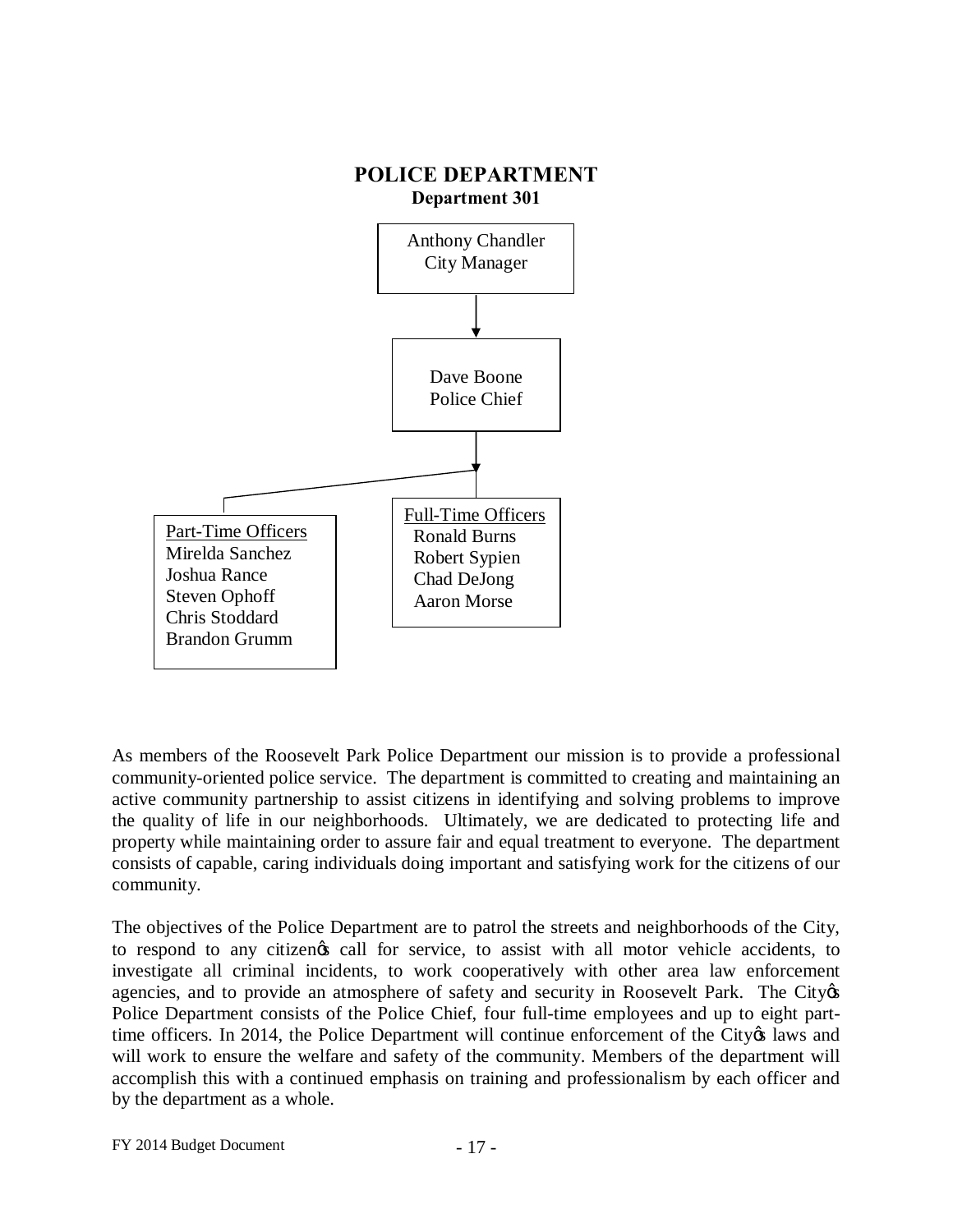| Line<br>items | <b>Description</b>                   | 2011<br><b>Actual</b> | 2012<br><b>Actual</b> | 2013<br><b>Budget</b> | 2014      |
|---------------|--------------------------------------|-----------------------|-----------------------|-----------------------|-----------|
| 706.000       | <b>Full-time Employees</b>           | \$240,164             | \$245,894             | \$265,000             | \$270,300 |
| 706.001       | Part-time Employees (office)         | \$15,012              | $\overline{$847}$     | \$20,350              | \$19,500  |
| 707.000       | Part-time Employees                  | \$57,048              | \$75,053              | \$65,000              | \$71,500  |
| 708.000       | Overtime                             | \$43,841              | \$60,585              | \$42,500              | \$44,000  |
| 708.100       | <b>Holiday Pay</b>                   | \$10,156              | \$8,580               | \$11,000              | \$8,500   |
| 708.200       | <b>Witness Fees</b>                  | \$100                 | \$0                   | \$0                   | \$0       |
| 708.300       | Longevity                            | \$5,000               | \$5,500               | \$5,500               | \$6,500   |
| 709.000       | <b>Clothing Allowance</b>            | \$2,315               | \$3,701               | \$2,200               | \$2,500   |
| 713.000       | <b>Uniform Cleaning</b>              | \$249                 | \$605                 | \$300                 | \$500     |
| 714.000       | <b>Fringe Benefits</b>               | \$90,312              | \$100,755             | \$120,500             | \$73,150  |
| 715.000       | City's Share Social Security         | \$28,065              | \$30,129              | \$32,000              | \$28,235  |
| 718.000       | City's Share Retirement              | \$77,865              | \$102,207             | \$99,000              | \$109,884 |
| 718.100       | City's ICMA Match                    | \$9,820               | \$6,000               | \$0                   | \$0       |
| 727.000       | <b>Office Supplies</b>               | \$1,222               | \$1,570               | \$1,350               | \$800     |
| 729.000       | Photographic Supplies                | \$20                  | \$170                 | \$100                 | \$0       |
| 741.000       | <b>Firearms Training</b>             | \$0                   | \$0                   | \$500                 | \$0       |
| 742.000       | <b>Operating Supplies</b>            | \$904                 | \$960                 | \$850                 | \$400     |
| 751.000       | Gas & Oil                            | \$22,871              | \$22,343              | \$22,300              | \$21,350  |
| 795.000       | <b>Operating Supplies (Vehicles)</b> | \$65                  | \$15                  | \$100                 | \$0       |
| 840.000       | <b>Education &amp; Training</b>      | \$40                  | \$0                   | \$500                 | \$1,000   |
| 841.000       | State Funded Police Training         | \$475                 | \$464                 | \$0                   | \$0       |
| 851.000       | <b>Equipment Maintenance</b>         | \$138                 | \$1,206               | $\overline{$1,500}$   | \$300     |
| 855.000       | <b>Central Dispatch</b>              | \$34,572              | \$37,715              | \$39,500              | \$38,500  |
| 856.000       | <b>Meeting Expense</b>               | \$0                   | \$131                 | \$1,150               | \$100     |
| 864.000       | Conferences & Workshops              | \$1,704               | \$356                 | \$1,200               | \$1,000   |
| 870.000       | Medical Lab Fee                      | \$750                 | \$1,425               | \$1,000               | \$600     |
| 882.000       | <b>Personnel Relations</b>           | \$0                   | \$0                   | \$0                   | \$0       |
| 935.000       | Vehicle Repair & Maintenance         | \$4,720               | \$6,327               | \$6,500               | \$8,500   |
| 937.000       | Vehicle Purchase/Refurbish           | \$25                  | \$0                   | \$32,000              | \$23,000  |
| 940.000       | Cell Phone Rental                    | \$360                 | \$450                 | \$600                 | \$600     |
| 943.000       | <b>Equipment Rental</b>              | \$0                   | \$0                   | \$0                   | \$0       |
| 956.000       | Miscellaneous                        | \$745                 | \$2,169               | \$0                   | \$0       |
| 958.000       | Memberships & Dues                   | \$156                 | \$115                 | \$200                 | \$200     |
| 977.000       | New Equipment                        | \$114                 | \$4,107               | \$700                 | \$5,000   |
|               | <b>Total</b>                         | \$648,828             | \$719,379             | \$773,400             | \$735,919 |

## **DEPT 301 – POLICE OPERATIONS**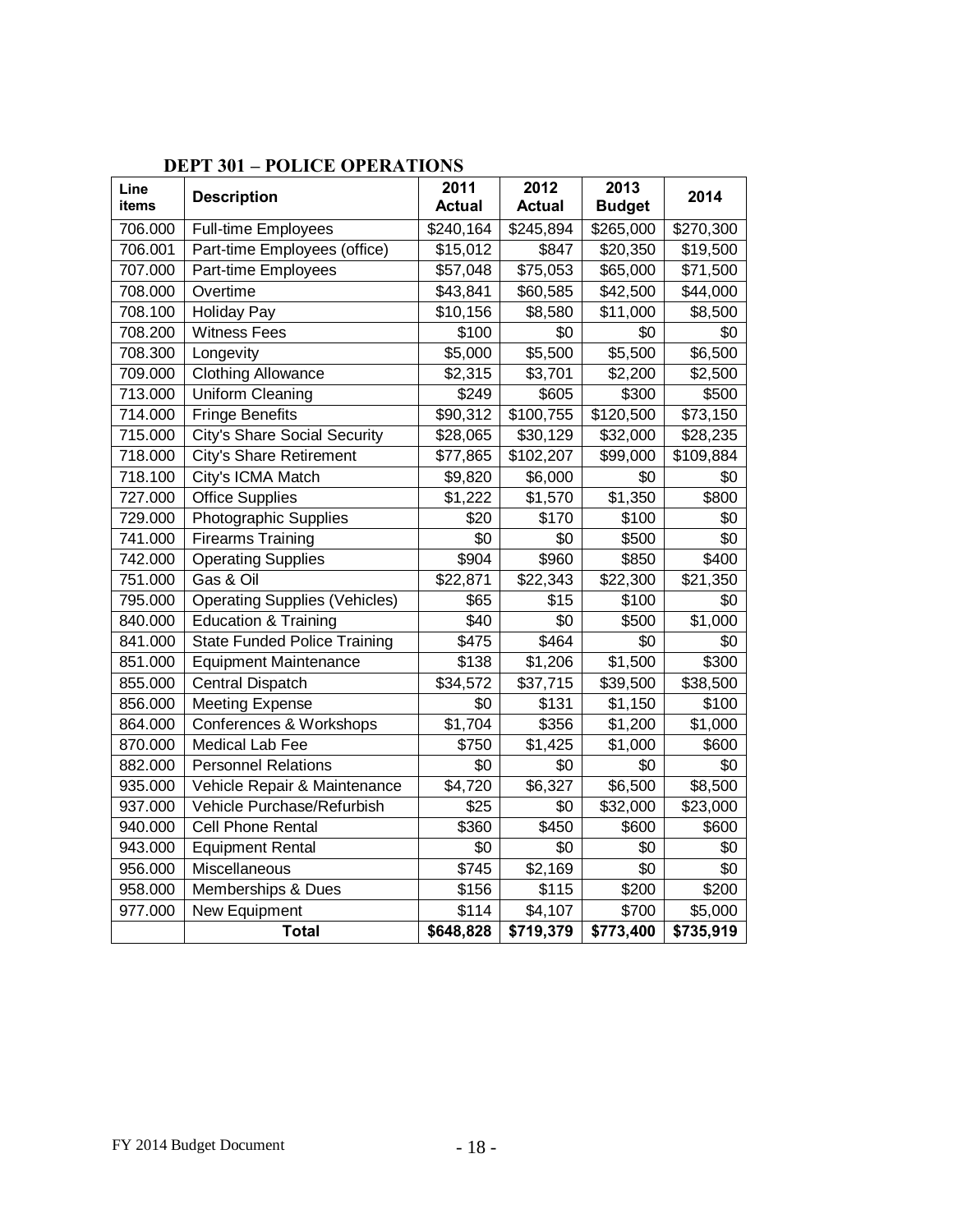## **FIRE & EMS Department 336**

In 2010, the City of Roosevelt Park agreed to extend the long-term contractual relationship with the City of Norton Shores for fire and emergency medical services (EMS) to include an additional ten years. By contracting this service, Roosevelt Park does not have to directly finance the major capital expenditures associated with operating a full-scale fire department. For FY 2014, the following line item reflects the full cost of this contracted service that will span the next seven years. The Downtown Development Authority Fund still covers 25% of the costs and in prior years this expense has been split between this General Fund account and the DDA budget.

| Line<br>items | <b>Description</b>       | 2011<br><b>Actual</b> | 2012<br><b>Actual</b> | 2013<br><b>Budget</b> | 2014      |
|---------------|--------------------------|-----------------------|-----------------------|-----------------------|-----------|
| 818,000       | <b>Contract Services</b> | \$206,663             | \$200,000             | \$200,000             | \$200,000 |
|               | Total                    | \$206,663             | \$200,000             | \$200,000             | \$200,000 |

#### **DEPT 336 – FIRE & EMS**

## **INSPECTIONS Department 387**



The Inspections Department is responsible for issuing permits for building, electrical, plumbing, and mechanical improvements made within the community. The Inspections Department is also responsible for nuisance abatement and zoning enforcement matters. In addition to the inspections required by the State to building codes, this department performs all inspections required by the City of rental licensing ordinance. Rental inspections are performed on all registered rental properties annually and all property maintenance is enforced per the International Property Maintenance Code that has been adopted by the City. The Building Official assists city staff with Planning Commission meetings and other boards such as the Construction Board of Appeals and Zoning Board of Appeals.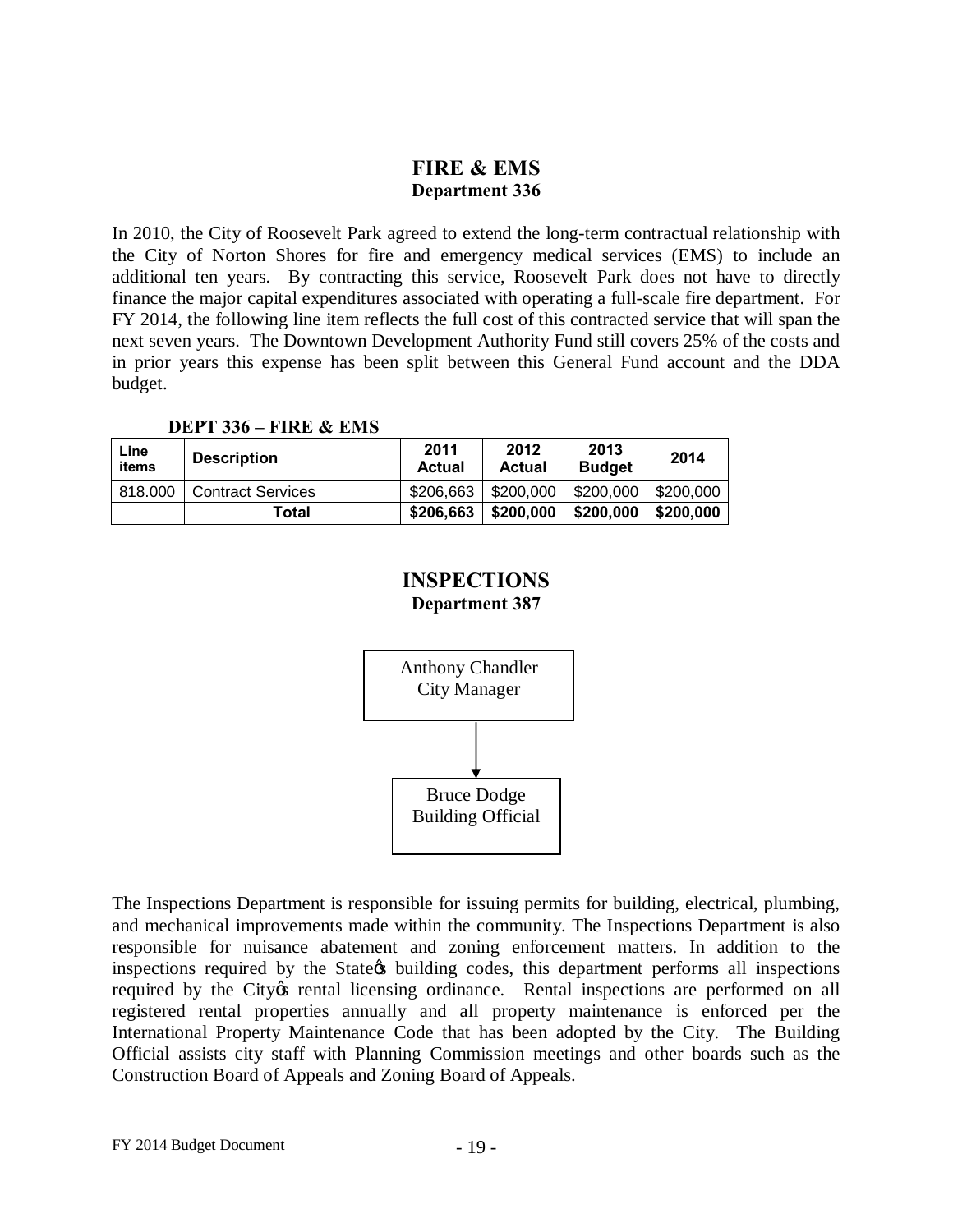| Line<br>items | <b>Description</b>                    | 2011<br><b>Actual</b> | 2012<br><b>Actual</b> | 2013<br><b>Budget</b> | 2014     |
|---------------|---------------------------------------|-----------------------|-----------------------|-----------------------|----------|
| 707.000       | Part-time Employees                   | \$34,741              | \$34,663              | \$28,000              | \$30,500 |
| 714.000       | <b>Fringe Benefits</b>                | \$1,148               | \$1,241               | \$1,300               | \$1,300  |
| 715.000       | City's Share Social Security          | \$2,653               | \$2,646               | \$2,350               | \$1,855  |
| 818.000       | <b>Contract Services</b>              | \$1,651               | \$3,159               | \$850                 | \$1,600  |
| 818.500       | <b>Contract Services - Electrical</b> | \$3,641               | \$3,290               | \$3,000               | \$3,400  |
| 818.600       | <b>Contract Services - Plumbing</b>   | \$8,442               | \$10,870              | \$11,000              | \$9,800  |
| 864.000       | Conferences & Workshops               | \$707                 | \$290                 | \$500                 | \$500    |
| 904.000       | Printing                              | \$205                 | \$242                 | \$250                 | \$100    |
| 940.000       | Cell Phone                            | \$320                 | \$550                 | \$600                 | \$600    |
| 943.000       | <b>Equipment Rental</b>               | \$0                   | \$0                   | \$0                   | \$0      |
| 958.000       | Memberships & Dues                    | \$300                 | \$300                 | \$300                 | \$300    |
| 959.000       | <b>Books &amp; Periodicals</b>        | \$1,019               | \$11                  | \$400                 | \$400    |
| 985.000       | <b>Equipment Purchases</b>            | \$0                   | \$0                   | \$0                   | \$0      |
|               | Total                                 | \$54,827              | \$57,262              | \$48,550              | \$50,355 |

#### **DEPT 387 – INSPECTIONS**

### **PLANNING COMMISSION / ZONING BOARD OF APPEALS Department 400**

The Planning Commission typically meets on the fourth Monday of every month to review and make recommendations on zoning issues and site plans and the Zoning Board of Appeals will meet on an as-needed basis. Funds are once again budgeted in FY 2014 to allow members of the Planning Commission to attend training workshops upon availability.

| Line<br>items | <b>Description</b>      | 2011<br><b>Actual</b> | 2012<br>Actual | 2013<br><b>Budget</b> | 2014 |
|---------------|-------------------------|-----------------------|----------------|-----------------------|------|
| 864.000       | Conferences & Workshops | \$0                   | \$0            | \$200                 | \$0  |
|               | Total                   | \$0                   | \$0            | \$200                 | \$0  |

#### **DEPT 400 – PLANNING COMMISSION & ZONING BOARD OF APPEALS**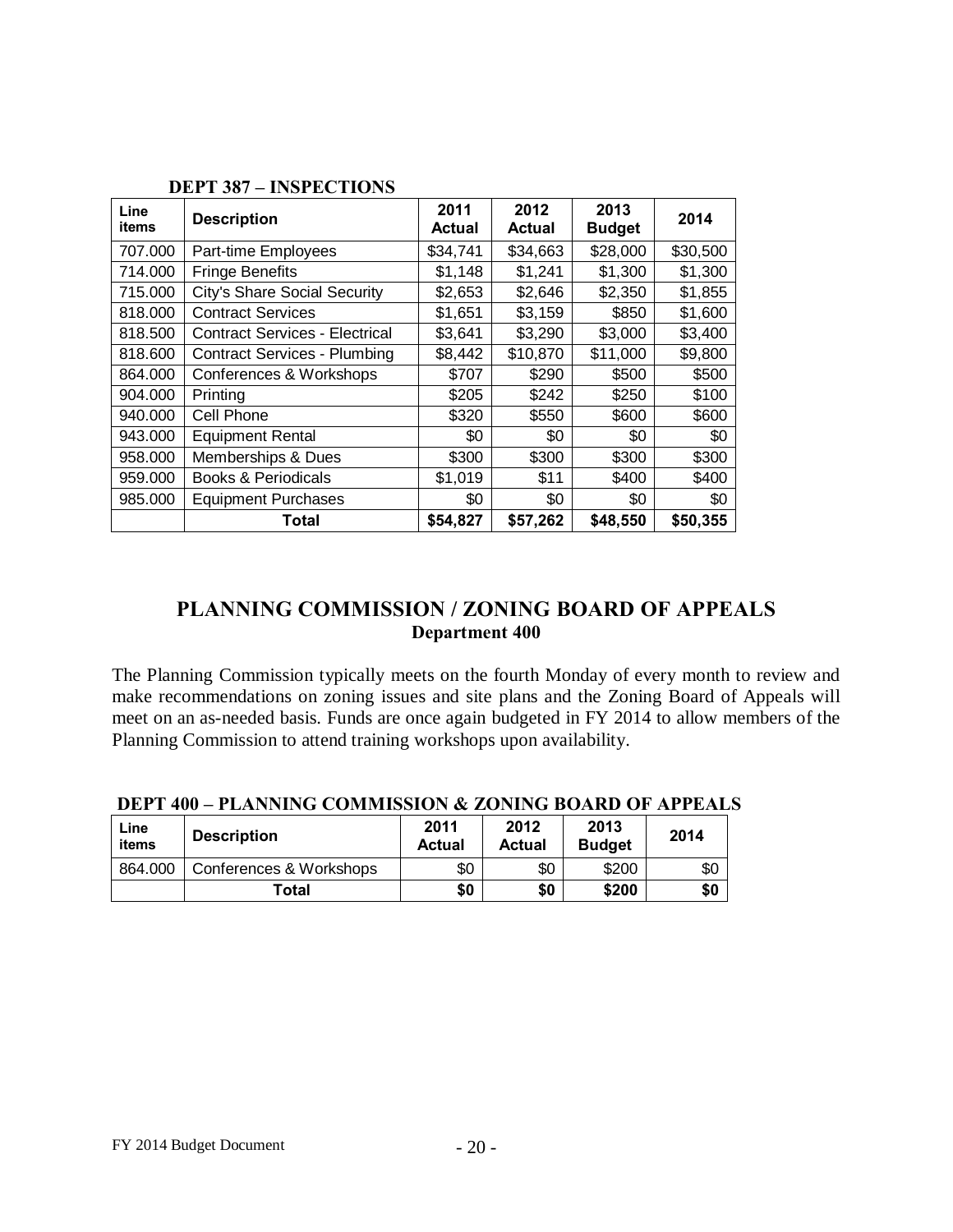

The Department of Public Works (DPW) staff is in place to monitor and maintain the City  $\&$ physical infrastructure; with the over-arching goal of improving the quality of life for the residents and business owners. To accomplish this end, the DPW will make every effort to ensure that all City-owned streets, sidewalks, park areas, playground equipment, and public utilities are maintained to their highest level.

| Line<br>items | <b>Description</b>              | 2011<br><b>Actual</b> | 2012<br><b>Actual</b> | 2013<br><b>Budget</b> | 2014      |
|---------------|---------------------------------|-----------------------|-----------------------|-----------------------|-----------|
| 706.000       | <b>Full-time Employees</b>      | \$108,336             | \$114,716             | \$118,500             | \$121,200 |
| 707.000       | Part-time Employees             | \$79,384              | \$71,030              | \$60,000              | \$45,131  |
|               | <b>Contractual Snow Plowing</b> | \$0                   | \$0                   | \$0                   | \$0       |
| 708.000       | Overtime                        | \$11,657              | \$8,174               | \$12,500              | \$10,700  |
| 708.003       | Longevity                       | \$2,398               | \$2,847               | \$2,650               | \$4,140   |
| 713.000       | Uniform Cleaning                | \$2,138               | \$2,444               | \$2,500               | \$2,300   |
| 714.000       | <b>Fringe Benefits</b>          | \$48,680              | \$67,853              | \$79,000              | \$54,700  |
| 715.000       | City's Share Social Security    | \$15,420              | \$14,890              | \$16,150              | \$13,300  |
| 718.000       | City's Share Retirement         | \$24,609              | \$25,326              | \$27,000              | \$38,772  |
| 726.000       | Supplies & Materials            | \$2,117               | \$1,784               | \$2,100               | \$2,000   |
| 732.000       | <b>Planting Trees</b>           | \$2,168               | \$1,308               | \$1,200               | \$100     |
| 818.000       | <b>Contract Services</b>        | \$140                 | \$140                 | \$0                   | \$0       |
| 840.000       | <b>Education &amp; Training</b> | \$21                  | \$7                   | \$200                 | \$200     |

#### **DEPT 446 – PUBLIC WORKS**

 $FY$  2014 Budget Document  $-21$  -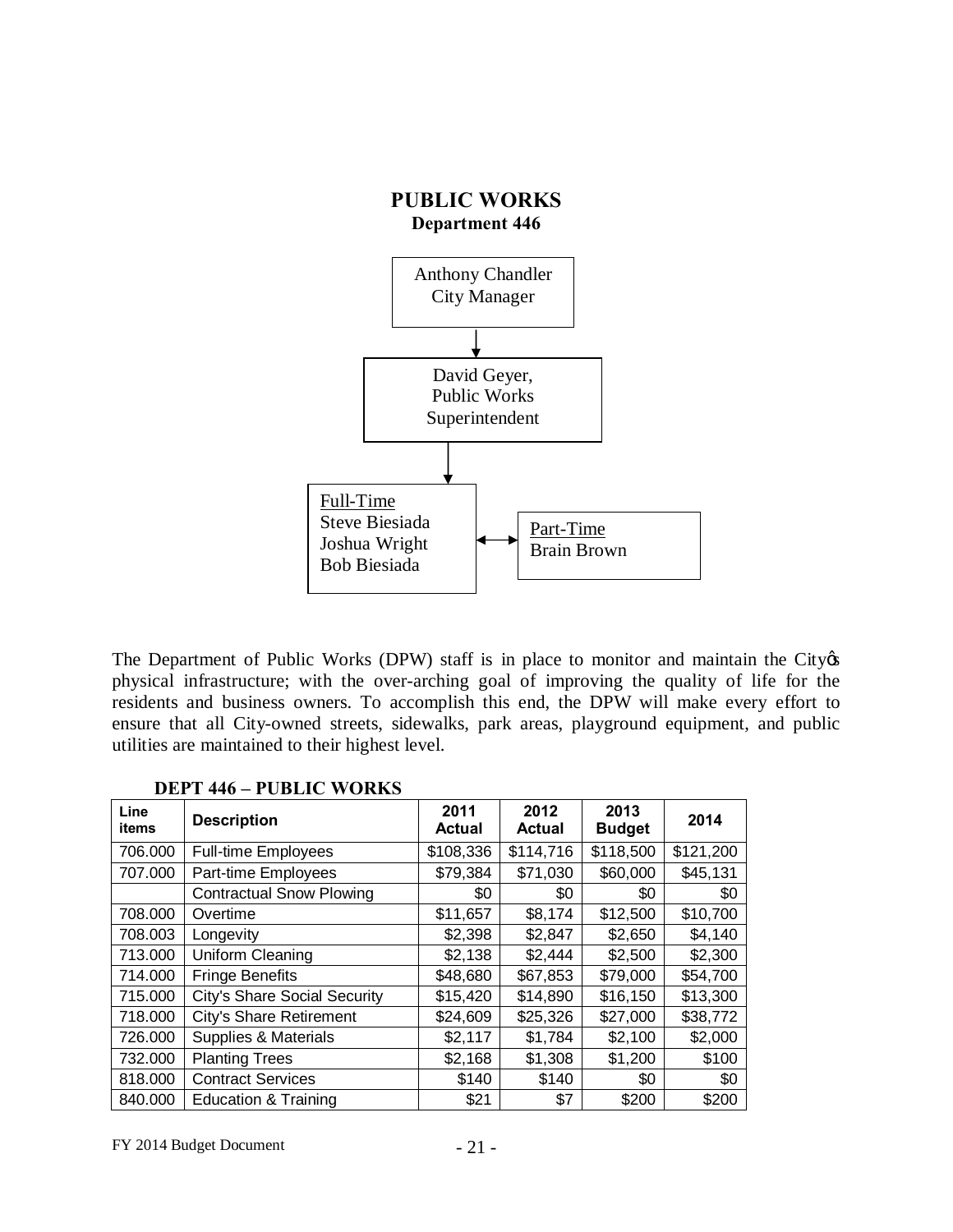| 851.000 | Radio Maintenance             | \$62      | \$0       | \$0       | \$500     |
|---------|-------------------------------|-----------|-----------|-----------|-----------|
| 864.000 | Conferences & Workshops       | \$280     | \$150     | \$150     | \$150     |
| 881.000 | <b>Holiday Decorations</b>    | \$51      | \$0       | \$300     | \$0       |
| 924.000 | Electricty - Street Lighting  | \$45,427  | \$43,602  | \$42,000  | \$43,405  |
| 926.000 | Street Lighting - Improvement | \$0       | \$0       | \$0       | \$0       |
| 940.000 | Pager /Cell Phone rental      | \$360     | \$550     | \$600     | \$0       |
| 943.000 | <b>Equipment Rental</b>       | \$9,819   | \$10,159  | \$9,500   | \$11,135  |
| 956.000 | Miscellaneous                 | \$379     | \$426     | \$0       | \$500     |
| 958.000 | Memberships & Dues            | \$408     | \$180     | \$400     | \$400     |
|         | Total                         | \$353,854 | \$365,586 | \$374,750 | \$348,633 |

#### **SIDEWALKS Department 449**

Due to financial restraints within the general fund the amount budgeted for sidewalk replacement has decreased from recent years. Requests to replace sidewalks will be closely evaluated and most of the work will be done using city staff. In 2012 the city contracted sidewalk repair to a firm that specializes in grinding concrete and this technique may be considered in 2014.

#### **DEPT 449 - SIDEWALKS**

| Line<br>items | <b>Description</b>       | 2011<br>Actual | 2012<br><b>Actual</b> | 2013<br><b>Budget</b> | 2014    |
|---------------|--------------------------|----------------|-----------------------|-----------------------|---------|
| 818.000       | <b>Contract Services</b> | \$886          | \$3,000               | \$2,500               | \$3,000 |
| 943.000       | <b>Equipment Rental</b>  | \$4,618        | \$1,267               | \$1,500               | \$1,250 |
|               | Total                    | \$5,504        | \$4,267               | \$4,000               | \$4,250 |

## **SANITATION Department 521**

The City provides sanitation collection service to its residents in part through a contract with RMS Disposal that was extended in 2012 and will expire in 2014. A scheduled increase of 3% is budgeted for contracted sanitation services in FY 2014. Under the extended contract, RMS will continue to provide õtypicalö residential trash or garbage pick-up on a weekly basis providing each residence with a 95 gallon container. This service contract also includes year round weekly recycling and yard waste removal for residents from April - November. Brush chipping and heavy/bulk item removal services will continue on a weekly basis and is performed by the DPW.

#### **Line items Description <sup>2011</sup> Actual 2012 Actual 2013 Budget <sup>2014</sup>** 818.000 | Contract Services | \$170,438 | \$161,409 | \$178,500 | \$181,200 943.000 | Equipment Rental | \$16,193 | \$15,205 | \$9,500 | \$11,000 956.000 | Miscellaneous | \$1,038 | \$1,697 | \$0 | \$0 **Total \$187,669 \$178,311 \$188,000 \$192,200**

#### **DEPT 521 - SANITATION**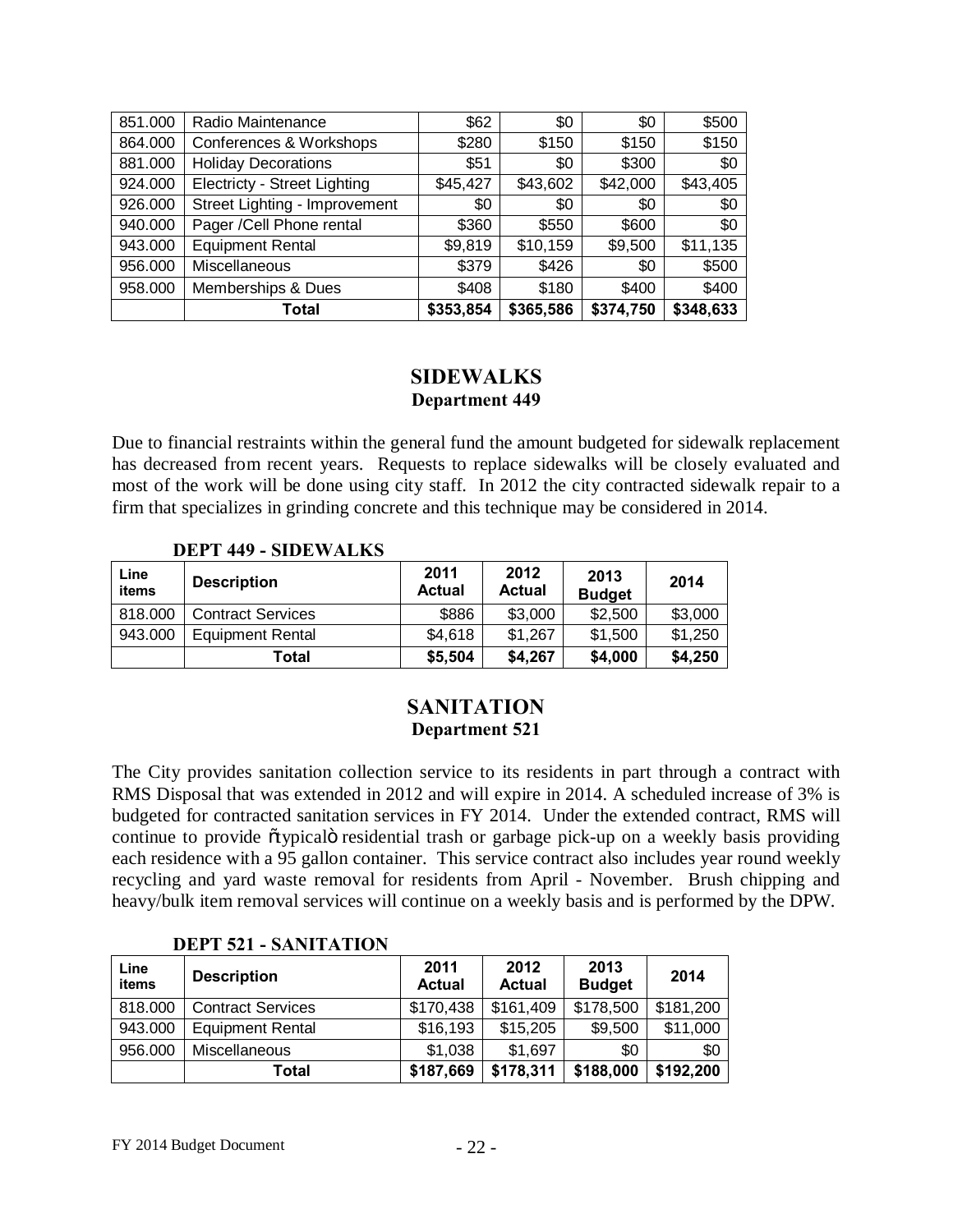#### **PARKS, RECREATION & CONCESSIONS Department 690**

As in years past, the City will provide limited recreational services beyond the on-going maintenance of its nine municipal parks. The City is moving forward with plans in 2014 to reconfigure the ball fields at Delmar Playfield with the assistance of RPYA and a State recreation grant. A major project in 2013 included the renovation of the four tennis courts at Community Center Park. FY 2014 has \$12,000 allocated under capital improvements to cover the City os share of the Delmar Playfield project. The Arts and Craft program and Music in the Park at the Community Park was well attended during 2013 and funds are budgeted for the program to continue in 2014.

| Line<br>items | <b>Description</b>           | 2011<br>Actual | 2012<br><b>Actual</b> | 2013<br><b>Budget</b> | 2014     |
|---------------|------------------------------|----------------|-----------------------|-----------------------|----------|
| 707.200       | Seasonal Employees           | \$1,064        | \$1,005               | \$1,300               | \$1,150  |
| 714.000       | <b>Fringe Benefits</b>       | \$27           | \$48                  | \$100                 | \$80     |
| 715.000       | City's Share Social Security | \$81           | \$77                  | \$100                 | \$100    |
| 726.000       | Supplies & Materials         | \$795          | \$2,093               | \$1,500               | \$1,000  |
| 734.000       | Products                     | \$0            | \$0                   | \$0                   | \$0      |
| 818.000       | <b>Contract Services</b>     | \$7,074        | \$7,043               | \$7,000               | \$6,250  |
| 822.000       | <b>Construction Services</b> | \$0            | \$0                   | \$0                   | \$0      |
| 835.000       | <b>Building Maintenance</b>  | \$9            | \$0                   | \$0                   | \$0      |
| 892.000       | <b>RP Youth Athletics</b>    | \$0            | \$0                   | \$0                   | \$0      |
| 893.000       | Norton Shores Rec. Subsidy   | \$0            | \$584                 | \$1,000               | \$700    |
| 921.000       | Utilities - Electric         | \$3,262        | \$3,505               | \$3,200               | \$3,300  |
| 922.000       | Utilities - Gas              | \$265          | \$1,472               | \$2,700               | \$1,900  |
| 933.000       | Playground Equip. Repair     | \$16           | \$84                  | \$200                 | \$400    |
| 943.000       | <b>Equipment Rental</b>      | \$20,684       | \$23,999              | \$10,000              | \$18,900 |
| 956.000       | Miscellaneous                | \$434          | \$0                   | \$0                   | \$0      |
| 970.000       | Capital Improvements         | \$150          | \$819                 | \$15,000              | \$12,000 |
| 976.000       | Music in the Park            | \$600          | \$850                 | \$1,000               | \$900    |
|               | Total                        | \$34,461       | \$41,579              | \$43,100              | \$46,680 |

#### **DEPT 690 – PARKS, RECREATION, & CONCESSIONS**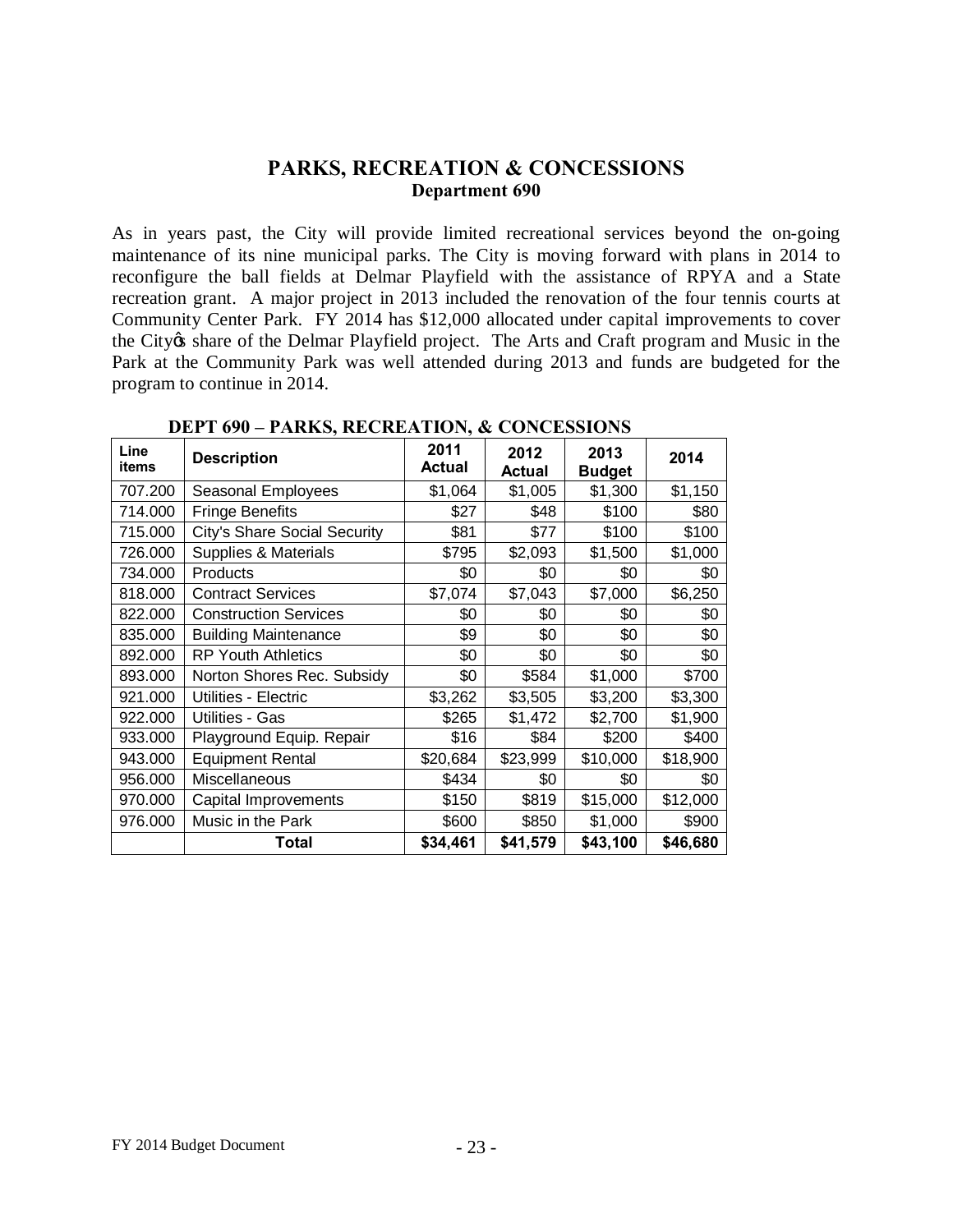#### **GENERAL FUND OTHER Department 730**

This account is set up to fund expenses used for dues and membership fees to participate in and receive services from other entities. Muskegon Area Transit System (MATS) operates the bus service throughout greater Muskegon area. West Michigan Shoreline Regional Development Commission (WMSRDC) is the local Metropolitan Planning Organization that distributes the transportation funds received from State and Federal sources. Muskegon Area First is a countywide economic development agency that works to bring together public/private partnerships to bolster economic activity. The Michigan Municipal League advocates for municipalities at the state level to ensure state policy is favorable towards municipal interests.

| Line<br>items | <b>Description</b>              | 2011<br><b>Actual</b> | 2012<br><b>Actual</b> | 2013<br><b>Budget</b> | 2014     |
|---------------|---------------------------------|-----------------------|-----------------------|-----------------------|----------|
| 887.000       | <b>MATS Operation</b>           | \$6,205               | \$6,205               | \$6,250               | \$7,200  |
| 888.000       | West MI. Shoreline Devel. Corp. | \$1,560               | \$1,300               | \$1,650               | \$1,650  |
| 889.000       | Muskegon Area First             | \$6,109               | \$6,109               | \$6,350               | \$6,350  |
| 890.000       | Michigan Municipal League       | \$2,167               | \$2,167               | \$2,500               | \$2,400  |
| 894.000       | Gypsy Moth                      | \$0                   | \$0                   | \$0                   | \$0      |
| 895.000       | <b>Tax Tribunal</b>             |                       | \$43,096              | \$0                   | \$0      |
|               | Total                           | \$16,041              | \$58,877              | \$16,750              | \$17,600 |

#### **DEPT 730 – GENERAL FUND OTHER**

#### **TRANSFER TO OTHER FUND Department 990**

| Line<br>items | <b>Description</b>               | 2011<br><b>Actual</b> | 2012<br><b>Actual</b> | 2013<br><b>Budget</b> | 2014 |
|---------------|----------------------------------|-----------------------|-----------------------|-----------------------|------|
| 999.100       | <b>Transfer to Major Streets</b> | \$0                   | \$0                   | \$0                   | \$0  |
| 999.200       | <b>Fransfer to Local Streets</b> | \$48,260              | \$42,000              | \$20,000              | \$0  |
|               | Total                            | \$48,260              | \$42,000              | \$20,000              | \$0  |

#### **DEPT 990 – TRANSFER TO OTHER FUND**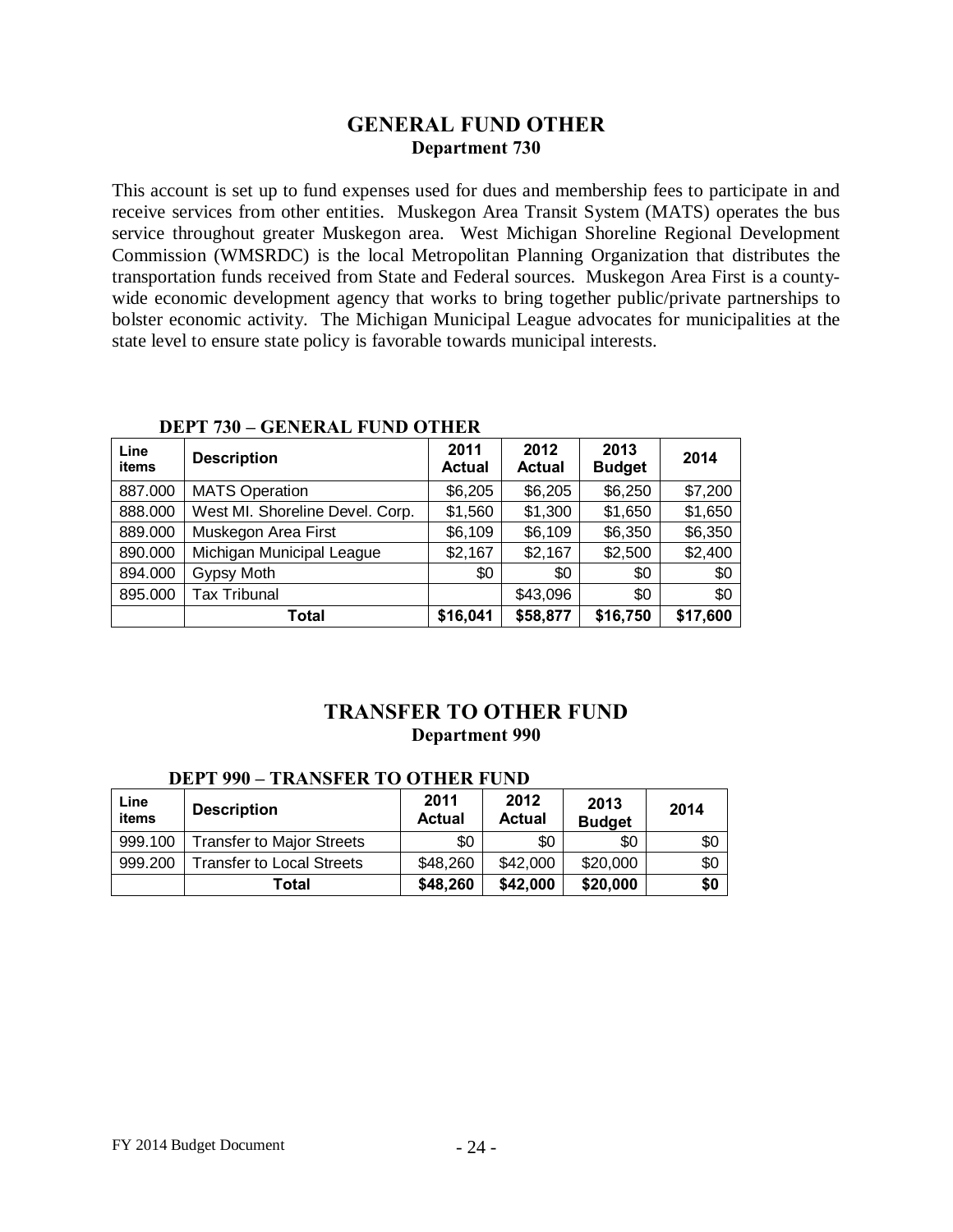## **TOTAL GENERAL FUND EXPENDITURES**

| 2011 Actual | 2012<br>Actual | 2013<br><b>Budget</b> | 2014        |
|-------------|----------------|-----------------------|-------------|
| \$2,169,683 | \$2,189,955    | \$2,217,200           | \$2,152,882 |

## **General Fund - Fund Balance Amounts**

| Fund Balance 11-30-03 | \$320,667             |
|-----------------------|-----------------------|
| Fund Balance 11-30-04 | \$326,190             |
| Fund Balance 11-30-05 | \$364,044             |
| Fund Balance 11-30-06 | \$480,866             |
| Fund Balance 11-30-07 | \$660,864             |
| Fund Balance 11-30-08 | \$836,139             |
| Fund Balance 11-30-09 | \$924,371             |
| Fund Balance 11-30-10 | \$792,300             |
| Fund Balance 11-30-11 | \$854,682             |
| Fund Balance 11-30-12 | $\overline{$884,565}$ |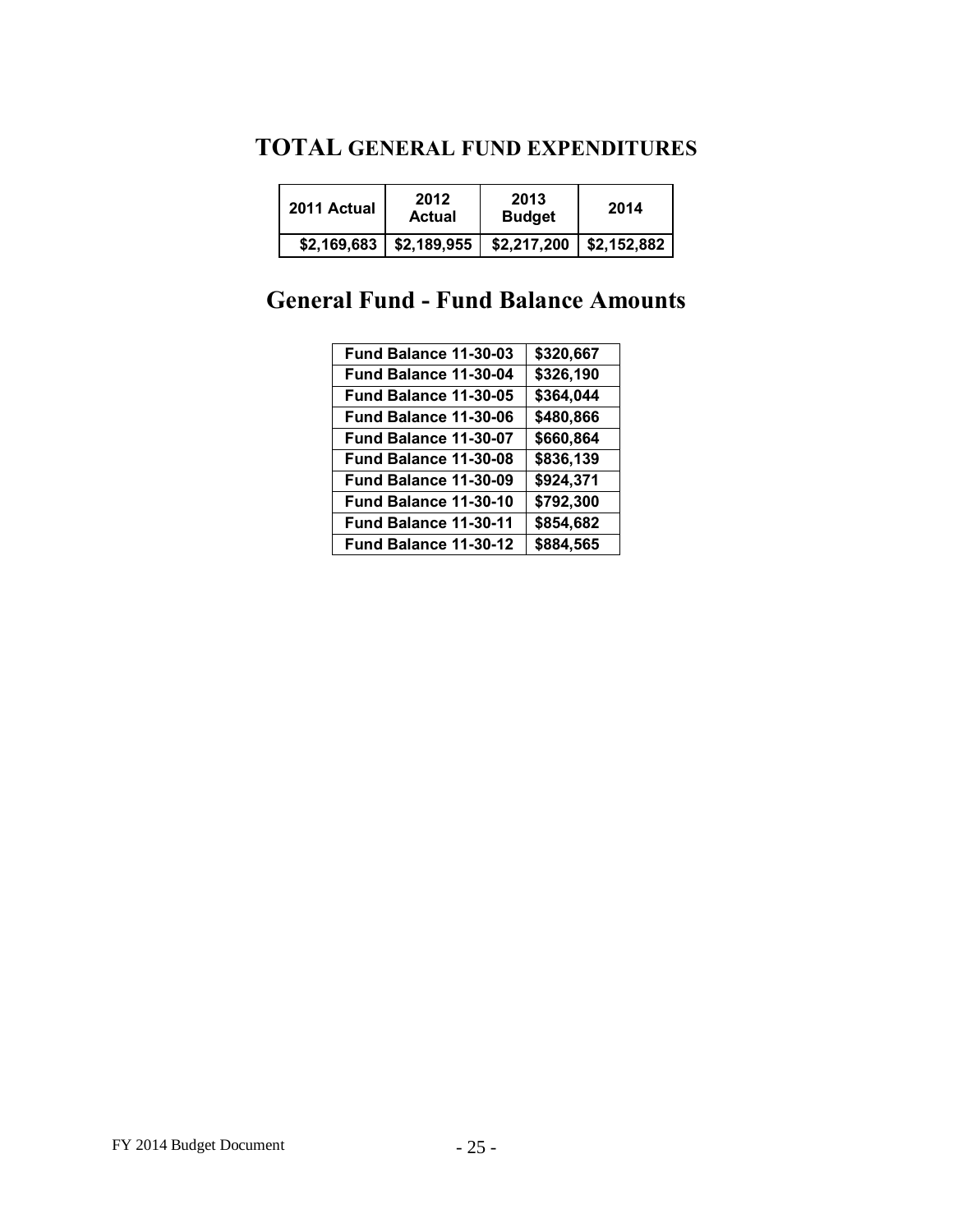## **MAJOR STREET FUND Fund 202**

The Major Street Fund consists of revenues received from the State of Michigan Gas and Weight Tax (Act 51) and not from local property taxes. This fund is for the maintenance of streets designated as  $\tilde{\text{o}}$ Major $\ddot{\text{o}}$  by the Michigan Department of Transportation. According to the latest Act 51 report, the city has 4.51 miles designated as Major streets. This fund covers the purchase of road salt and since 2008 the City has purchased road salt through the State MI Deal program at a considerable savings. The 2014 budget does not include funding for a project as the next Major Street project is not expected until 2016. This should allow the Major Street fund to regenerate any additional revenue for this future project.

| Line<br>items | <b>Description</b>              | 2011<br><b>Actual</b> | 2012<br><b>Actual</b> | 2013<br><b>Budget</b> | 2014      |
|---------------|---------------------------------|-----------------------|-----------------------|-----------------------|-----------|
| 569.000       | Gas & Weight Tax                | \$145,993             | \$152,524             | \$139,350             | \$144,907 |
| 570.000       | <b>Build Michigan Program</b>   | \$5,322               | \$5,503               | \$5,200               | \$5,320   |
| 571.000       | Surface Transportation Rev.     | \$6,907               | \$339,357             | \$0                   | \$0       |
| 572.000       | <b>Winter Maintenance</b>       | \$0                   | \$0                   | \$0                   | \$0       |
| 665.000       | Interest on Investments         | \$315                 | $-$ \$63              | \$1,000               | \$135     |
| 665.100       | Gain (loss) on investments      | $-$273$               | \$2                   | \$0                   | \$0       |
| 672.000       | (METRO)                         | \$9,654               | \$10,432              | \$10,000              | \$10,164  |
| 678.000       | Reimbursements                  | \$0                   | \$0                   | \$0                   | \$0       |
| 694.000       | Miscellaneous Revenues          | \$0                   | \$0                   | \$0                   | \$0       |
| 698.000       | <b>Grant Revenue</b>            | \$0                   | \$0                   | \$0                   | \$0       |
| 699.000       | <b>Transfer from Other Fund</b> | \$0                   | \$0                   | \$0                   | \$0       |
|               | Total                           | \$167,918             | \$507,755             | \$155,550             | \$160,526 |

#### **FUND 202 – REVENUES**

#### **FUND 202 – EXPENDITURES**

|            | Dept. 451 - Construction |                       |                       |                       |          |
|------------|--------------------------|-----------------------|-----------------------|-----------------------|----------|
| Line items | <b>Description</b>       | 2011<br><b>Actual</b> | 2012<br><b>Actual</b> | 2013<br><b>Budget</b> | 2014     |
| 818.000    | <b>Contract Services</b> | \$0                   | \$546                 | \$0                   | \$10,000 |
| 820.000    | Engineering              | \$39,793              | \$64,410              | \$0                   | \$0      |
| 822.000    | Construction             | \$0                   | \$428,831             | \$0                   | \$0      |
|            | Total                    | \$39,793              | \$493,787             | \$0                   | \$10,000 |

|               | Dept. 463 - Routine Maintenance |                       |                       |                       |          |
|---------------|---------------------------------|-----------------------|-----------------------|-----------------------|----------|
| Line<br>items | <b>Description</b>              | 2011<br><b>Actual</b> | 2012<br><b>Actual</b> | 2013<br><b>Budget</b> | 2014     |
| 726.000       | Supplies & Materials            | \$3,870               | \$3,566               | \$4,000               | \$4,500  |
| 818.000       | <b>Contract Services</b>        | \$2,030               | \$1,391               | \$2,000               | \$1,500  |
| 942.000       | Office & Garage Rental          | \$3,900               | \$4,000               | \$3,700               | \$3,410  |
| 943.000       | <b>Equipment Rental</b>         | \$6,022               | \$6,600               | \$4,200               | \$4,982  |
|               | Total                           | \$15,822              | \$15,557              | \$13,900              | \$14,392 |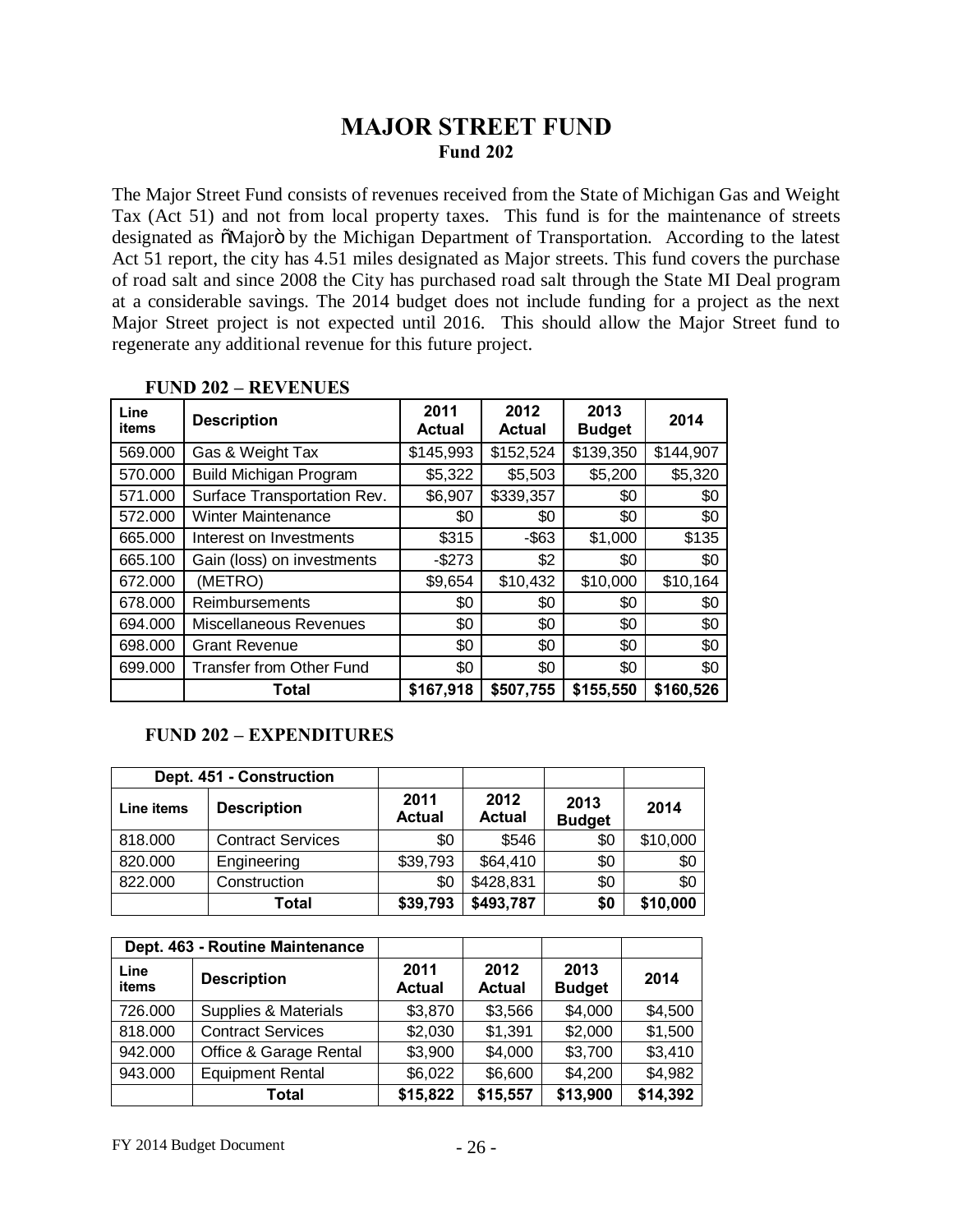|               | Dept. 474 - Traffic Services       |                       |                       |                       |         |
|---------------|------------------------------------|-----------------------|-----------------------|-----------------------|---------|
| Line<br>items | <b>Description</b>                 | 2011<br><b>Actual</b> | 2012<br><b>Actual</b> | 2013<br><b>Budget</b> | 2014    |
| 730.000       | <b>Traffic Control Supplies</b>    | \$528                 | \$1,145               | \$700                 | \$580   |
| 775.000       | <b>Traffic Signals-Electricity</b> | \$2,519               | \$3,366               | \$3,300               | \$3,500 |
| 818.000       | <b>Contract Services</b>           | \$5,256               | \$2,588               | \$3,000               | \$4,000 |
| 925.000       | Signal Charges - Railroad          | \$760                 | \$0                   | \$750                 | \$750   |
|               | Total                              | \$9,063               | \$7,099               | \$7,750               | \$8,830 |

|            | Dept. 478 - Winter Maintenance |                       |                       |                       |          |
|------------|--------------------------------|-----------------------|-----------------------|-----------------------|----------|
| Line items | <b>Description</b>             | 2011<br><b>Actual</b> | 2012<br><b>Actual</b> | 2013<br><b>Budget</b> | 2014     |
| 731.000    | <b>Rock Salt</b>               | \$6,586               | \$1,954               | \$3,000               | \$3,500  |
| 943.000    | <b>Equipment Rental</b>        | \$15,454              | \$4,684               | \$10,250              | \$13,590 |
|            | Total                          | \$22,040              | \$6,638               | \$13,250              | \$17,090 |

|               | Dept. 484 - Administration       |                       |                       |                       |          |
|---------------|----------------------------------|-----------------------|-----------------------|-----------------------|----------|
| Line<br>items | <b>Description</b>               | 2011<br><b>Actual</b> | 2012<br><b>Actual</b> | 2013<br><b>Budget</b> | 2014     |
| 825.000       | <b>Administrative Fee</b>        | \$14,419              | \$14,407              | \$13,800              | \$14,106 |
| 961.000       | <b>Investment Fee</b>            | \$0                   | \$0                   | \$0                   | \$0      |
| 990.000       | Labor Transfer                   | \$35,785              | \$28,000              | \$28,000              | \$34,380 |
| 990.002       | <b>Transfer to Local Streets</b> | \$0                   | \$0                   | \$0                   | \$0      |
|               | Total                            | \$50,204              | \$42,407              | \$41,800              | \$48,486 |

|            | Dept. 487 - Care of Trees |                       |                       |                       |         |
|------------|---------------------------|-----------------------|-----------------------|-----------------------|---------|
| Line items | <b>Description</b>        | 2011<br><b>Actual</b> | 2012<br><b>Actual</b> | 2013<br><b>Budget</b> | 2014    |
| 818,000    | <b>Contract Services</b>  | \$585                 | \$4,848               | \$3,000               | \$4,500 |
| 943.000    | <b>Equipment Rental</b>   | \$912                 | \$5,096               | \$400                 | \$500   |
|            | Total                     | \$1,497               | \$9,944               | \$3,400               | \$5,000 |

|               | Dept. 488 - Storm Drain -<br><b>Construction &amp; Repair</b> |                       |                       |                       |         |
|---------------|---------------------------------------------------------------|-----------------------|-----------------------|-----------------------|---------|
| Line<br>items | <b>Description</b>                                            | 2011<br><b>Actual</b> | 2012<br><b>Actual</b> | 2013<br><b>Budget</b> | 2014    |
| 726.000       | Supplies & Materials                                          | \$81                  | \$0                   | \$0                   | \$1,000 |
| 818.000       | <b>Contract Services</b>                                      | \$0                   | \$0                   | \$0                   | \$0     |
| 820.000       | Engineering                                                   | \$0                   | \$0                   | \$0                   | \$0     |
| 943.000       | <b>Equipment Rental</b>                                       | \$559                 | \$625                 | \$500                 | \$500   |
|               | <b>Total</b>                                                  | \$640                 | \$625                 | \$500                 | \$1,500 |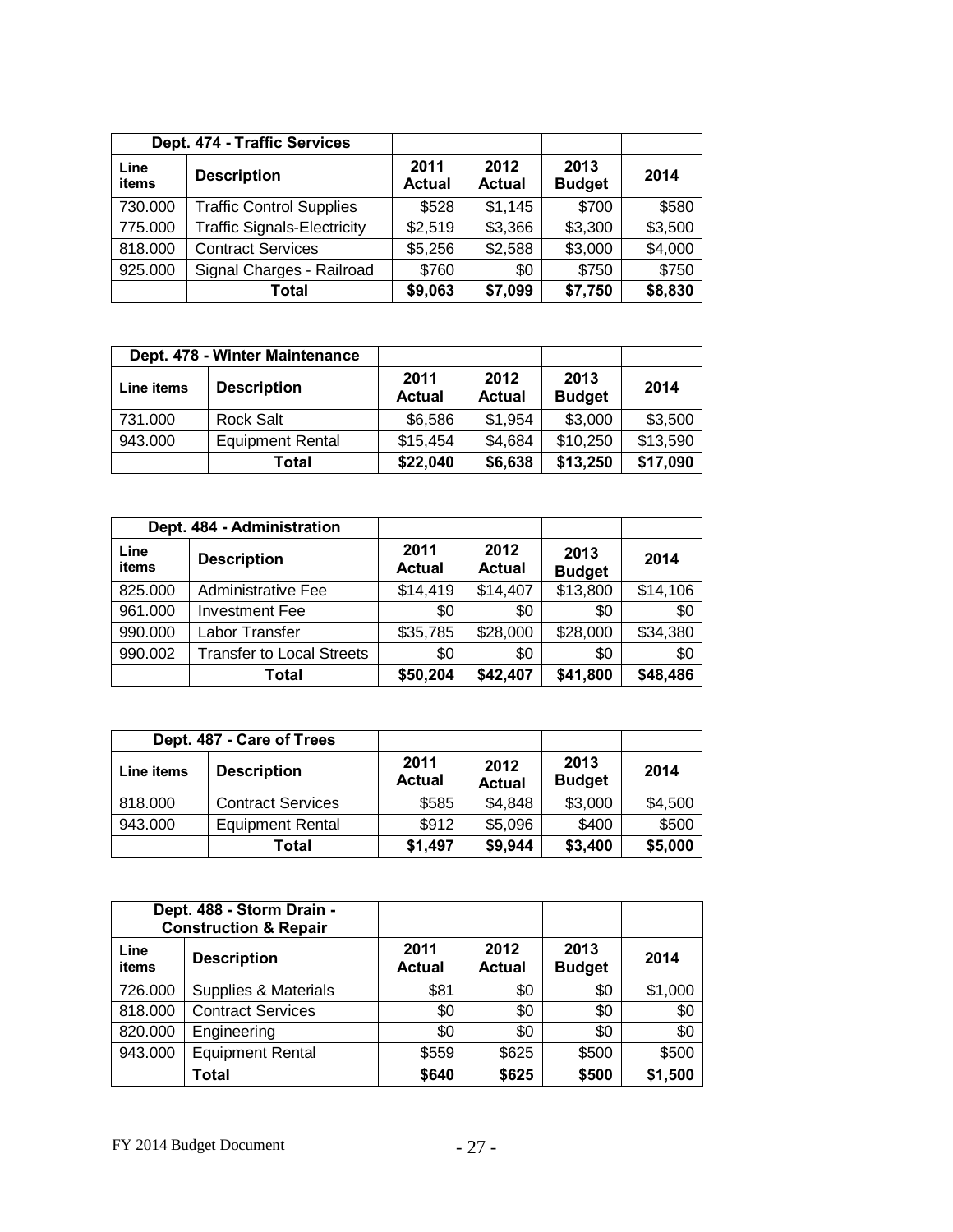#### **TOTAL MAJOR STREETS EXPENDITURES**

| 2011 Actual | 2012 Actual | 2013     | 2014      |
|-------------|-------------|----------|-----------|
| \$142,847   | \$583,842   | \$80,600 | \$105,298 |

## **Major Street Fund – Fund Balance Amounts**

| \$176,311  |
|------------|
| \$214,562  |
| \$100,487  |
| \$160,514  |
| \$220,984  |
| $-$13,909$ |
| \$43,693   |
| \$68,763   |
| $-$7,323$  |
|            |



#### **Major Street Fund Activity**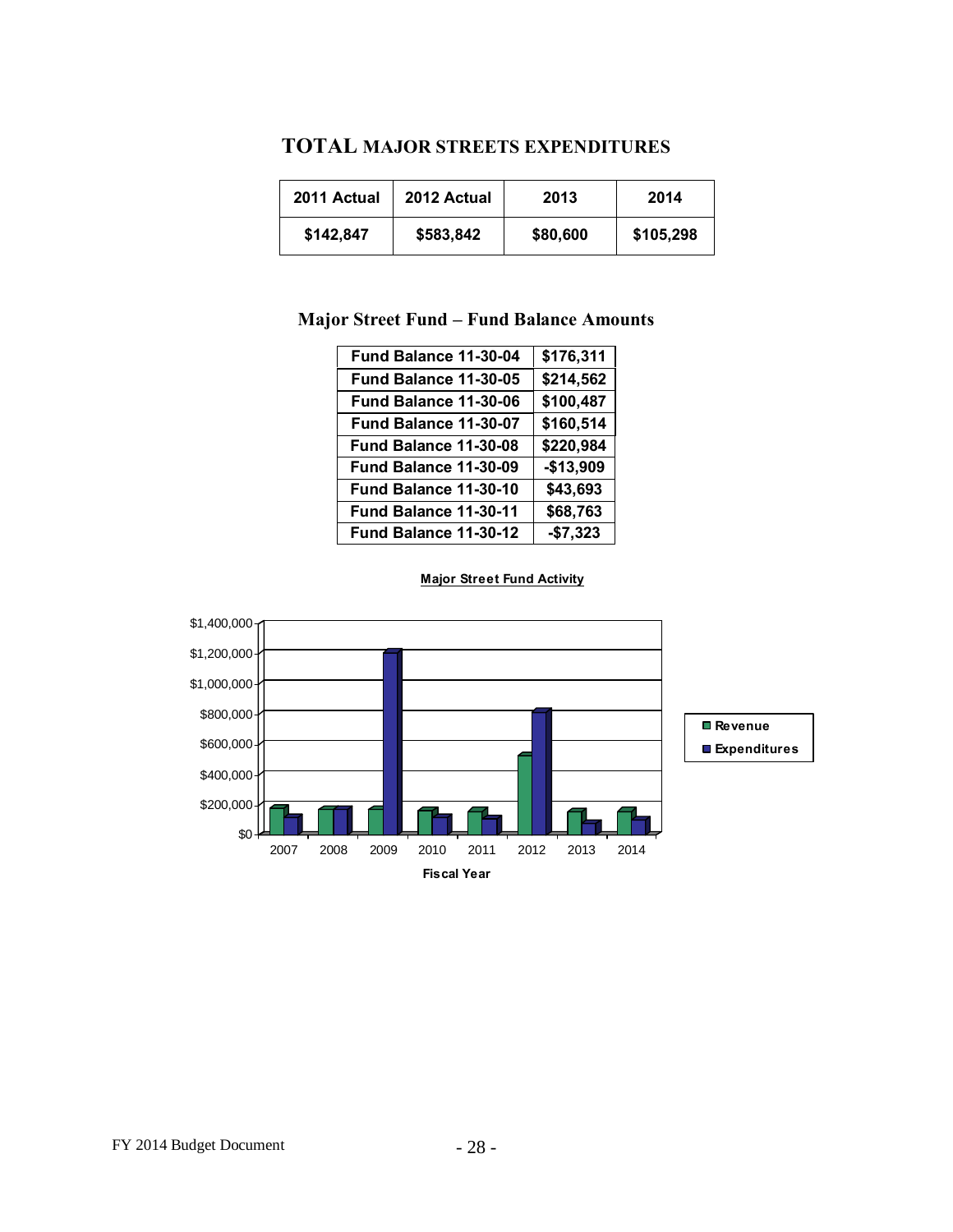## **LOCAL STREET FUND Fund 203**

The Local Street Fund consists of revenues received from the State of Michigan Gas and Weight Tax (Act 51). This fund is for the maintenance of streets designated as  $\tilde{\text{o}}$ Local by the Michigan Department of Transportation. Due to the primary residential character of Roosevelt Park the majority of our streets fall into the  $\delta$ Localo category with 9.49 miles total. Streets designated as  $\delta$ Localo are not eligible for State or Federal grant money used for reconstruction.

In FY 2014, the revenues for local streets are not expected to change much from their 2013 levels. Expenditures in 2012 included the repaving of Woodside Road west of Roosevelt Road. With respects to road maintenance, the City will continue to investigate other alternatives to funding the repair or reconstruction of Local Streets, as Act 51 funding will never be sufficient in dealing with this challenge. Current data compiled by WMSRDC as a result of a road survey lists the street surfaces and the priority level to repair. The Prein and Newhof study offers a further analysis and the city to road network. The 2013 Budget contained funding for a street resurfacing project however the funds were used to finance the Prein and Newhof infrastructure study. The 2014 budget has funds for basic maintenance and any surplus will be collected in the fund balance for future road projects.

| Line<br>items | <b>Description</b>            | 2011<br><b>Actual</b> | 2012<br><b>Actual</b> | 2013<br><b>Budget</b> | 2014     |
|---------------|-------------------------------|-----------------------|-----------------------|-----------------------|----------|
| 569.000       | Gas & Weight Tax              | \$55,787              | \$57,820              | \$54,200              | \$55,465 |
| 570.000       | <b>Build Michigan Program</b> | \$2,031               | \$2,086               | \$1,800               | \$2,050  |
| 572.000       | Winter Maintenance Pmt        | \$0                   | \$0                   | \$0                   | \$0      |
| 665.000       | Interest on Investments       | \$162                 | \$100                 | \$170                 | \$0      |
| 665.100       | Gain (loss) on investments    | $-$ \$55              | \$1                   | \$0                   | \$0      |
| 676.300       | From General Fund             | \$48,260              | \$42,000              | \$20,000              | \$0      |
| 691.000       | From Major Street             | \$400                 | \$0                   | \$0                   | \$0      |
| 695.000       | <b>Grant Revenue</b>          | \$0                   | \$0                   | \$0                   | \$0      |
| 699.000       | Transfer from other Fund      | \$0                   | \$0                   | \$0                   | \$0      |
| 594.000       | Miscellaneous Revenue         | \$0                   | \$0                   | \$0                   | \$0      |
|               | Total                         | \$106,585             | \$102,007             | \$76,170              | \$57,515 |

#### **FUND 203 – REVENUES**

#### **FUND 203 – EXPENDITURES**

|            | Dept. 451 - Construction |                       |                       |                       |      |
|------------|--------------------------|-----------------------|-----------------------|-----------------------|------|
| Line items | <b>Description</b>       | 2011<br><b>Actual</b> | 2012<br><b>Actual</b> | 2013<br><b>Budget</b> | 2014 |
| 818.000    | <b>Contract Services</b> | \$52,032              | \$38,795              | \$35,000              | \$0  |
| 820.000    | Engineering              | \$500                 | \$0                   | \$0                   | \$0  |
|            | Total                    | \$52,532              | \$38,795              | \$35,000              | \$0  |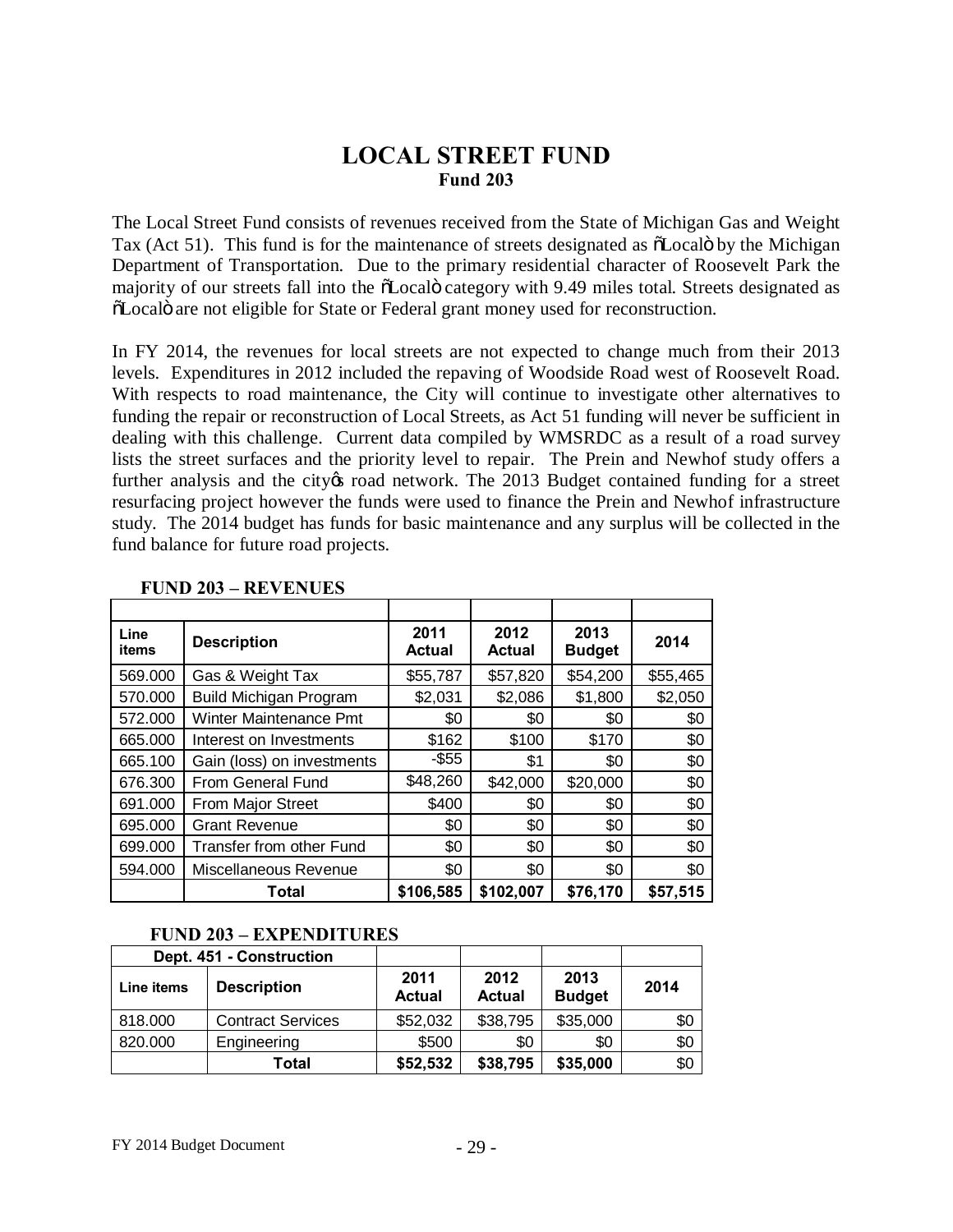|               | Dept. 463 - Routine Maintenance |                       |                       |                       |         |
|---------------|---------------------------------|-----------------------|-----------------------|-----------------------|---------|
| Line<br>items | <b>Description</b>              | 2011<br><b>Actual</b> | 2012<br><b>Actual</b> | 2013<br><b>Budget</b> | 2014    |
| 726.000       | Supplies & Materials            | \$568                 | \$310                 | \$450                 | \$800   |
| 818.000       | <b>Contract Services</b>        | \$0                   | \$0                   | \$0                   | \$1,000 |
| 942.000       | Office & Garage Rental          | \$2,000               | \$2,000               | \$1,750               | \$1,850 |
| 943.000       | <b>Equipment Rental</b>         | \$2,225               | \$1,932               | \$1,000               | \$2,820 |
|               | Total                           | \$4,793               | \$4,242               | \$3,200               | \$6,470 |

|               | Dept. 474 - Traffic Services    |                       |                       |                       |       |
|---------------|---------------------------------|-----------------------|-----------------------|-----------------------|-------|
| Line<br>items | <b>Description</b>              | 2011<br><b>Actual</b> | 2012<br><b>Actual</b> | 2013<br><b>Budget</b> | 2014  |
| 730.000       | <b>Traffic Control Supplies</b> | \$282                 | \$394                 | \$250                 | \$250 |
|               | Total                           | \$282                 | \$394                 | \$250                 | \$250 |

|            | Dept. 478 - Winter Maintenance |                       |                       |                       |          |
|------------|--------------------------------|-----------------------|-----------------------|-----------------------|----------|
| Line items | <b>Description</b>             | 2011<br><b>Actual</b> | 2012<br><b>Actual</b> | 2013<br><b>Budget</b> | 2014     |
| 731.000    | Road Salt/Sand                 | \$2,000               | \$1,000               | \$1,000               | \$3,000  |
| 943.000    | <b>Equipment Rental</b>        | \$10,911              | \$2,869               | \$7,000               | \$9,450  |
|            | Total                          | \$12,911              | \$3,869               | \$8,000               | \$12,450 |

|            | Dept. 484 - Administration |                       |                       |                       |          |
|------------|----------------------------|-----------------------|-----------------------|-----------------------|----------|
| Line items | <b>Description</b>         | 2011<br><b>Actual</b> | 2012<br><b>Actual</b> | 2013<br><b>Budget</b> | 2014     |
| 825.000    | Administrative Fee         | \$4,882               | \$5,078               | \$4,350               | \$7,356  |
| 961.000    | <b>Investment Fees</b>     | \$0                   | \$0                   | \$0                   | \$0      |
| 990.000    | Labor Transfer             | \$25,533              | \$19,629              | \$18,000              | \$20,200 |
|            | <b>Total</b>               | \$30,415              | \$24,707              | \$22,350              | \$27,556 |

|            | Dept. 487 - Care of Trees |                       |                       |                       |         |
|------------|---------------------------|-----------------------|-----------------------|-----------------------|---------|
| Line items | <b>Description</b>        | 2011<br><b>Actual</b> | 2012<br><b>Actual</b> | 2013<br><b>Budget</b> | 2014    |
| 818.000    | <b>Contract Services</b>  | \$1,465               | \$1,415               | \$2,000               | \$2,000 |
| 943.000    | <b>Equipment Rental</b>   | \$2,944               | \$5,564               | \$1,000               | \$1,700 |
|            | Total                     | \$4,409               | \$6,979               | \$3,000               | \$3,700 |

|            | Dept. 488 - Storm Drain -<br><b>Construction &amp; Repair</b> |                       |                       |                       |         |
|------------|---------------------------------------------------------------|-----------------------|-----------------------|-----------------------|---------|
| Line items | <b>Description</b>                                            | 2011<br><b>Actual</b> | 2012<br><b>Actual</b> | 2013<br><b>Budget</b> | 2014    |
| 726.000    | Supplies & Materials                                          | \$174                 | \$0                   | \$0                   | \$1,000 |
| 818.000    | <b>Contract Services</b>                                      | \$0                   | \$0                   | \$0                   | \$500   |
| 820.000    | Engineering                                                   | \$0                   | \$0                   | \$0                   | \$0     |
| 943.000    | <b>Equipment Rental</b>                                       | \$821                 | \$837                 | \$800                 | \$800   |
|            | <b>Total</b>                                                  | \$995                 | \$837                 | \$800                 | \$2,300 |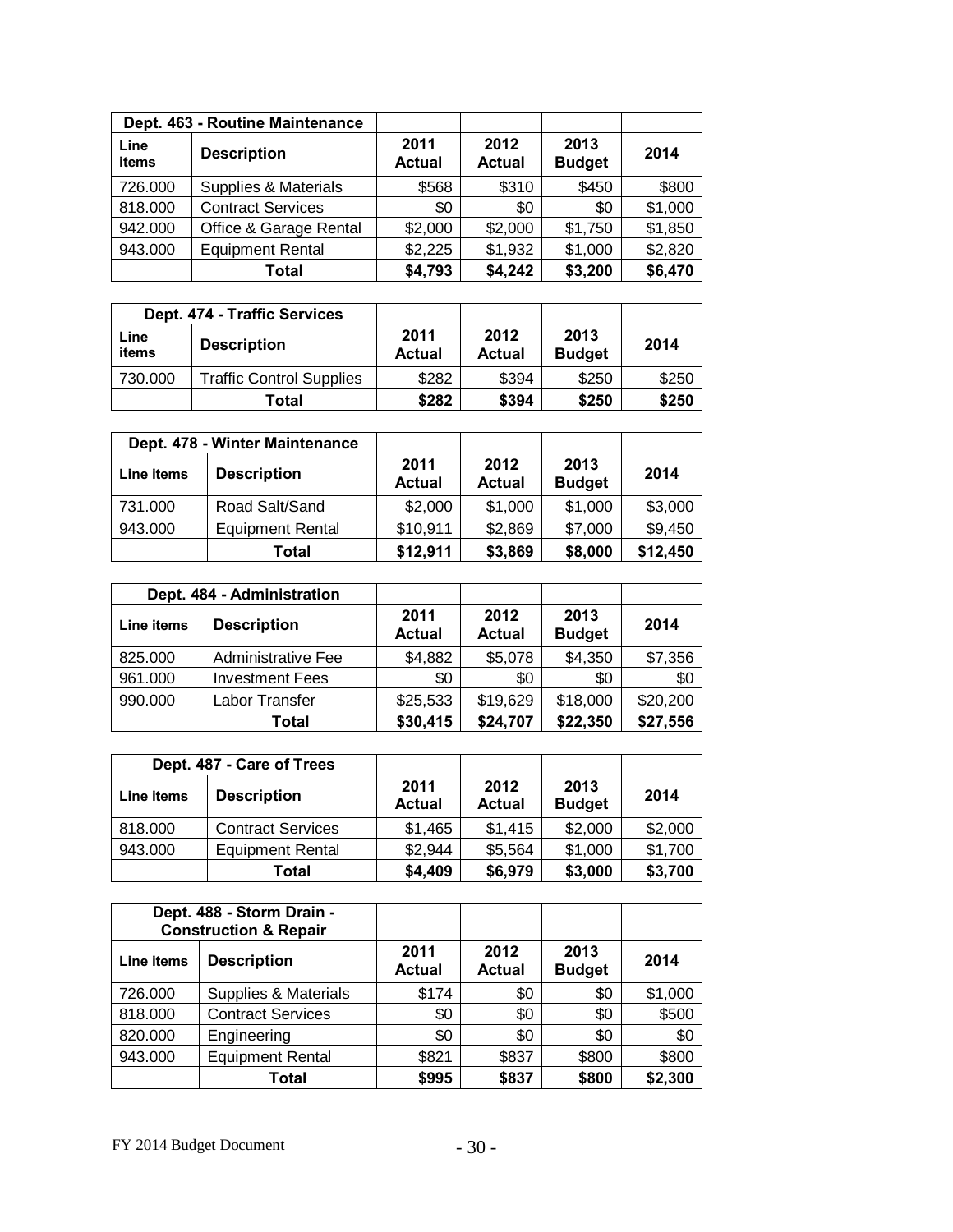#### **DEPT. 990 – TRANSFER TO OTHER FUND**

| Debt Service Fund | ሖ<br>JО  | ሖ<br>JО  | \$0 | JJ U     |
|-------------------|----------|----------|-----|----------|
| ⊺ota⊧             | ሱስ<br>ΦU | ሱስ<br>ΦU | \$0 | m.<br>υU |

## **TOTAL LOCAL STREETS EXPENDITURES**

| 2011 Actual | 2012 Actual | 2013     | 2014     |
|-------------|-------------|----------|----------|
| \$106,337   | \$79,823    | \$71,800 | \$52,726 |

#### **Local Streets Fund – Fund Balance Amounts**

| Fund Balance 11-30-04 | \$50,356  |
|-----------------------|-----------|
| Fund Balance 11-30-05 | \$49,276  |
| Fund Balance 11-30-06 | \$68,874  |
| Fund Balance 11-30-07 | \$74,697  |
| Fund Balance 11-30-08 | \$74,697  |
| Fund Balance 11-30-09 | \$84,714  |
| Fund Balance 11-30-10 | \$92,092  |
| Fund Balance 11-30-11 | \$94,340  |
| Fund Balance 11-30-12 | \$143,317 |



#### **Local Street Fund Activity**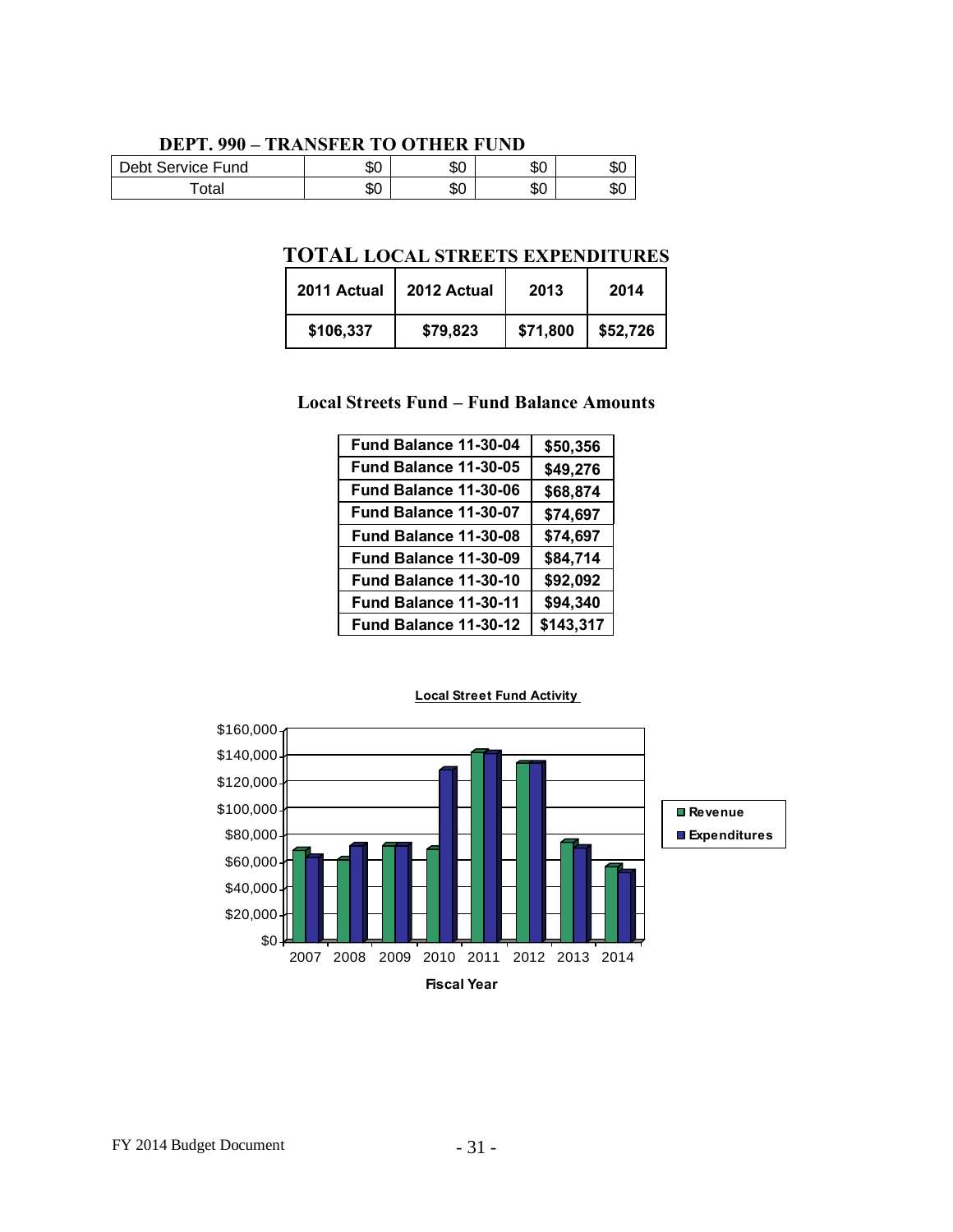## **Roosevelt Park Day Fund 235**

Roosevelt Park Day is an annual community celebration put on by the City of Roosevelt Park with the assistance of many groups, several businesses, individuals and residents who volunteer their time to ensure a great event. This fun-filled day includes a 5-K run, parade, an arts and crafts fair, games, food and entertainment of various kinds. Roosevelt Park Day is a source of pride where residents can showcase their community.

The Roosevelt Park Day fund is operated as an independent fund and is designed to be selfsustaining. This festival is funded through revenues raised by the sale of game tickets, booth rentals, sale of Roosevelt Park memorabilia and donations. Roosevelt Park Day is not supported by the City & General Fund and is only possible through the hard work of the many volunteers and the kind donations made by businesses within the community.

The budget outlined below does not anticipate any significant change in the expenditure amount but can accommodate new events and activities for Roosevelt Park Day in 2014. If it is determined that special activities and events will be added next year the budget will be amended accordingly.

| Line<br>items | <b>Description</b>      | 2011<br><b>Actual</b> | 2012<br><b>Actual</b> | 2013<br><b>Budget</b> | 2014     |
|---------------|-------------------------|-----------------------|-----------------------|-----------------------|----------|
| 653.000       | Income from Games       | \$3,930               | \$3,357               | \$4,200               | \$3,800  |
| 665.000       | Interest on Investments | \$50                  | \$43                  |                       | \$0      |
| 667.000       | <b>Booth Rental</b>     | \$2,900               | \$1,550               | \$2,500               | \$2,645  |
| 675.000       | Donations               | \$7,025               | \$6,625               | \$7,600               | \$7,500  |
| 692.000       | Miscellaneous Sales     | \$0                   | \$0                   | \$0                   | \$0      |
|               | <b>Total</b>            | \$13,905              | \$11,575              | \$14,300              | \$13,945 |

#### **FUND 235 – REVENUES**

#### **FUND 235 – EXPENDITURES**

| Line<br>items | <b>Description</b>              | 2011<br><b>Actual</b> | 2012<br><b>Actual</b> | 2013<br><b>Budget</b> | 2014     |
|---------------|---------------------------------|-----------------------|-----------------------|-----------------------|----------|
| 726.000       | <b>Supplies &amp; Materials</b> | \$295                 | \$1,922               | \$2,800               | \$1,845  |
| 735.000       | Games                           | \$7,100               | \$6,730               | \$7,000               | \$7,250  |
| 736.000       | Prizes                          | \$381                 | \$359                 | \$300                 | \$350    |
| 818.000       | <b>Contract Services</b>        | \$3,362               | \$5,442               | \$4,000               | \$4,500  |
| 886.000       | <b>Civic Promotion</b>          | \$100                 | \$0                   | \$0                   | \$0      |
| 905.000       | Publishing                      | \$25                  | \$218                 | \$200                 | \$0      |
|               | Total                           | \$11,263              | \$14,671              | \$14,300              | \$13,945 |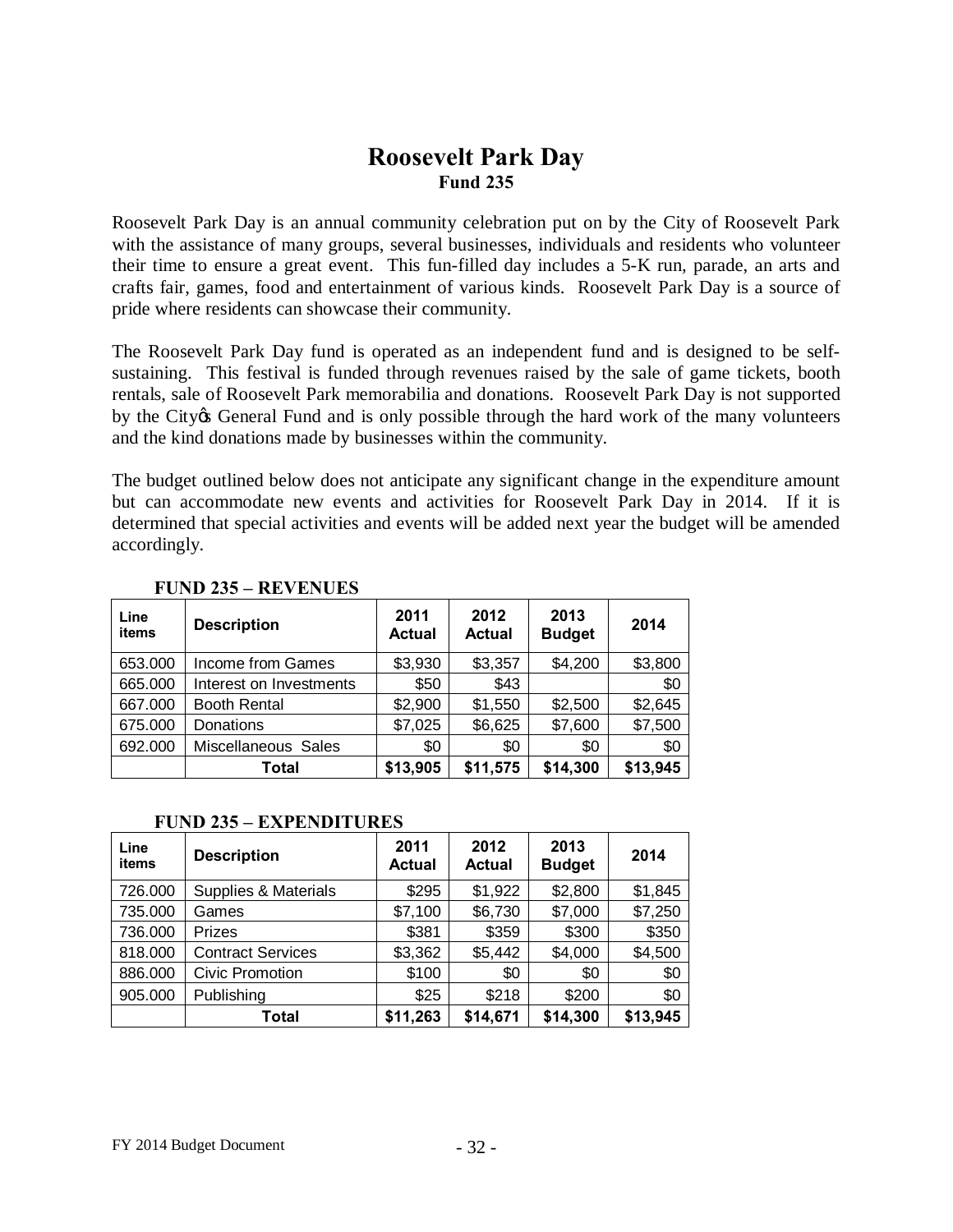| \$11,650 |
|----------|
| \$14,570 |
| \$13,875 |
| \$19,290 |
| \$19,678 |
| \$21,290 |
| \$29,934 |
| \$29,887 |
| \$26,792 |
|          |
|          |

**Roosevelt Park Day Fund – Fund Balance Amounts**

## **Downtown Development Authority Fund 248**

The Downtown Development Authority (DDA) was formed by the City of Roosevelt Park in 1998. The DDA is an independent entity governed by a Board of Directors appointed and approved by the City. This Board of Directors includes the Mayor and eight board members who consist of property owners or tenants representing the district and current council members. This Authority was initiated to assist the City of downtown area in its efforts to facilitate and promote new economic development within the Roosevelt Park DDA district. The formation of a DDA allows for alternative approaches towards financing the capital improvements necessary to attract or facilitate new development within a community to downtown district. One approach includes the Façade Grant Program which has been steady and in 2013 the Board approved \$42,024 in reimbursements to the applicants who completed their respective projects.

The DDA will experience less revenue in 2014 as property values continue to slide downward and the settlements for several tax tribunals have impacted the taxable values within the DDA district. The DDA Fund will continue the practice of reimbursing the General Fund for certain services provided to the DDA and/or within the DDA district. This assistance from the DDA has been and continues to be critical to balancing the general fund budget.



#### **DDA Revenue**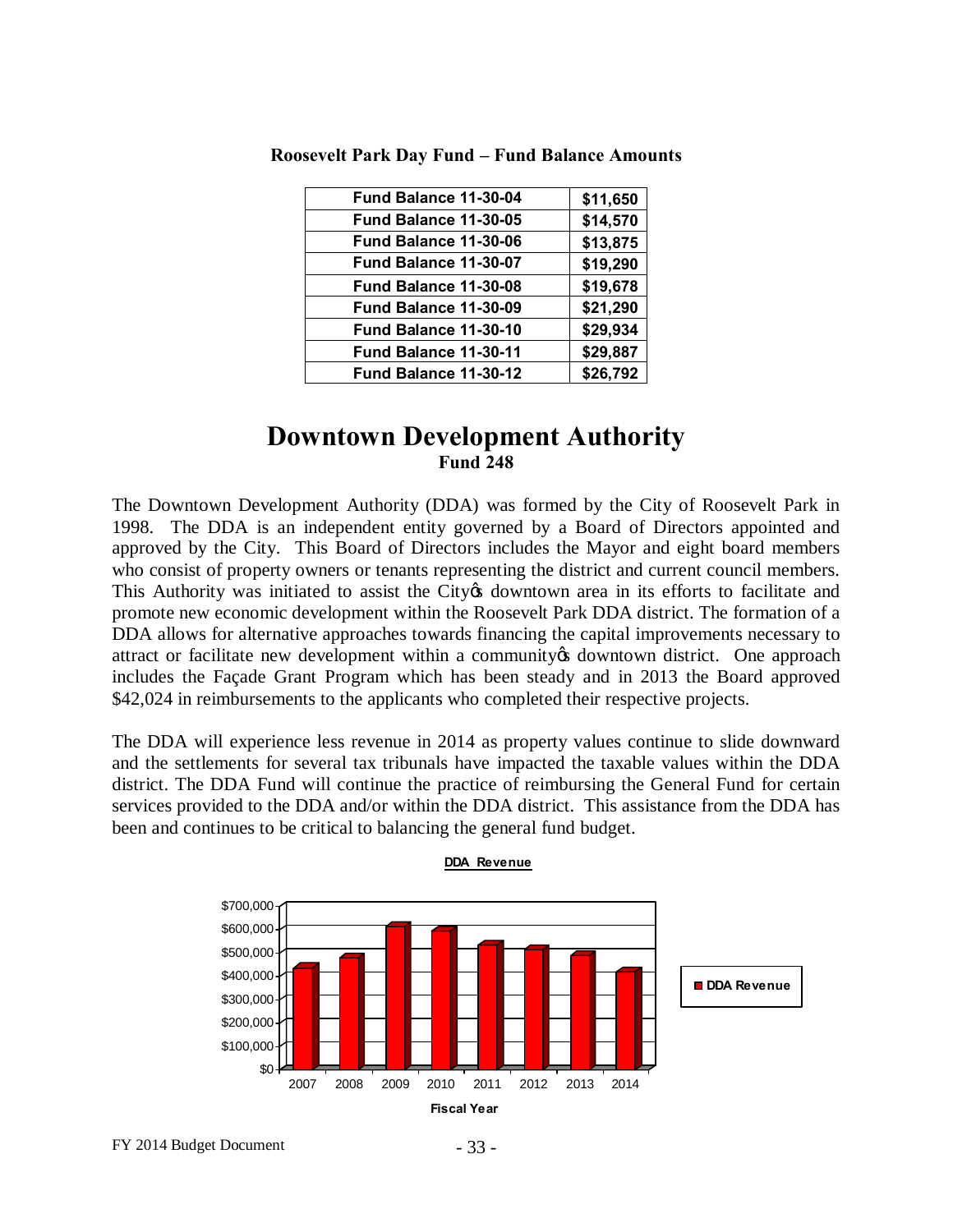#### **FUND 248 - REVENUES**

| Line<br>items | <b>Description</b>               | 2011<br><b>Actual</b> | 2012<br><b>Actual</b> | 2013<br><b>Budget</b> | 2014      |
|---------------|----------------------------------|-----------------------|-----------------------|-----------------------|-----------|
| 402.000       | <b>Current Real Property Tax</b> | \$513,549             | \$470,159             | \$487,000             | \$415,700 |
| 437.000       | <b>IFT &amp; CFT Taxes</b>       | \$19,500              | \$13,280              | \$1,350               | \$2,400   |
| 665.000       | Interest on Investments          | \$992                 | \$962                 | \$2,000               | \$900     |
| 665.100       | Gain (loss) on Investments       | \$0                   | \$0                   | \$0                   | \$0       |
| 679.000       | <b>Insurance Claims</b>          | \$5,998               | \$0                   | \$0                   | \$0       |
| 695.001       | <b>Bond Proceeds</b>             | \$0                   | \$0                   | \$0                   | \$0       |
| 695.300       | Other Revenue - Fund Bal.        | \$0                   | \$0                   | \$0                   | \$0       |
|               | Total                            | \$540,039             | \$484,401             | \$490,350             | \$419,000 |

## **FUND 248 - EXPENDITURES**

## DEPT. 451 - CONSTRUCTION

| Line<br>items | <b>Description</b>                  | 2011<br><b>Actual</b> | 2012<br><b>Actual</b> | 2013<br><b>Budget</b> | 2014     |
|---------------|-------------------------------------|-----------------------|-----------------------|-----------------------|----------|
| 818.000       | <b>Contract Services - Engineer</b> | \$10,025              | \$6,000               | \$8,500               | \$0      |
| 818.004       | <b>Broadway Streetscape</b>         | \$10,446              | \$8,290               | \$10,000              | \$8,000  |
| 818.005       | Oak Ridge Rd Construction           | \$0                   | \$0                   | \$0                   | \$0      |
| 818.006       | <b>Towne Center Development</b>     | \$0                   | \$0                   | \$0                   | \$0      |
| 818.007       | Sherman Blvd. Water Main            | \$0                   | \$0                   | \$0                   | \$0      |
| 818.008       | Façade Imp. Program                 | \$59,504              | \$30,696              | \$45,000              | \$60,000 |
| 818.009       | Relocate DPW Facility               | \$24,125              | \$0                   | \$0                   | \$0      |
| 818.010       | <b>Other Construction</b>           | \$0                   | \$4,026               | \$50,000              | \$0      |
| 818.011       | <b>Property Purchase</b>            | \$38,500              | \$38,300              | \$38,300              | \$0      |
| 895.000       | <b>Tax Tribunal</b>                 |                       | \$72,537              | 0                     |          |
|               | <b>Total</b>                        | \$142,600             | \$159,849             | \$151,800             | \$68,000 |

#### DEPT. 990 6 TRANSFER TO OTHER FUND

| Line<br>items | <b>Description</b>           | 2011<br><b>Actual</b> | 2012<br><b>Actual</b> | 2013<br><b>Budget</b> | 2014      |
|---------------|------------------------------|-----------------------|-----------------------|-----------------------|-----------|
| 999.101       | Transfer - General Fund      | \$131,000             | \$131,000             | \$156,000             | \$132,000 |
| 999.300       | Gen Fund - Reimburse Admin   | \$0                   | \$0                   | \$0                   | \$0       |
| 990.000       | Transfer - Debt Service Fund | \$156,982             | \$171,216             | \$182,000             | \$177,560 |
| 999.000       | Reserve - Property Purchase  | \$0                   | \$0                   | \$0                   | \$0       |
|               | Total                        | \$287,982             | \$302,216             | \$338,000             | \$309,560 |

## **TOTAL DDA EXPENDITURES**

| 2011 Actual | 2012 Budget | 2013      | 2014      |
|-------------|-------------|-----------|-----------|
| \$430,382   | \$462,315   | \$489,800 | \$377,560 |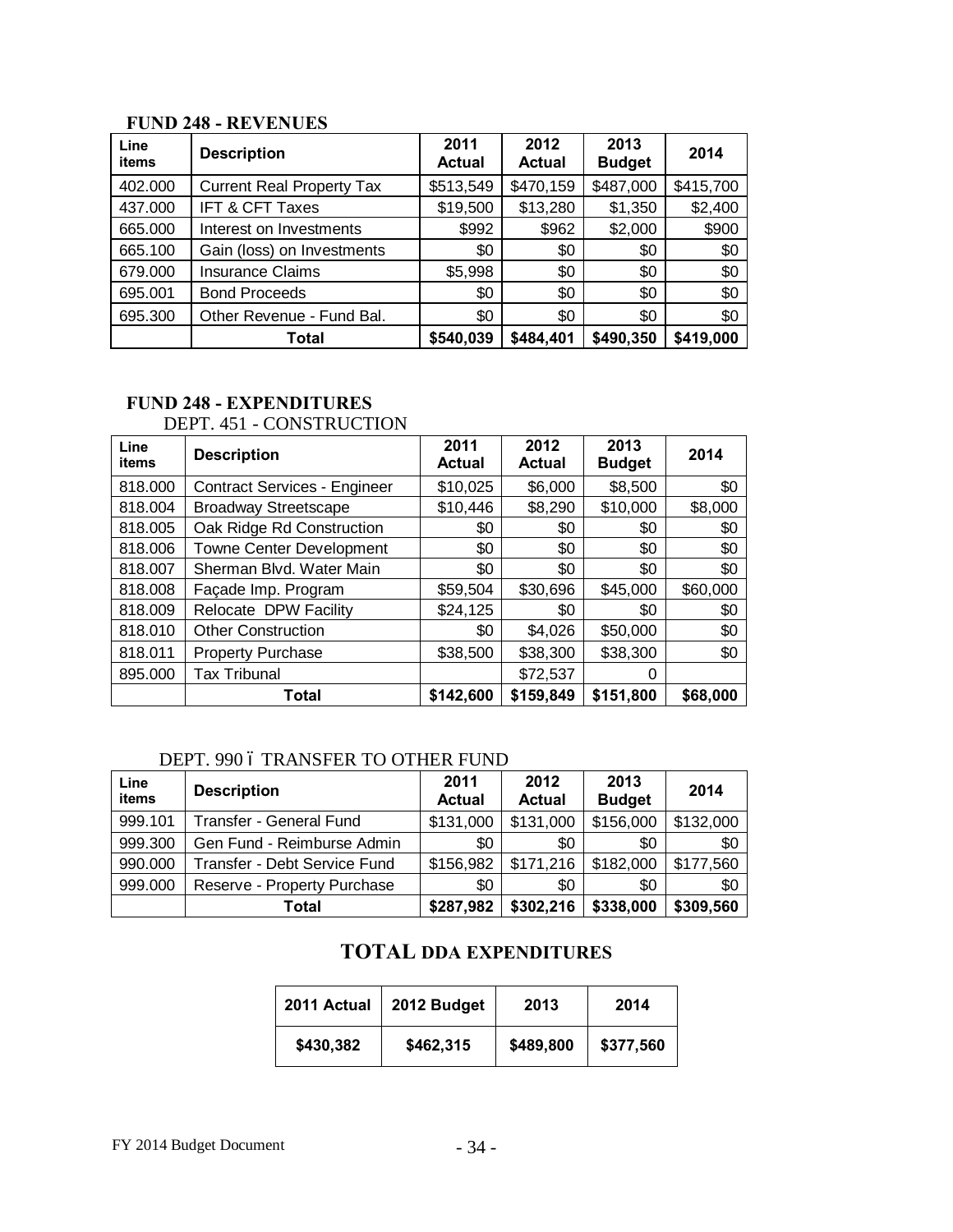| <b>DDA Fund – Fund Balance Amounts</b> |
|----------------------------------------|
|                                        |

| Fund Balance 11-30-04 | \$103,773   |
|-----------------------|-------------|
| Fund Balance 11-30-05 | \$363,413   |
| Fund Balance 11-30-06 | \$220,748   |
| Fund Balance 11-30-07 | \$220,748   |
| Fund Balance 11-30-08 | \$302,369   |
| Fund Balance 11-30-09 | $-$132,810$ |
| Fund Balance 11-30-10 | \$96,627    |
| Fund Balance 11-30-11 | \$206,284   |
| Fund Balance 11-30-12 | \$228,370   |

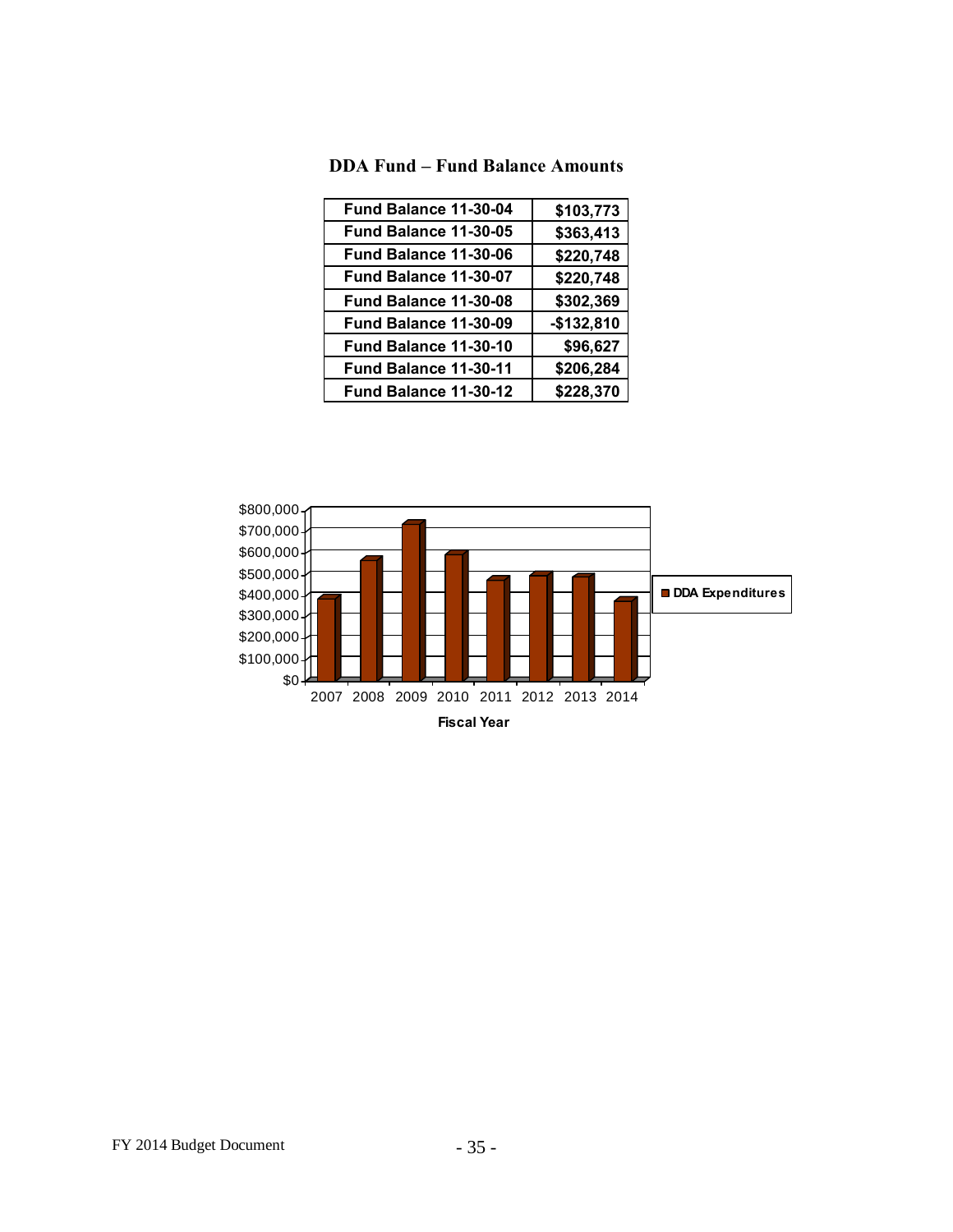## **DEBT SERVICE FUND Fund 301**

This fund serves as a clearing fund by collecting the revenue from the DDA Fund just prior to dispersing the interest and principal payments. The fund also accounts for the interest and retirement of any principle on long-term debt in the Sewer Fund and Water Fund.The payment amounts were established during the respective bond issue.

| Line<br>items | <b>Description</b>              | 2011<br><b>Actual</b> | 2012<br><b>Actual</b> | 2013<br><b>Budget</b> | 2014      |
|---------------|---------------------------------|-----------------------|-----------------------|-----------------------|-----------|
| 665,000       | Interest on Investments         | \$0                   | \$0                   | \$0                   | \$0       |
| 990.000       | Transfer from DDA Fund          | \$156,983             | \$171,216             | \$182,000             | \$177,560 |
| 990.001       | <b>Transfer from Sewer Fund</b> | \$27,000              | \$27,700              | \$27,000              | \$28,177  |
| 990.002       | Transfer from Water Fund        | \$37,800              | \$39,700              | \$38,700              | \$40,548  |
|               | Total                           | \$221,783             | \$238,616             | \$247,700             | \$246,285 |

#### **FUND 301 - REVENUES**

#### **FUND 301 - EXPENDITURES**

| Line<br>items | <b>Description</b>     | 2011<br>Actual | 2012<br><b>Actual</b> | 2013<br><b>Budget</b> | 2014      |
|---------------|------------------------|----------------|-----------------------|-----------------------|-----------|
| 968.200       | Principal - DDA Bonds  | \$100,000      | \$125,000             | \$135,000             | \$155,000 |
| 968.300       | Interest - DDA Bonds   | \$56,983       | \$46,216              | \$47,050              | \$22,560  |
|               | Principal - 2007 Bonds | \$40,000       | \$45,000              | \$45,000              | \$50,000  |
|               | Interest - 2007 Bonds  | \$24,800       | \$22,400              | \$20,650              | \$18,725  |
|               | Total                  | \$221,783      | \$238,616             | \$247,700             | \$246,285 |

## **SEWER FUND Fund 590**

The high cost of sewage treatment coupled with the on-going groundwater problem has impacted the short-term sewage treatment costs for city users. The City metered and invoiced our customers 125,000,000 gallons of sewer but the City was metered and invoiced from the County for the treatment of 223,000,000 gallons of sewer. The difference of 98,000,000 gallons is a result of ground water infiltration that is being treated at the County Wastewater Facility at the same rate as actual sewer water. The city has raised the sewer commodity charge 35% since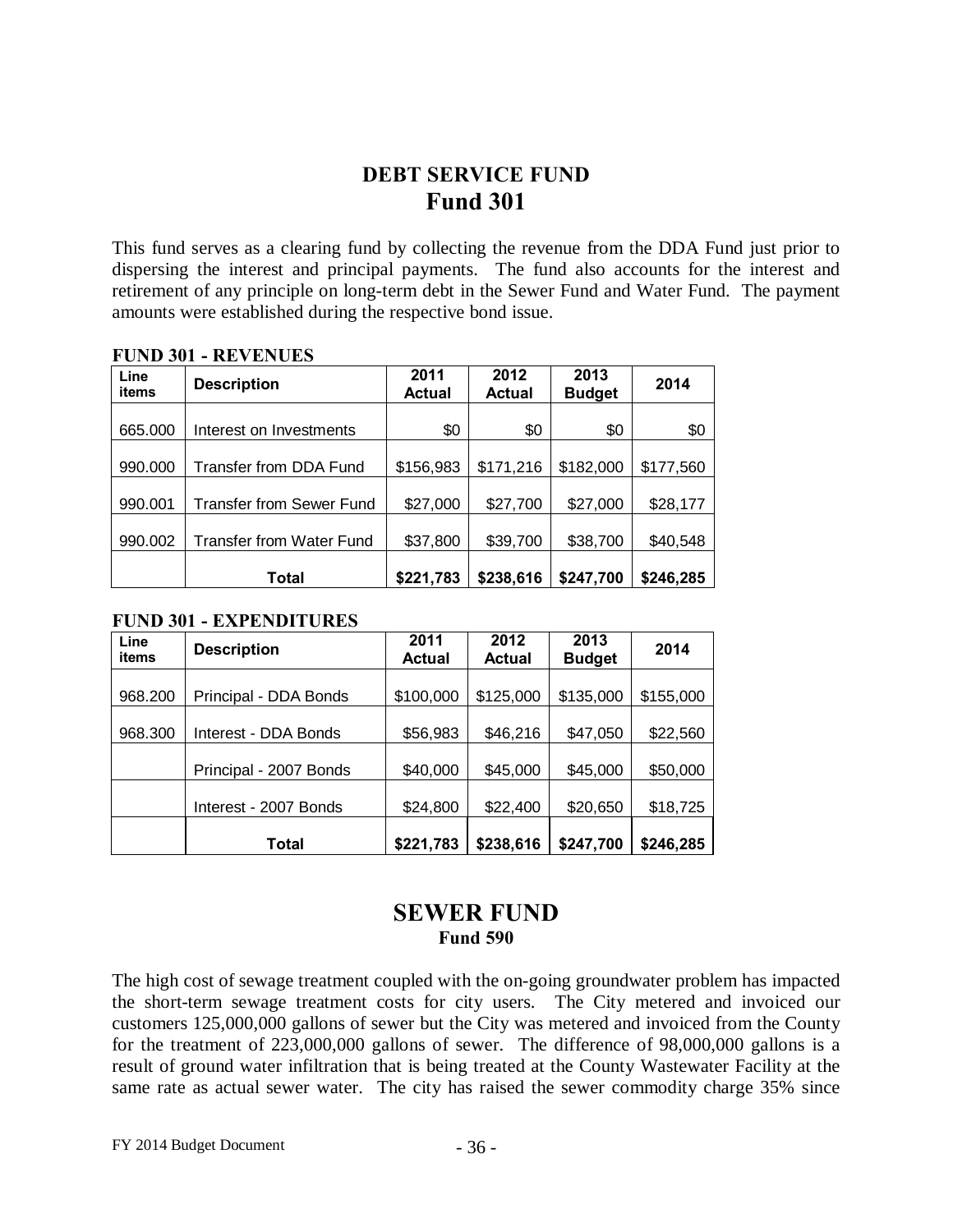2012. Unless the groundwater infiltration problem is corrected, our customers will continue to pay year after year for the treatment of groundwater as sewerage and will continue to pay some of the highest commodity rates in the County. The recent adjustments to the sewer rate has improved the revenue stream for the Sewer Fund but the rates from the County continue to rise and the city will need to determine if there is a need for an additional increase.

| Line<br>items | <b>Description</b>         | 2011<br><b>Actual</b> | 2012<br><b>Actual</b> | 2013<br><b>Budget</b> | 2014      |
|---------------|----------------------------|-----------------------|-----------------------|-----------------------|-----------|
| 643.000       | Sewage Service             | \$773,429             | \$886,131             | \$861,705             | \$855,764 |
| 644.000       | <b>Penalties</b>           | \$10,954              | \$13,836              | \$11,250              | \$9,900   |
| 645.000       | <b>Sewer Connections</b>   | \$0                   | \$0                   | \$0                   | \$0       |
| 645.200       | Meter Sales                | \$0                   | \$0                   | \$0                   | \$0       |
| 647.000       | <b>Sewer Permits</b>       | \$0                   | \$0                   | \$0                   | \$0       |
| 665.000       | Interest on Investments    | \$857                 | \$756                 | \$850                 | \$220     |
| 665.100       | Gain (Loss) on Investments | $-$ \$95              | \$1                   | \$0                   | \$0       |
| 674.000       | <b>Contributed Capital</b> | \$0                   | \$0                   | \$0                   | \$0       |
| 694.000       | Miscellaneous Revenues     | \$0                   | \$0                   | \$0                   | \$0       |
|               | Total                      | \$785,145             | \$900,724             | \$873,805             | \$865,884 |

#### **FUND 590 – REVENUES**

|  |  | <b>FUND 590 – EXPENDITURES</b> |
|--|--|--------------------------------|
|--|--|--------------------------------|

| Line<br>items | <b>Description</b>                | 2011<br><b>Actual</b> | 2012<br><b>Actual</b> | 2013<br><b>Budget</b> | 2014      |
|---------------|-----------------------------------|-----------------------|-----------------------|-----------------------|-----------|
| 726.000       | Supplies & Materials              | \$64                  | \$392                 | \$1,500               | \$1,300   |
| 745.000       | <b>Tools</b>                      | \$0                   | \$250                 | \$400                 | \$400     |
| 749.000       | <b>Sewer Connection Material</b>  | \$0                   | \$0                   | \$2,000               | \$1,000   |
| 801.000       | <b>Wastewater Disposal</b>        | \$242,518             | \$284,577             | \$329,264             | \$374,426 |
| 801.001       | Interceptor Bond 17M              | \$62,546              | \$60,688              | \$63,415              | \$63,344  |
| 801.002       | Collection System Bonds 1a        | \$43,135              | \$44,612              | \$47,984              | \$49,085  |
| 801.003       | <b>Collection System Bonds 1b</b> | \$34,427              | \$35,830              | \$38,747              | \$39,547  |
| 801.004       | 66" Force Main Bonds 1& 2         | \$90,965              | \$90,752              | \$95,758              | \$97,863  |
| 815.100       | <b>Computer Software</b>          | \$0                   | \$0                   | \$1,000               | \$0       |
| 818.000       | <b>Contractual Services</b>       | \$19,643              | \$14,559              | \$20,000              | \$20,000  |
| 818.300       | <b>Contractual Repair</b>         | \$0                   | \$0                   | \$2,000               | \$2,000   |
| 819.000       | Software Support                  | \$726                 | \$750                 | \$750                 | \$1,140   |
| 820.000       | Engineering                       | \$1,000               | \$0                   | \$1,000               | \$2,000   |
| 825.000       | Administrative Fee                | \$117,763             | \$135,105             | \$131,070             | \$127,710 |
| 856.000       | <b>Meeting Expense</b>            | \$0                   | \$55                  | \$100                 | \$100     |
| 904.000       | Printing                          | \$49                  | \$32                  | \$100                 | \$100     |
| 923.000       | <b>Electricity - GWP</b>          | \$4,648               | \$5,086               | \$4,500               | \$5,418   |
| 930.000       | GWP - Repair                      | \$1,699               | \$1,000               | \$2,000               | \$2,000   |
| 942.000       | Office & Garage Rental            | \$13,400              | \$13,400              | \$13,400              | \$13,400  |
| 943.000       | <b>Equipment Rental</b>           | \$4,000               | \$4,000               | \$4,000               | \$4,000   |
| 956.000       | Miscellaneous                     | \$0                   | \$0                   | \$150                 | \$150     |

FY 2014 Budget Document - 37 -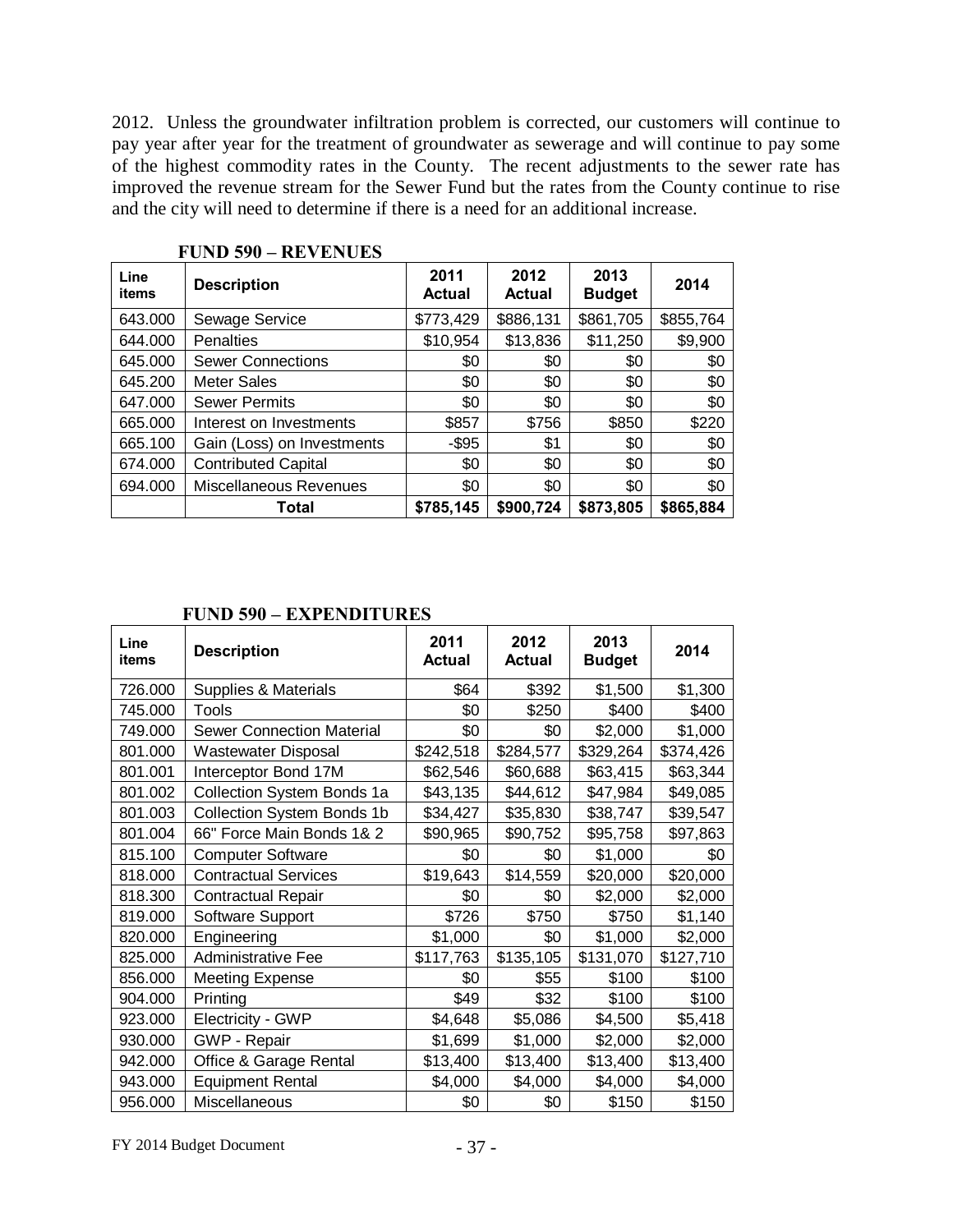|         | <b>Total</b>                        | \$743,270 | \$799,005 | \$864,194 | \$902,160 |
|---------|-------------------------------------|-----------|-----------|-----------|-----------|
| 999.500 | <b>Transfer - Construction Fund</b> | \$0       |           | \$0       | \$0       |
| 999.000 | Transfer to other Fund              |           |           |           | \$0       |
| 998.000 | 23M Bond - 1996                     | \$0       |           | \$0       | \$0       |
| 997.000 | 23M Bond - 1989                     | \$0       |           | \$0       | \$0       |
| 993.000 | 2.3M Bond - 1992                    | \$0       |           | \$0       | \$0       |
| 990.001 | Transfer - Debt Service Fund        | \$27,050  | \$27,700  | \$26,956  | \$28,177  |
| 990.00  | Labor Transfer                      | \$23,869  | \$23,446  | \$25,000  | \$26,500  |
| 962.000 | Uncollected Revenue Exp.            | \$0       | \$0       | \$0       | \$0       |
| 968.300 | <b>Interest Expense</b>             | \$8,191   | \$9,194   | \$10,500  | \$0       |
| 968.100 | Depreciation                        | \$45,577  | \$45,577  | \$40,500  | \$40,500  |
| 968.000 | Amoritzation                        | \$0       | \$0       | \$0       | \$0       |
| 961.000 | <b>Investment Fees</b>              | \$0       | \$0       | \$0       | \$0       |
| 958.000 | Memberships & Dues                  | \$2,000   | \$2,000   | \$2,100   | \$2,000   |

## **Sewer Fund – Fund Balance Amounts**

| \$665,847 |
|-----------|
| \$434,281 |
| \$448,411 |
| \$477,011 |
| \$455,417 |
| \$240,566 |
| \$337,886 |
| \$593,837 |
| \$753,833 |
|           |



**Sewer Fund Activity**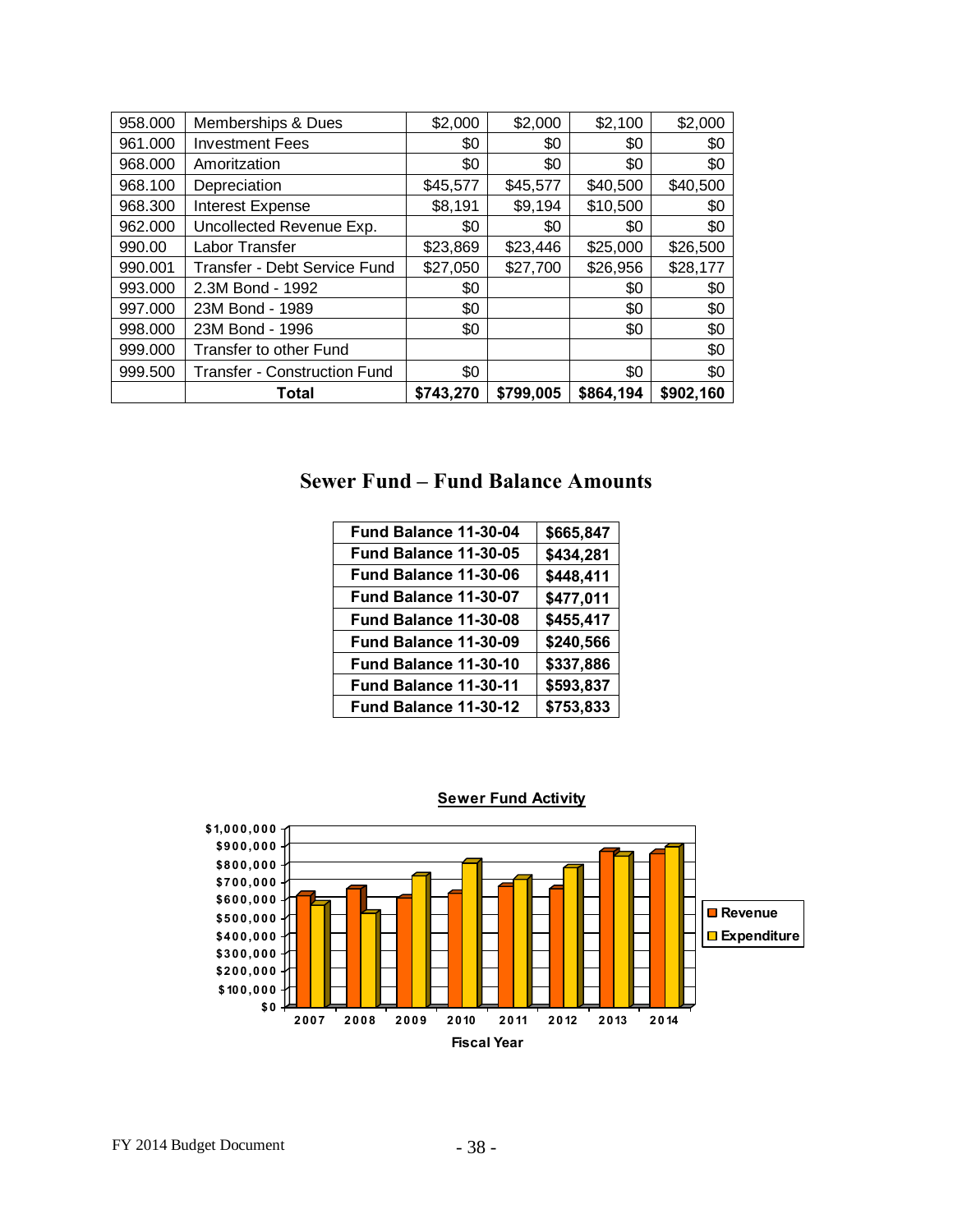## **WATER FUND Fund 591**

This fund provides for the operation and maintenance of the water distribution system and all appurtenances. In 2012 the City agreed to a 40 year contract for water that lowered the multiplier charged for water supplied by the Muskegon Filtration Plant. The 40 year agreement is multi-jurisdictional and incorporates all pre-existing Muskegon Filtration customers under a single contract with a long-term uniform rate structure. In 2013 the city implemented a valve replacement schedule and three water main valves were replaced last year. Funds are budgeted in 2014 to contract out the work for replacing the remaining valves and to paint and repair all fire hydrants.

| Line<br>items | <b>Description</b>            | 2011<br><b>Actual</b> | 2012<br><b>Actual</b> | 2013<br><b>Budget</b> | 2014      |
|---------------|-------------------------------|-----------------------|-----------------------|-----------------------|-----------|
| 641.000       | <b>Hydrant Rental</b>         | \$0                   | \$212                 | \$200                 | \$200     |
| 644.000       | Penalties                     | \$10,011              | \$11,140              | \$10,800              | \$10,000  |
| 645.000       | <b>Water Connections</b>      | \$0                   | \$0                   | \$0                   | \$0       |
| 645.100       | <b>Irrigation Meter Sales</b> | \$220                 | \$350                 | \$300                 | \$800     |
| 645.200       | <b>Meters Sales</b>           | \$0                   | \$595                 | \$0                   | \$0       |
| 646.000       | <b>Water Sales</b>            | \$731,066             | \$798,481             | \$780,631             | \$758,561 |
| 647.000       | <b>Permits</b>                | \$0                   | \$0                   | \$0                   | \$0       |
| 665.000       | Interest on Investments       | \$1,725               | \$1,707               | \$1,500               | \$1,400   |
| 665.100       | Gain (Loss) on Investments    | $-$15$                | \$0                   | \$0                   | \$0       |
| 674.000       | <b>Contributed Capital</b>    | \$0                   | \$0                   | \$0                   | \$0       |
| 694.000       | <b>Miscellaneous Revenues</b> | \$21,468              | \$2,299               | \$0                   | \$0       |
|               | Total                         | \$764,475             | \$814,784             | \$793,431             | \$770,961 |

#### **FUND 591 – REVENUES**

#### **FUND 591 – EXPENDITURES**

| Line<br>items | <b>Description</b>                | 2011<br><b>Actual</b> | 2012<br><b>Actual</b> | 2013<br><b>Budget</b> | 2014      |
|---------------|-----------------------------------|-----------------------|-----------------------|-----------------------|-----------|
| 745.000       | Tools                             | \$704                 | \$1,000               | \$2,000               | \$2,000   |
| 747.000       | <b>Water Hydrant Material</b>     | \$417                 | \$500                 | \$1,500               | \$10,000  |
| 748.000       | Water Main Repair Material        | \$448                 | \$400                 | \$6,000               | \$6,000   |
| 749.000       | Water Service Conn. Material      | \$1,553               | \$2,000               | \$2,000               | \$2,000   |
| 749.001       | <b>Water Meters</b>               | \$1,530               | \$4,000               | \$4,000               | \$15,000  |
| 802.000       | <b>Water Purchased</b>            | \$327,499             | \$401,400             | \$366,463             | \$397,620 |
| 815.100       | <b>Computer Software</b>          | \$0                   | \$0                   | \$500                 | \$0       |
| 815.200       | <b>Computer Hardware</b>          | \$0                   | \$0                   | \$1,500               | \$0       |
| 818.000       | <b>Contract Services</b>          | \$163                 | \$0                   | \$30,000              | \$40,000  |
| 819.000       | Software Support - Meters         | \$726                 | \$750                 | \$750                 | \$850     |
| 820.000       | Engineering                       | \$241                 | \$400                 | \$1,500               | \$1,500   |
| 820.001       | <b>Testing and Administration</b> | \$0                   | \$0                   | \$0                   | \$0       |
| 825.000       | Administrative Fee                | \$111,479             | \$110,183             | \$119,000             | \$115,644 |

 $FY$  2014 Budget Document  $-39$  -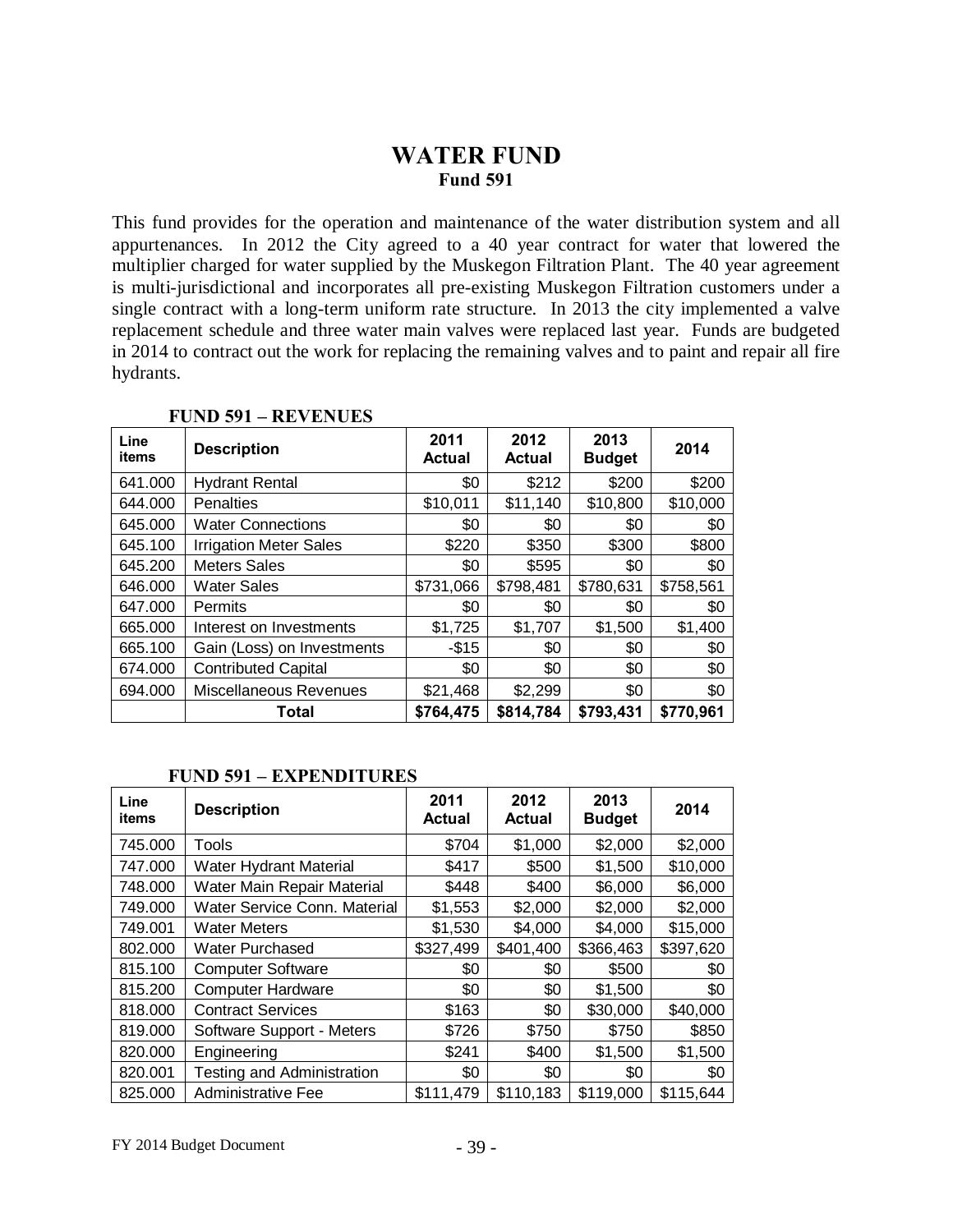| 864.000 | Conference & Workshops            | \$260     | \$500     | \$700     | \$1,000   |
|---------|-----------------------------------|-----------|-----------|-----------|-----------|
| 904.000 | Printing                          | \$274     | \$400     | \$400     | \$1,000   |
| 942.000 | Office & Garage Rental            | \$18,500  | \$18,500  | \$18,500  | \$18,500  |
| 943.000 | <b>Equipment Rental</b>           | \$10,000  | \$10,000  | \$10,000  | \$10,000  |
| 956.000 | Miscellaneous                     | \$337     | \$600     | \$1,000   | \$1,000   |
| 958.000 | Memberships & Dues                | \$946     | \$0       | \$2,500   | \$2,500   |
| 961.000 | <b>Investment Fees</b>            | \$0       | \$0       | \$0       | \$0       |
| 962.000 | Uncollected Revenue Exp           | \$0       | \$0       | \$0       | \$0       |
| 968.300 | <b>Interest Expense</b>           | \$11,834  | \$13,231  | \$15,000  | \$15,000  |
| 969.000 | <b>Depreciation Expense</b>       | \$39,938  | \$38,000  | \$38,000  | \$40,000  |
| 990.000 | Labor Transfer                    | \$27,682  | \$37,500  | \$37,500  | \$38,500  |
| 999.400 | Transfer to 202 Fund              | \$0       | \$0       | \$0       | \$0       |
| 999.500 | <b>Transfer to Construct Fund</b> | \$0       | \$0       | \$0       | \$0       |
| 990.600 | <b>Transfer to Debt Service</b>   | \$39,000  | \$37,600  | \$38,669  | \$40,548  |
|         | Total                             | \$593,531 | \$676,964 | \$697,482 | \$758,662 |

**Water Fund – Fund Balance Amounts**

| Fund Balance 11-30-04 | \$314,303   |
|-----------------------|-------------|
| Fund Balance 11-30-05 | \$494,963   |
| Fund Balance 11-30-06 | \$409,024   |
| Fund Balance 11-30-07 | \$591,499   |
| Fund Balance 11-30-08 | \$590,220   |
| Fund Balance 11-30-09 | \$724,307   |
| Fund Balance 11-30-10 | \$796,994   |
| Fund Balance 11-30-11 | \$1,204,525 |
| Fund Balance 11-30-12 | \$1,404,381 |

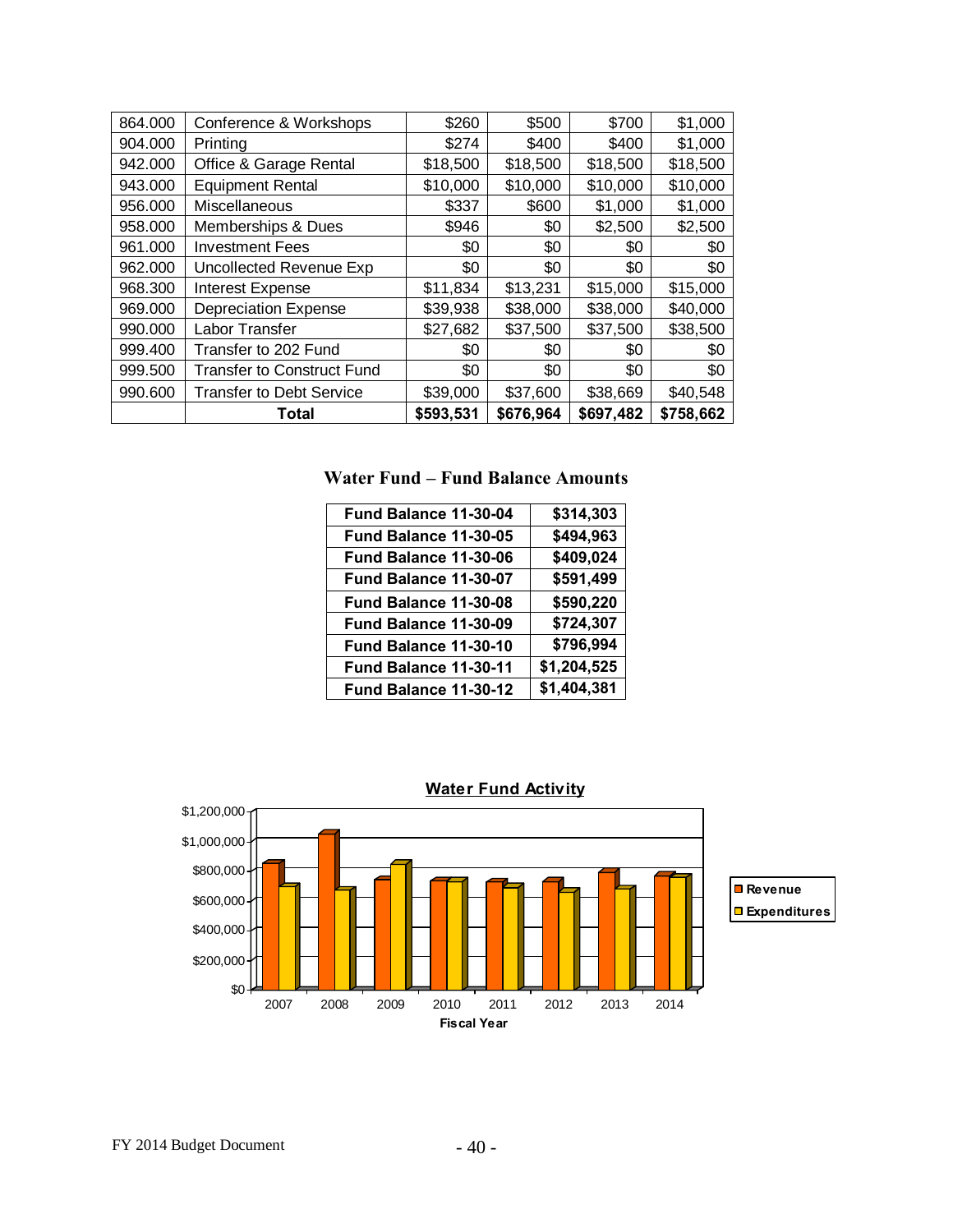## **EQUIPMENT FUND Fund 640**

The Equipment Fund serves as an internal funding mechanism for the purchase, repair and maintenance of City facilities and equipment. Each fund contributes to the Equipment Fund based on the use of any truck, backhoe, loader or other equipment throughout the year. The rates assessed for the use of equipment are updated annually and are based on rates provided by the Michigan Department of Transportation. Any surplus is added to the fund balance that is then used as the source of funding for equipment purchases. In 2012, the City purchased a new plow truck along with a new leaf vacuum used to maintain city property. Both purchases have replaced equipment that was in use by the City for over twenty years. In 2013 the city replaced the sidewalk plow and purchased a new riding mower. The 2014 budget is not anticipating a need to purchase any large equipment.

| Line<br>items | <b>Description</b>         | 2011<br><b>Actual</b> | 2012<br>Actual | 2013<br><b>Budget</b> | 2014     |
|---------------|----------------------------|-----------------------|----------------|-----------------------|----------|
| 665.000       | Interest on Investments    | \$907                 | \$289          | \$1,500               | \$1,079  |
| 665.100       | Gain (Loss) on Investments | $-$ \$383             | \$3            | \$0                   | \$0      |
| 676.100       | Major Street Fund          | \$22,947              | \$17,005       | \$15,350              | \$19,572 |
| 676.000       | <b>Local Street Fund</b>   | \$16,901              | \$11,202       | \$9,800               | \$14,770 |
| 676.300       | General Fund               | \$51,314              | \$50,630       | \$30,500              | \$42,285 |
| 676,400       | Water & Sewer Fund         | \$14,000              | \$15,036       | \$14,000              | \$14,000 |
| 679.000       | <b>Insurance Claim</b>     | \$0                   | \$0            | \$0                   | \$0      |
| 680.000       | Sale of Equipment          | \$0                   | \$8,878        | \$2,000               | \$0      |
| 694.000       | Miscellaneous Revenue      | \$0                   | \$0            | \$0                   | \$0      |
|               | Total                      | \$105,686             | \$103,043      | \$73,150              | \$91,706 |

#### **FUND 640 – REVENUES**

#### **FUND 640 - EXPENDITURES**

| Line<br>items | <b>Description</b>            | 2011<br><b>Actual</b> | 2012<br><b>Actual</b> | 2013<br><b>Budget</b> | 2014     |
|---------------|-------------------------------|-----------------------|-----------------------|-----------------------|----------|
| 726.000       | Supplies & Materials          | \$2,787               | \$2,987               | \$4,300               | \$4,150  |
| 751.000       | Gas & Oil                     | \$21,808              | \$17,527              | \$15,200              | \$16,180 |
| 825.000       | Administrative Fee            | \$15,774              | \$14,081              | \$10,973              | \$13,756 |
| 936.000       | Equipment Repair & Maint.     | \$14,880              | \$9,926               | \$13,500              | \$13,245 |
| 961.000       | <b>Investment Fees</b>        | \$0                   | \$0                   | \$0                   | \$0      |
| 969.000       | Depreciation                  | \$3,780               | \$5,301               | \$2,700               | \$3,770  |
| 985.000       | <b>Equipment Purchases</b>    | \$185                 | \$2,780               | \$10,000              | \$3,000  |
| 990.000       | Labor Transfer                | \$13,646              | \$25,502              | \$29,500              | \$17,445 |
| 990.300       | <b>General Fund Reimburse</b> | \$0                   | \$0                   | \$0                   | \$0      |
|               | Total                         | \$72,860              | \$78,104              | \$86,173              | \$71,546 |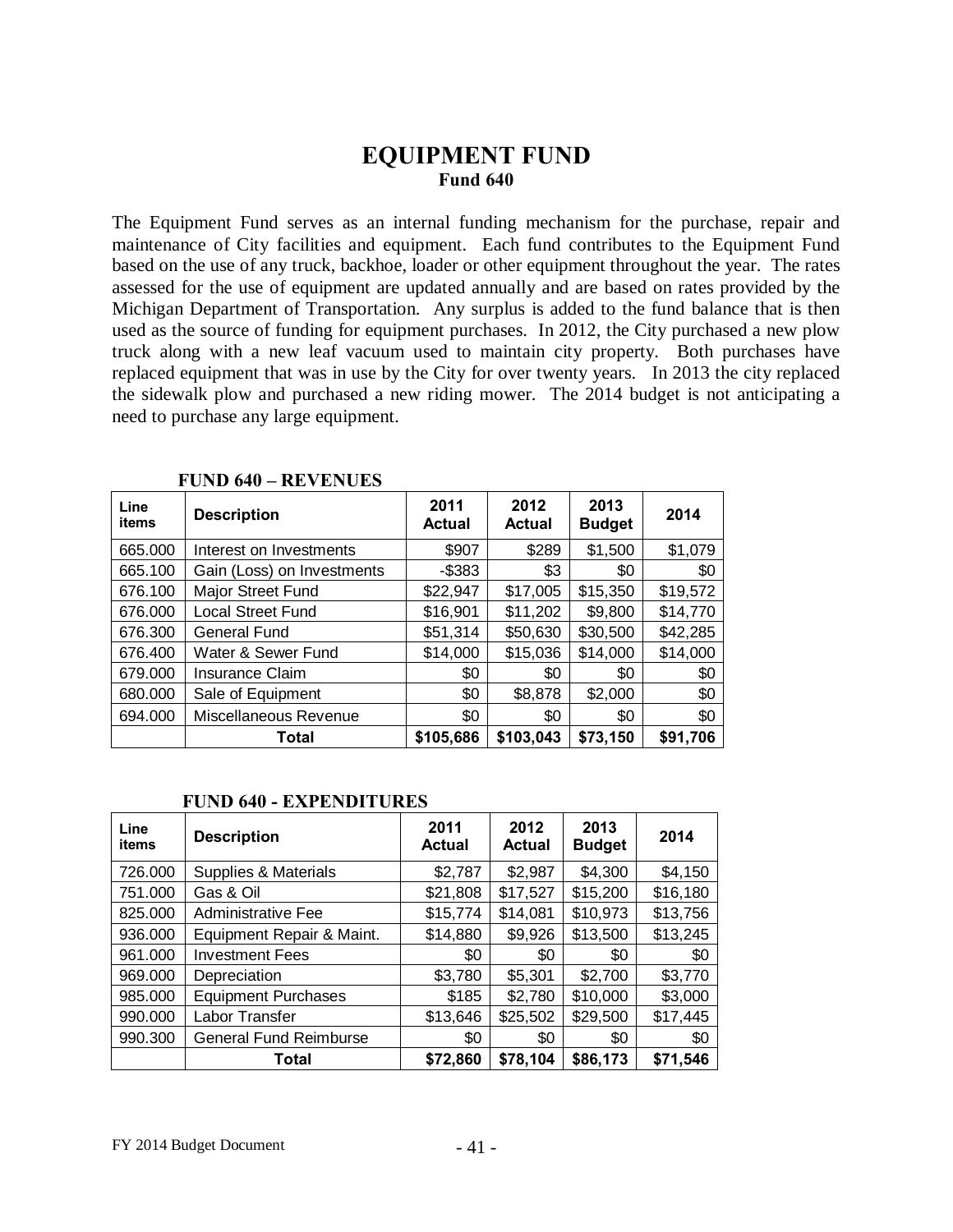| Fund Balance 11-30-04 | \$345,643 |
|-----------------------|-----------|
| Fund Balance 11-30-05 | \$227,560 |
| Fund Balance 11-30-06 | \$220,908 |
| Fund Balance 11-30-07 | \$224,966 |
| Fund Balance 11-30-08 | \$222,003 |
| Fund Balance 11-30-09 | \$283,363 |
| Fund Balance 11-30-10 | \$318,809 |
| Fund Balance 11-30-11 | \$346,942 |
| Fund Balance 11-30-12 | \$230,804 |

**Equipment Fund – Fund Balance Amounts**

## **Five Year Capital Improvement Plan**

The CIP has been updated annually to show the anticipated projects and equipment purchases that will be made in the coming years. The impact of capital assets on the operating budget can be burdensome and by updating this plan as part of the annual budget, the City Council and staff can anticipate these expenditures and therefore budget accordingly. It is important for the City to understand that capital assets need to be maintained and evaluated on a regular basis to avoid large equipment/maintenance expenditures. The CIP details the specific expenditures and the source of funding as part of the capital financing plan. Only equipment and capital improvements greater than \$5,000 are included. The CIP is for planning purposes only and the City Council has the option of adding, deleting, or revising the plan as they choose during the fiscal year.

#### **FIVE YEAR CAPITAL IMPROVEMENT PLAN (CIP)**

| <b>Project/Equipment</b> | <b>Estimated</b><br><b>Cost</b> | <b>Source of Funding</b> | <b>Fiscal</b><br>Year |
|--------------------------|---------------------------------|--------------------------|-----------------------|
| FY 2013                  |                                 |                          |                       |
| <b>Police Cruiser</b>    | \$25,000                        | <b>General Fund</b>      | 2013                  |
| Sidewalk - Norton Avenue | \$100,000                       | Downtown Develop Auth.   | 2013                  |
| <b>Tennis Courts</b>     | \$15,000                        | <b>General Fund</b>      | 2013                  |
| Lawn Mower               | \$12,000                        | <b>Equipment Fund</b>    | 2013                  |
| 2013 Subtotal            | \$152,000                       |                          |                       |

| FY 2014                     |          |                     |      |
|-----------------------------|----------|---------------------|------|
| <b>Playground Equipment</b> | \$10,000 | General Fund        | 2014 |
| <b>Police Cruiser</b>       | \$25,000 | General Fund        | 2014 |
| Delmar Playfield            | \$12,500 | <b>General Fund</b> | 2014 |
| 2014 Subtotal               | \$47,500 |                     |      |

 $FY$  2014 Budget Document  $-42$  -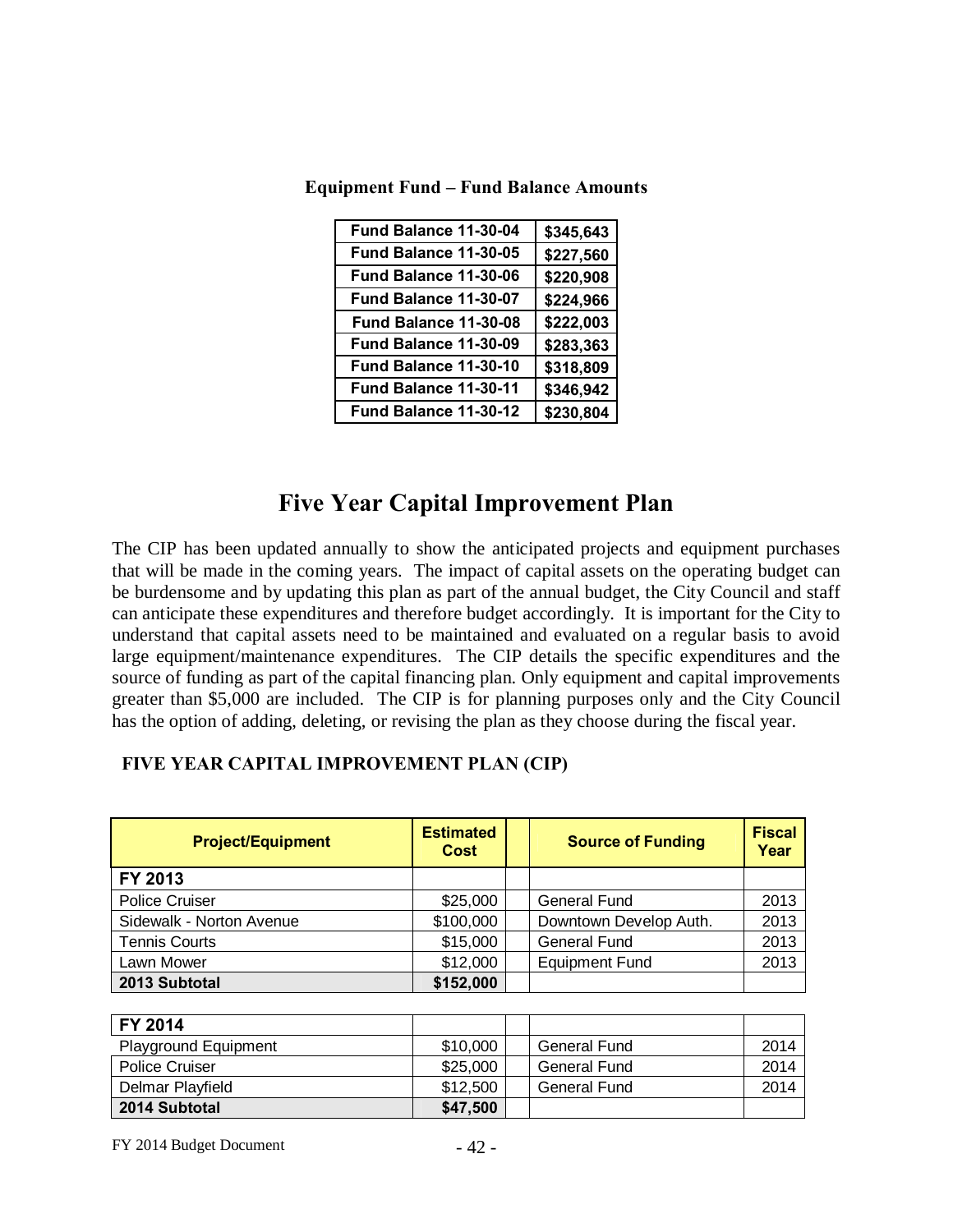| FY 2015                              |          |              |      |
|--------------------------------------|----------|--------------|------|
| <b>Police Cruiser</b>                | \$25,000 | General Fund | 2015 |
| <b>Community Center Improvements</b> | \$20,000 | General Fund | 2015 |
| 2015 Subtotal                        | \$45,000 |              |      |

| FY 2016                       |             |                      |      |
|-------------------------------|-------------|----------------------|------|
| Pick-up Truck                 | \$20,000    | Equipment Fund       | 2016 |
| Park Improvements             | \$15,000    | <b>General Fund</b>  | 2016 |
| <b>Police Cruiser</b>         | \$25,000    | <b>General Fund</b>  | 2016 |
| Roosevelt Road Reconstruction | \$1,000,000 | <b>Major Streets</b> | 2016 |
| 2016 Subtotal                 | \$1,060,000 |                      |      |

| <b>FY 2017</b>       |           |                        |      |
|----------------------|-----------|------------------------|------|
| <b>Brush Chipper</b> | \$25,000  | <b>Equipment Fund</b>  | 2017 |
| Park Development     | \$100,000 | Downtown Develop Auth. | 2017 |
| 2017 Subtotal        | \$125,000 |                        |      |

| <b>TOTAL CIP PLAN</b> | \$1.429.500 |
|-----------------------|-------------|
|-----------------------|-------------|



| <b>□ General Fund</b>    |
|--------------------------|
| $\Box$ DDA               |
| <b>□ Major Streets</b>   |
| $\blacksquare$ Equipment |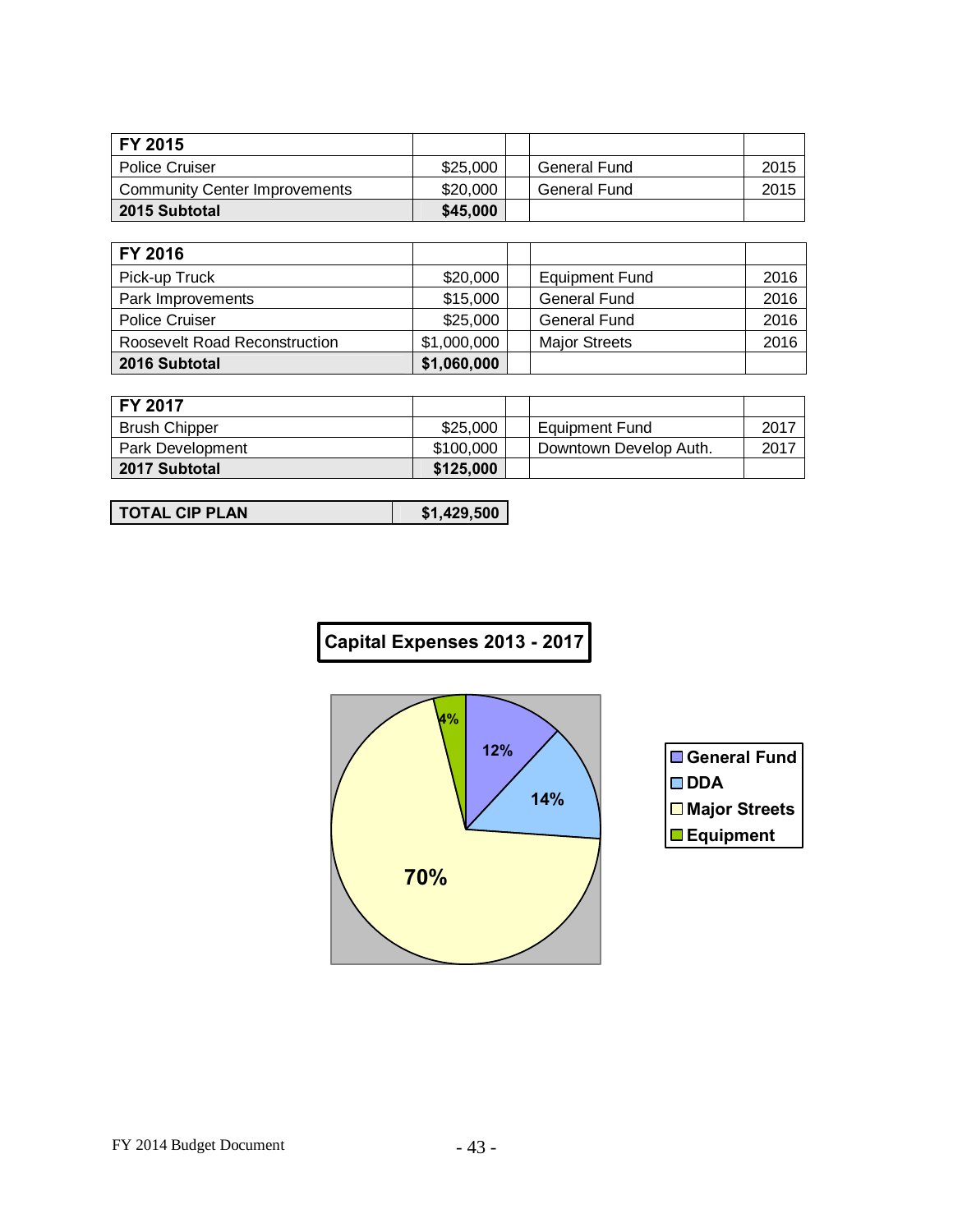## APPENDIX

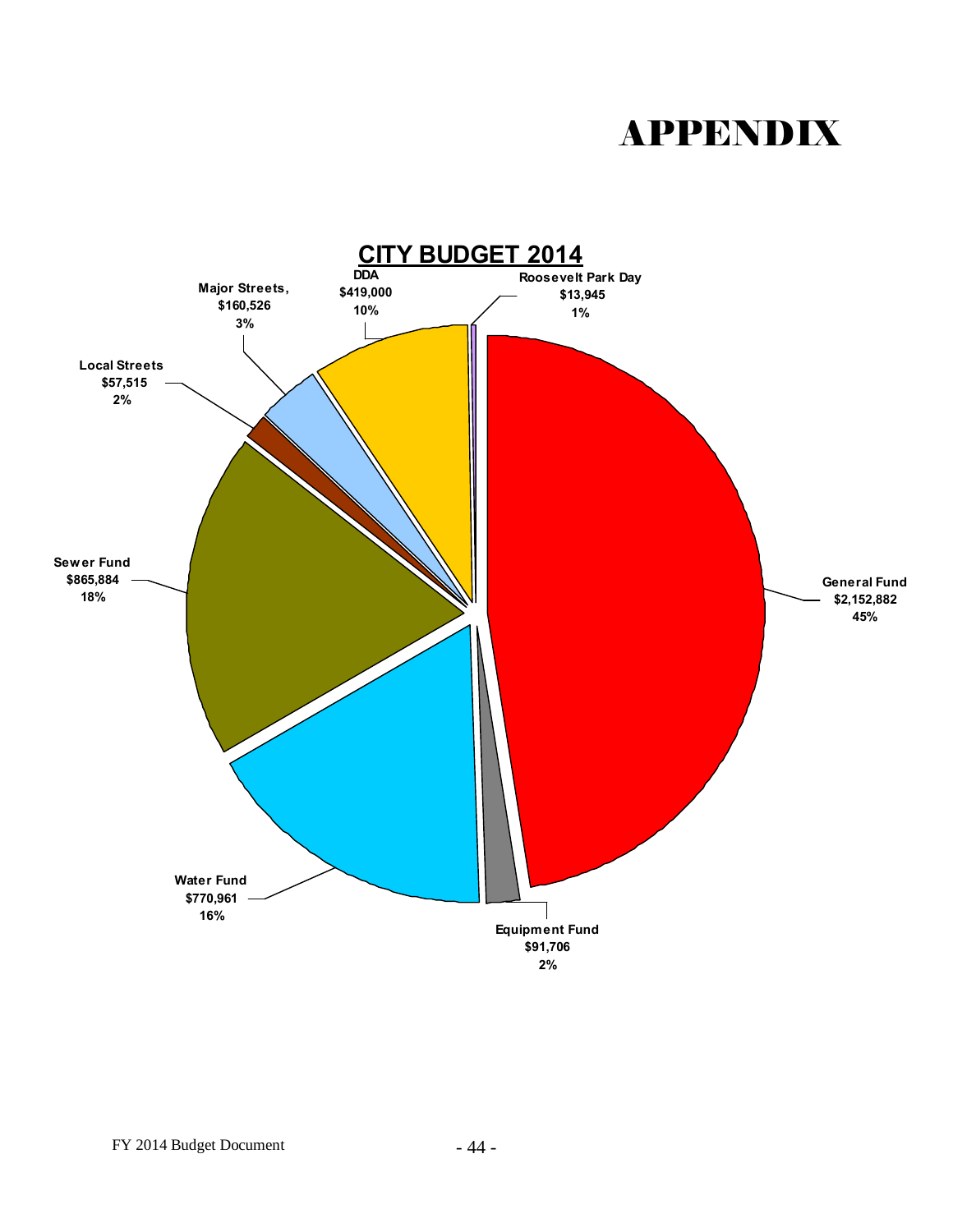

## **GENERAL FUND 2014**